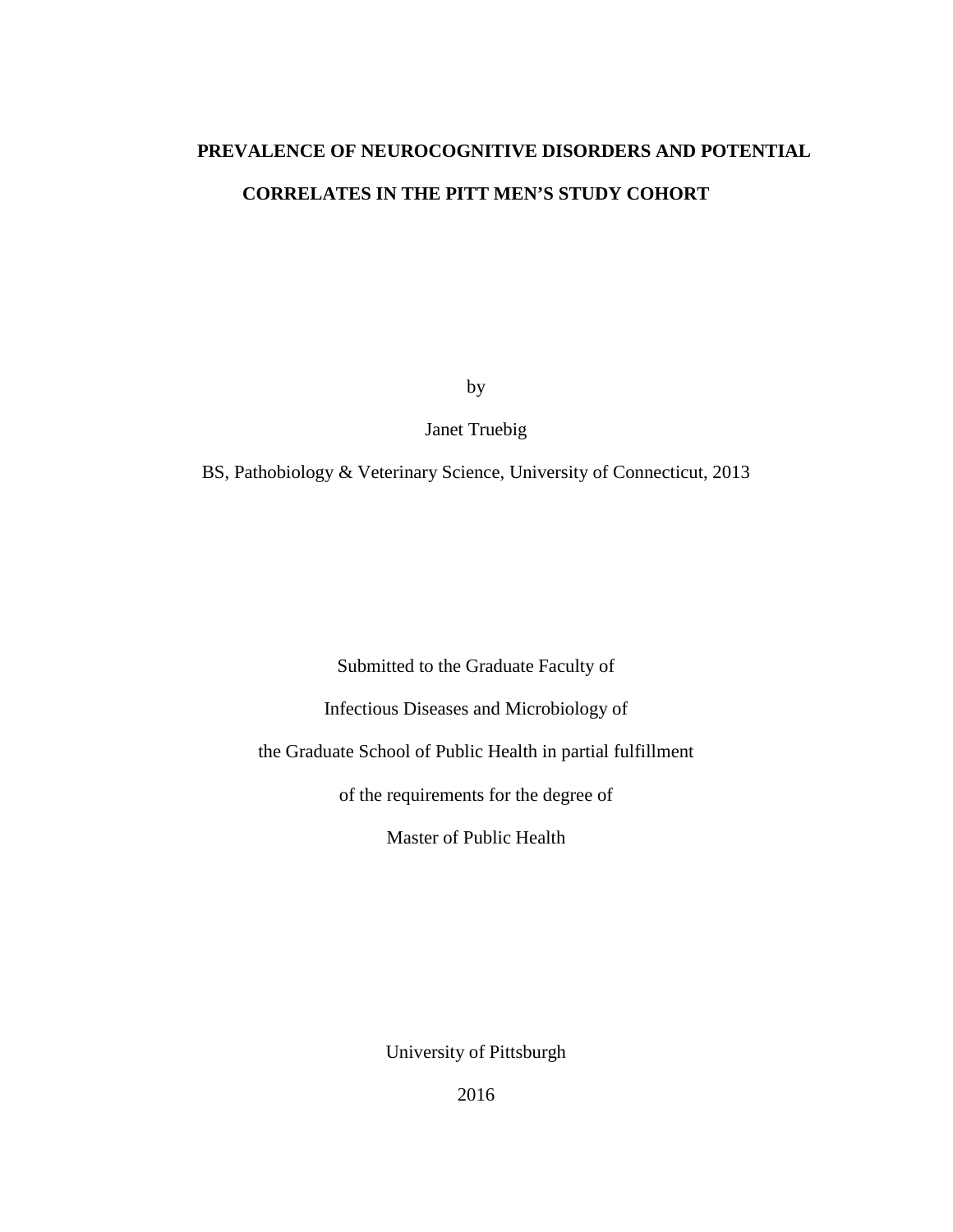#### UNIVERSITY OF PITTSBURGH

#### GRADUATE SCHOOL OF PUBLIC HEALTH

This thesis was presented by

Janet Truebig

It was defended on

April 11, 2016

and approved by

#### **Thesis Advisor**

Jeremy Martinson, DPhil Assistant Professor Infectious Diseases and Microbiology Graduate School of Public Health University of Pittsburgh

#### **Committee Member**

Mackey Friedman PhD Assistant Professor Infectious Diseases and Microbiology Graduate School of Public Health University of Pittsburgh

#### **Committee Member**

Ronald Stall PhD Professor, Associate Chair for Science Behavioral and Community Health Sciences Graduate School of Public Health University of Pittsburgh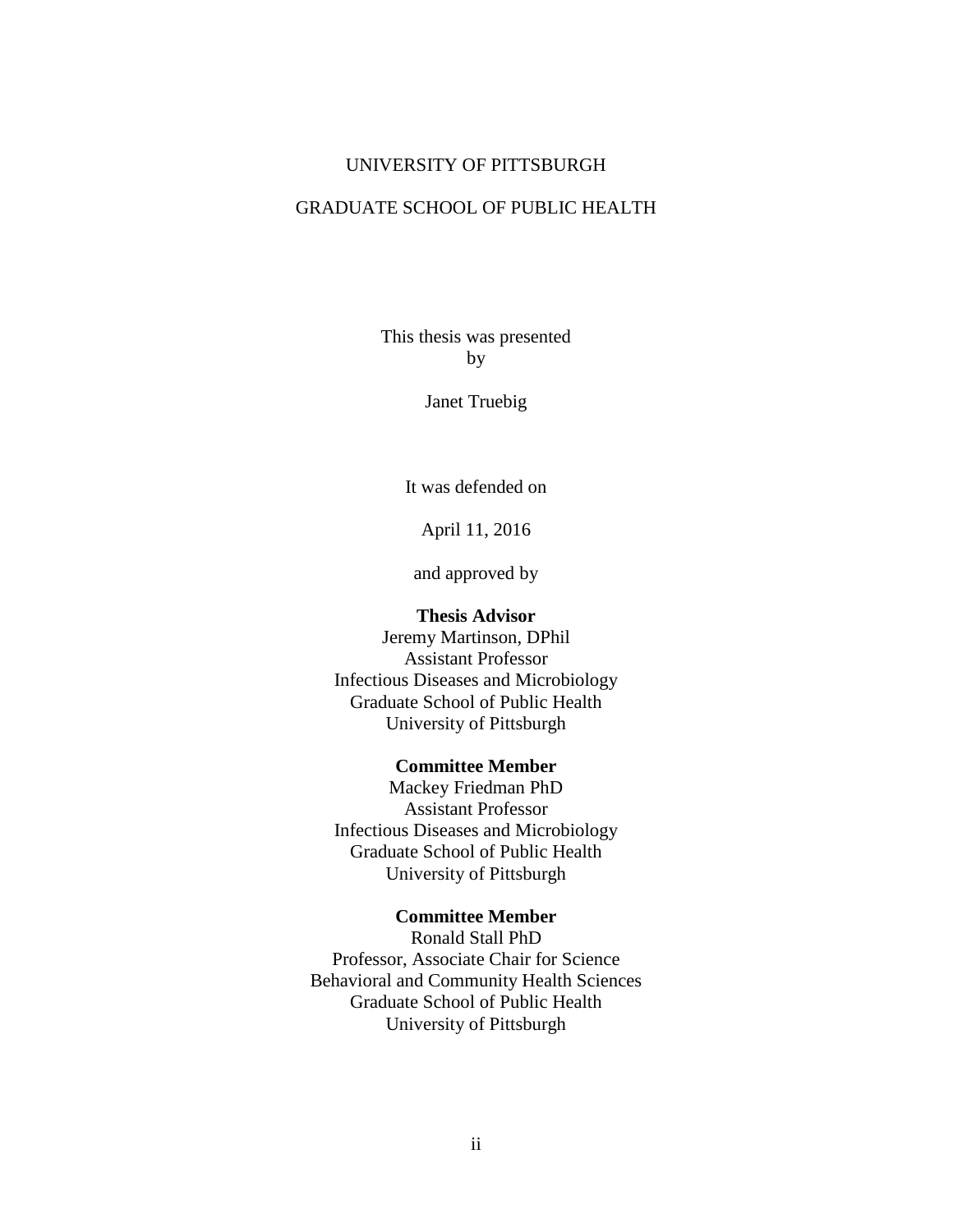Copyright © by Janet Truebig

2016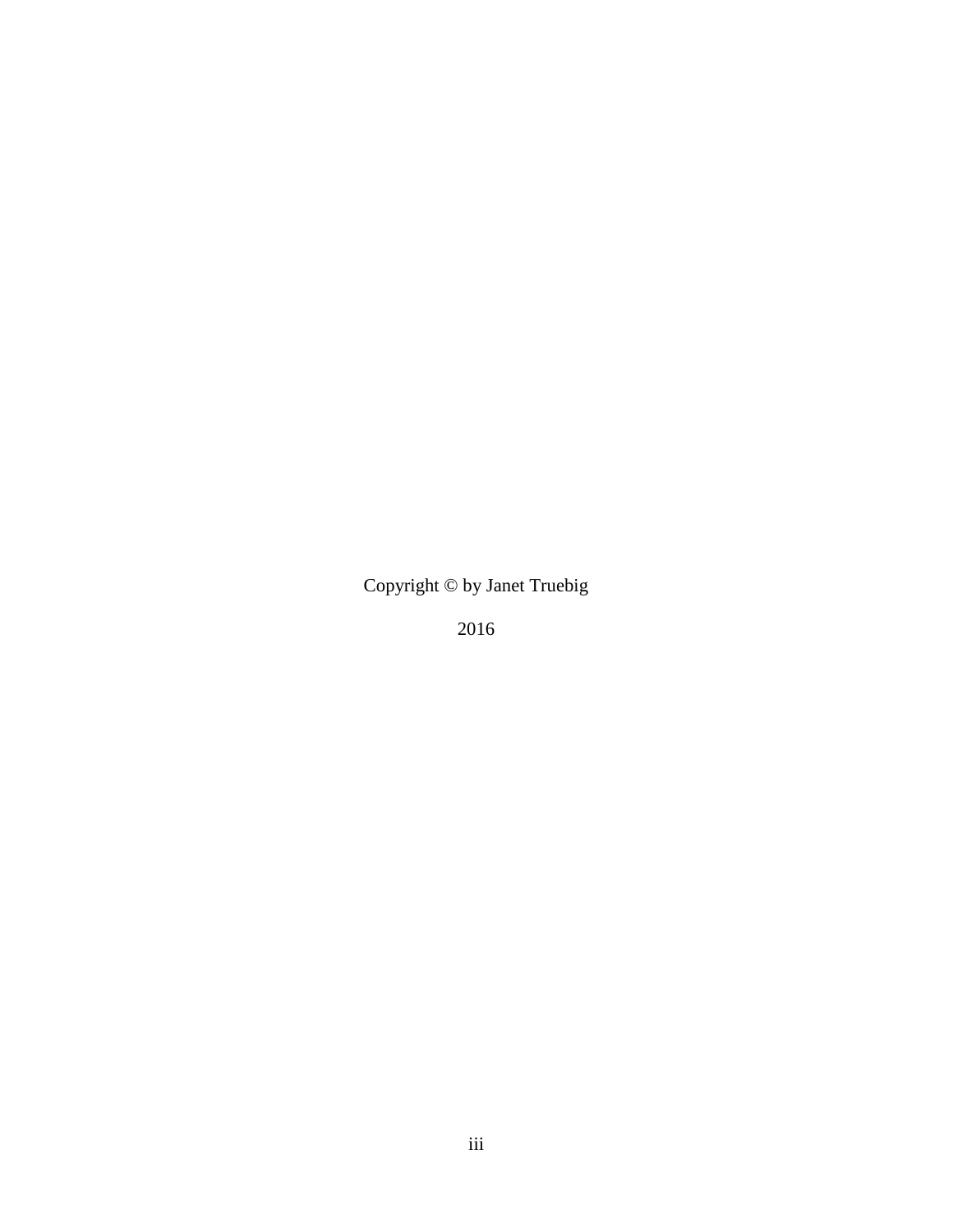# **PREVALENCE OF NEUROCOGNITIVE DISORDERS AND POTENTIAL CORRELATES IN THE PITT MEN'S STUDY COHORT**

Janet Truebig, MPH

University of Pittsburgh, 2016

#### **ABSTRACT**

**Background:** While people living with HIV (PLWH) are able to enjoy relatively good health due to the advent of combination antiretroviral therapy (cART), some aging HIV-positive individuals have demonstrated neurocognitive impairments which are not associated with other comorbidities. This condition, classified as HIV-associated neurocognitive disorder (HAND), has a spectrum of severity consisting of asymptomatic neurocognitive impairment (ANI), mild neurocognitive disorder (MND), and HIV-associated dementia (HAD).

**Objective:** The purpose of this study is to investigate the prevalence of neurocognitive disorders within the Pitt Men's Study cohort, and identify correlating variables that could be potential risk factors for the disease.

**Methods:** The Pitt Men's Study is a sub-cohort of the Multicenter AIDS Cohort Study, and is a prospective study of gay and bisexual men. Neuropsychological impairment is diagnosed through the use of an algorithm developed by the HIV Neurobehavioral Research Center, which classifies disease based on an individual's scores in a series of neuropsychological function tests. SAS Statistical Software 9.4 was utilized for data analysis.

**Results:** There was no significant difference in frequency of neurocognitive disorders between HIV-negative and HIV-positive individuals. The rate of HAND in HIV-negative individuals was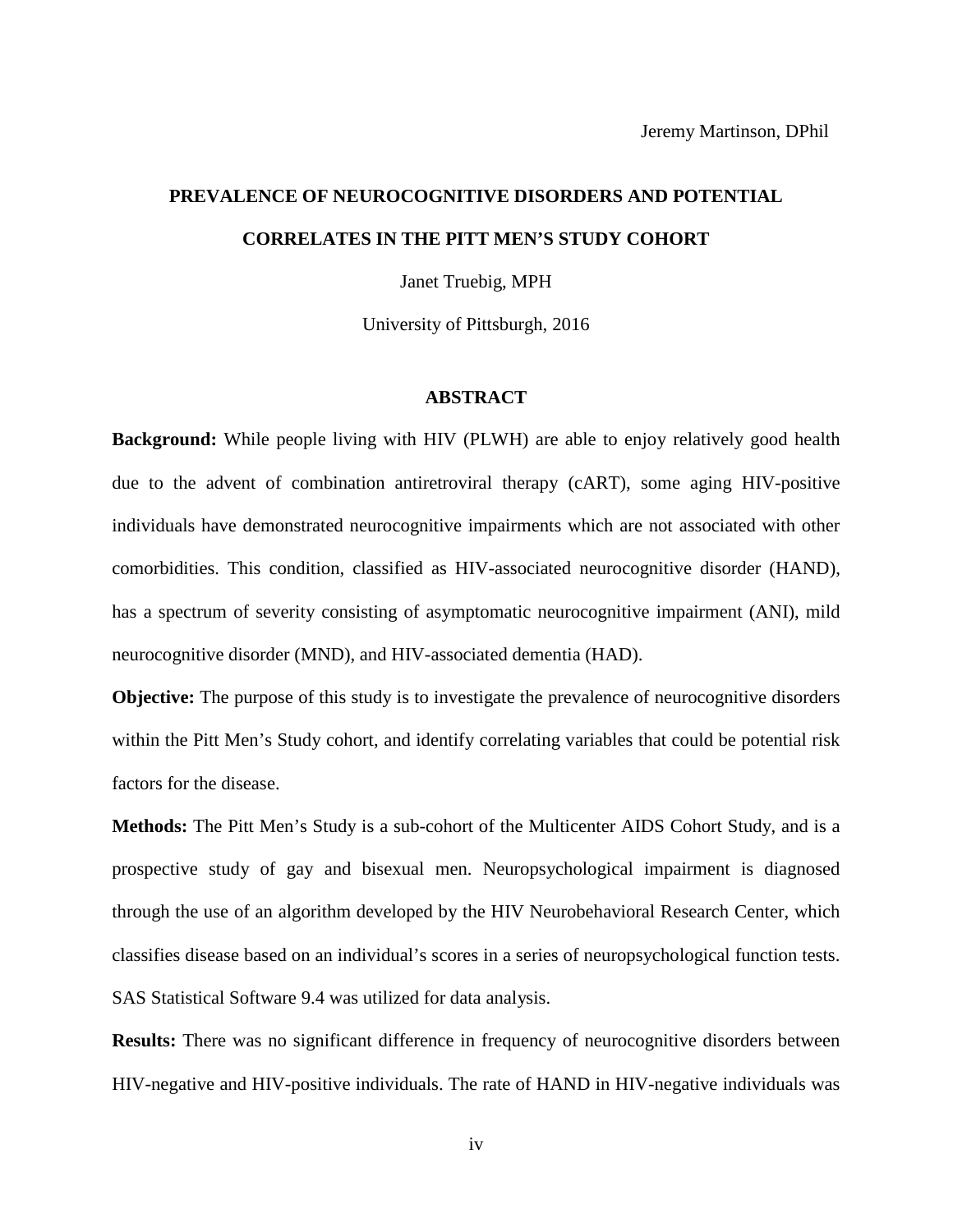31.89% while the rate in HIV-positive individuals was 31.82%. In individuals under 50 years old, ever having been infected with Hepatitis C virus was significantly higher in the neurocognitive disorder group than the normal group.

**Conclusion:** There is no evidence of HAND in the PMS cohort; rates of neurocognitive disorder are higher in the HIV-negative group than expected. The only significant risk factor for neurocognitive disorder found in the cohort was Hepatitis C virus infection in individuals under 50 years old.

**Public Health Significance:** Neurocognitive disorders have the potential to cause a reduction in quality of life. While there was no evidence of HAND in the PMS cohort, a large proportion of HIV-positive and HIV-negative MSM demonstrate neurocognitive disorders. This study may indicate a high prevalence of neurocognitive disorders in MSM due to an unknown risk factor. Further investigation is critical to identify risk factors of neurocognitive disorders.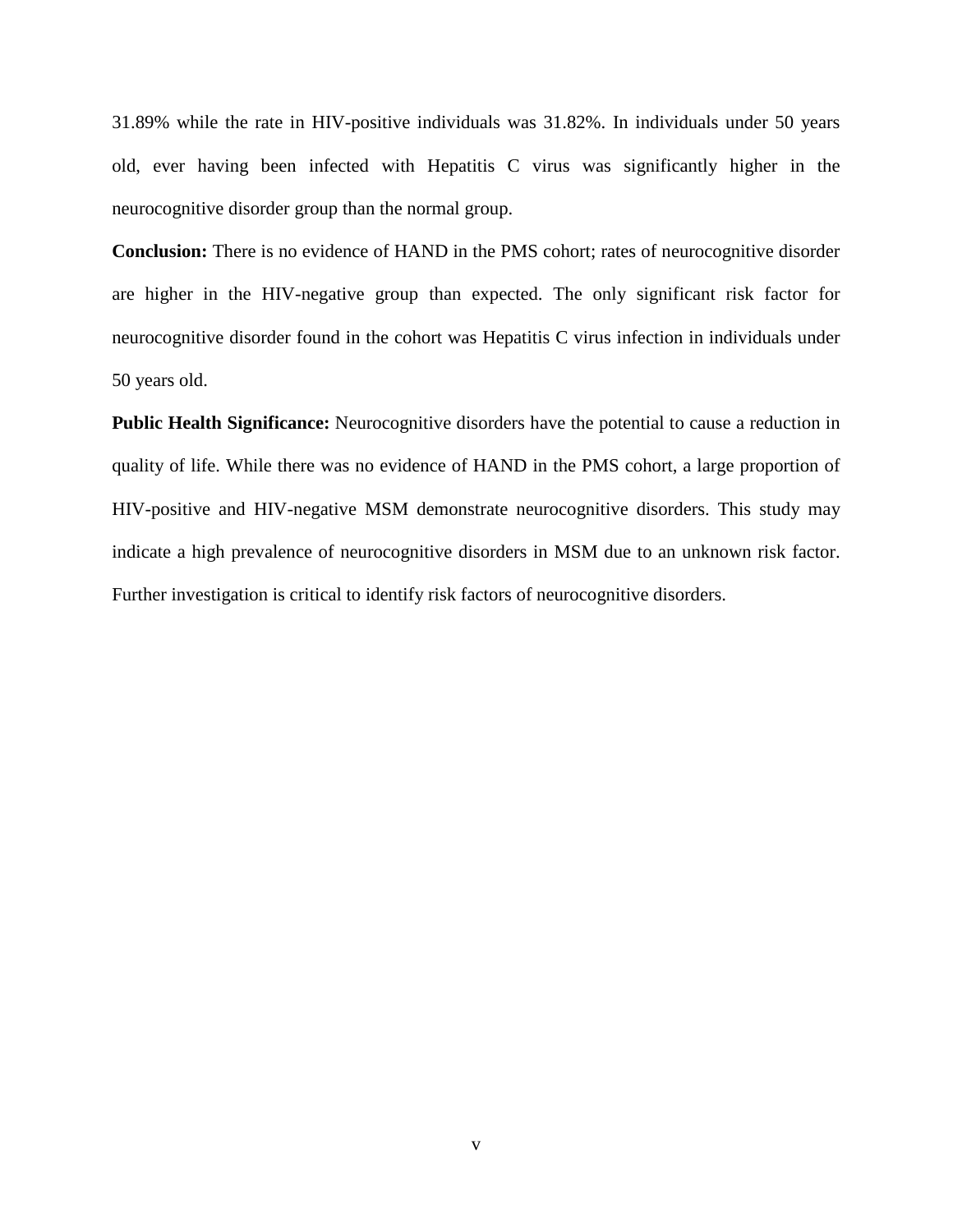## **TABLE OF CONTENTS**

| 1.0 |     |       |  |
|-----|-----|-------|--|
| 2.0 |     |       |  |
|     | 2.1 |       |  |
|     | 2.2 |       |  |
|     |     | 2.2.1 |  |
|     |     | 2.2.2 |  |
|     |     | 2.2.3 |  |
|     | 2.3 |       |  |
|     | 2.4 |       |  |
|     |     | 2.4.1 |  |
|     |     | 2.4.2 |  |
|     |     | 2.4.3 |  |
|     |     | 2.4.4 |  |
|     |     | 2.4.5 |  |
|     |     | 2.4.6 |  |
|     |     | 2.4.7 |  |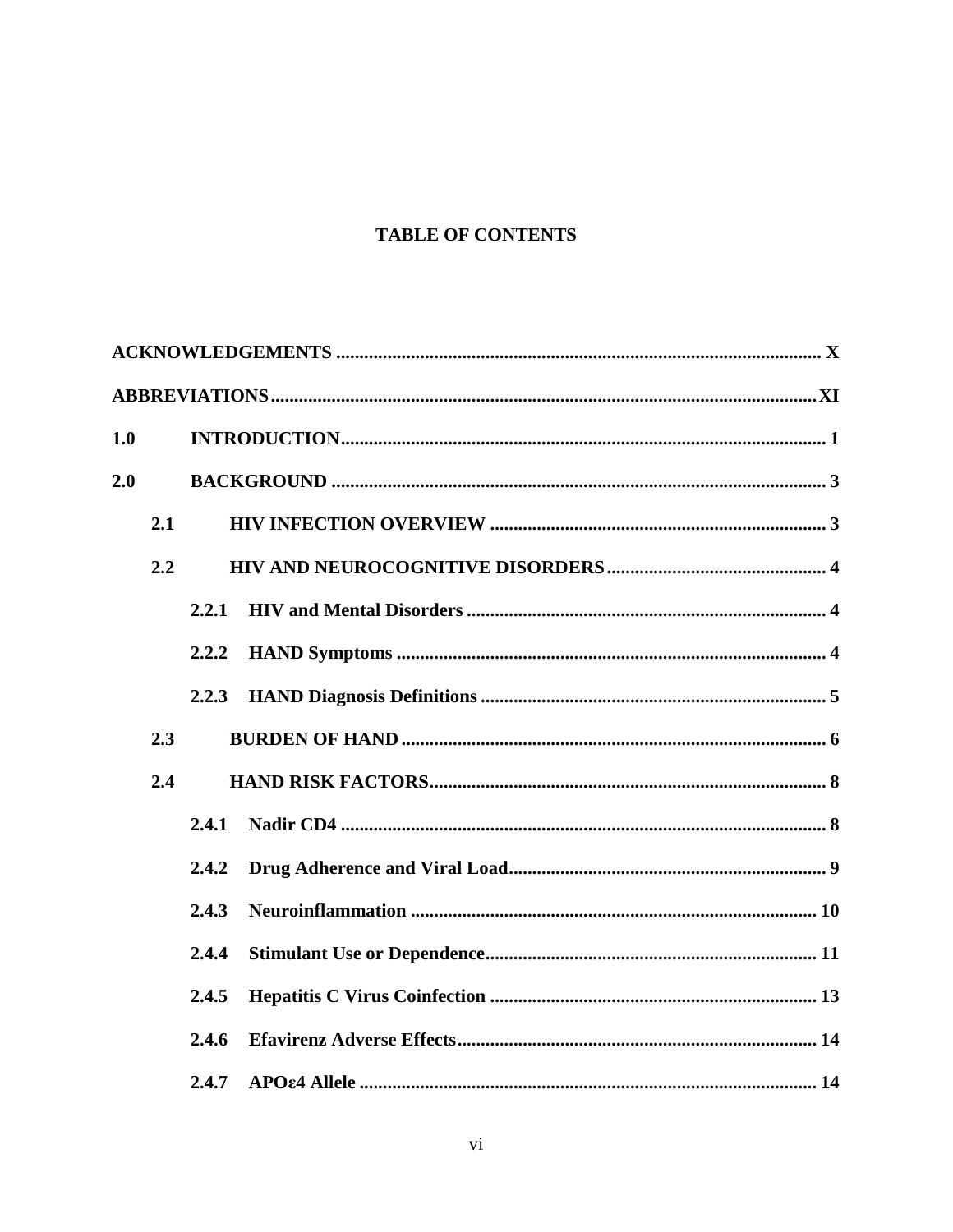|     |     | 2.4.8 |                                                    |  |
|-----|-----|-------|----------------------------------------------------|--|
|     |     | 2.4.9 |                                                    |  |
|     | 2.5 |       |                                                    |  |
| 3.0 |     |       |                                                    |  |
|     | 3.1 |       |                                                    |  |
|     | 3.2 |       |                                                    |  |
|     | 3.3 |       |                                                    |  |
|     | 3.4 |       |                                                    |  |
| 4.0 |     |       |                                                    |  |
|     | 4.1 |       |                                                    |  |
|     | 4.2 |       |                                                    |  |
|     | 4.3 |       |                                                    |  |
|     | 4.4 |       |                                                    |  |
|     | 4.5 |       |                                                    |  |
| 5.0 |     |       |                                                    |  |
|     | 5.1 |       | PREVALENCE OF NEUROCOGNITIVE IMPAIRMENT REGARDLESS |  |
|     |     |       |                                                    |  |
|     | 5.2 |       |                                                    |  |
|     | 5.3 |       |                                                    |  |
| 6.0 |     |       |                                                    |  |
|     | 6.1 |       |                                                    |  |
|     |     |       |                                                    |  |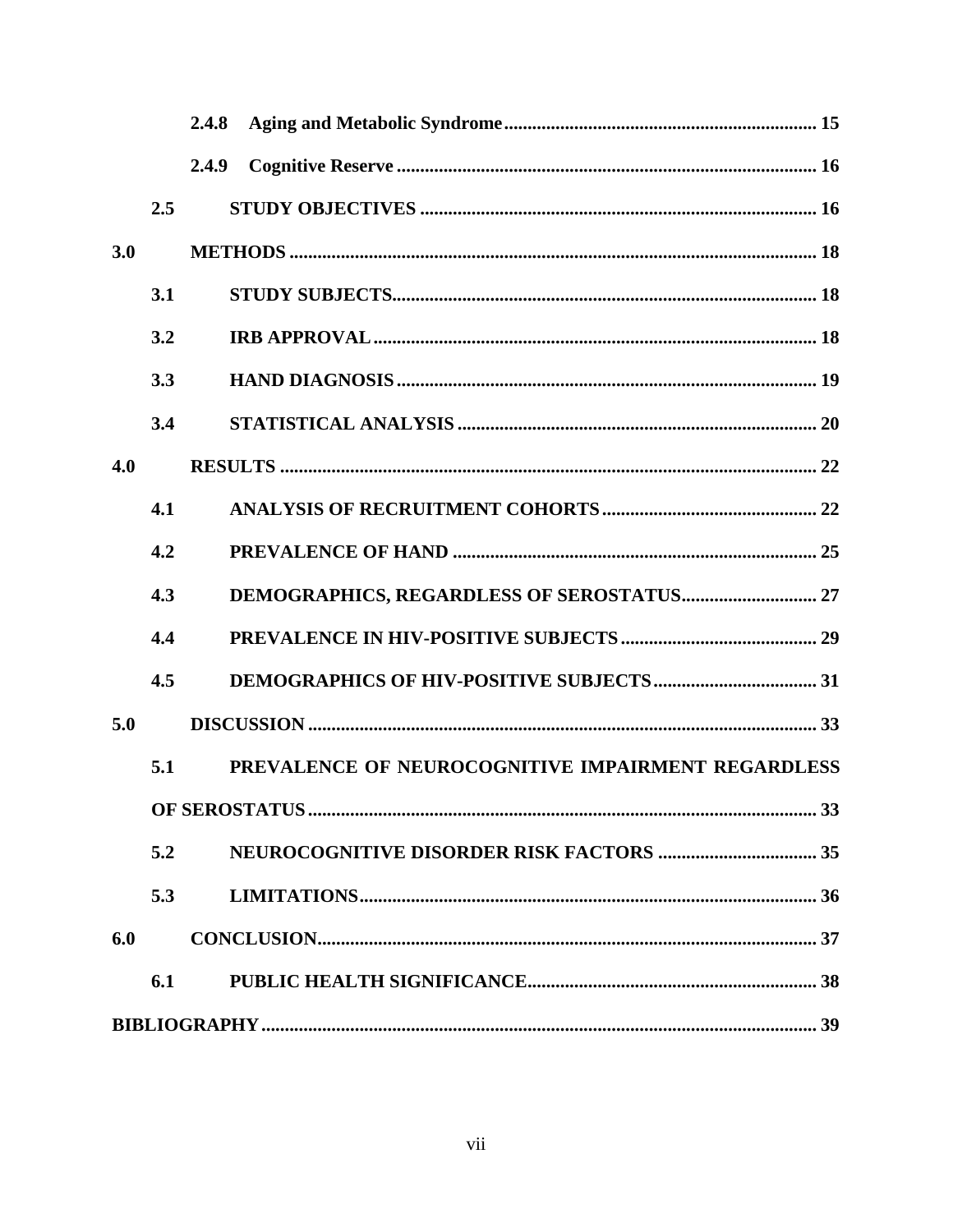## **LIST OF TABLES**

| Table 5. Frequency of HAND in HIV-positive Individuals, including seroconverters 30 |  |
|-------------------------------------------------------------------------------------|--|
|                                                                                     |  |
|                                                                                     |  |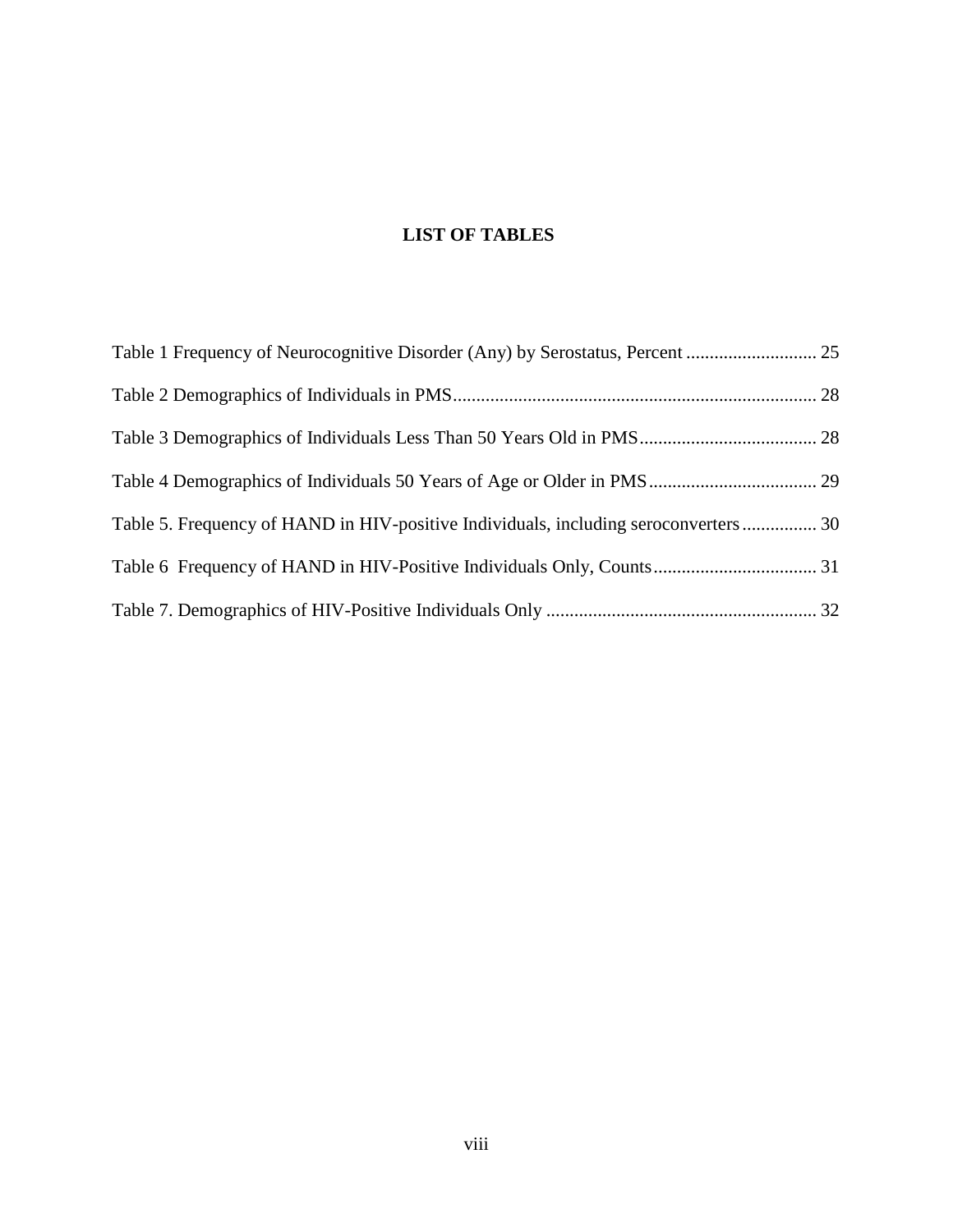## **LIST OF FIGURES**

| Figure 3 Frequency of Neurocognitive Disorder Diagnoses in Each Cohort, Percent 24           |
|----------------------------------------------------------------------------------------------|
| Figure 4 Frequency of Neurocognitive Disorder Diagnoses by Serostatus and Recruitment        |
|                                                                                              |
|                                                                                              |
| Figure 6 Frequency of Neurocognitive Disorder in Subjects 50 Years old or Older by Diagnosis |
|                                                                                              |
| Figure 7 Frequency of Neurocognitive Disorder in Subjects Under 50 Years Old by Diagnosis    |
|                                                                                              |
| Figure 8 Frequency of HAND Diagnoses in HIV-Positive Individuals Only by Testing Period,     |
|                                                                                              |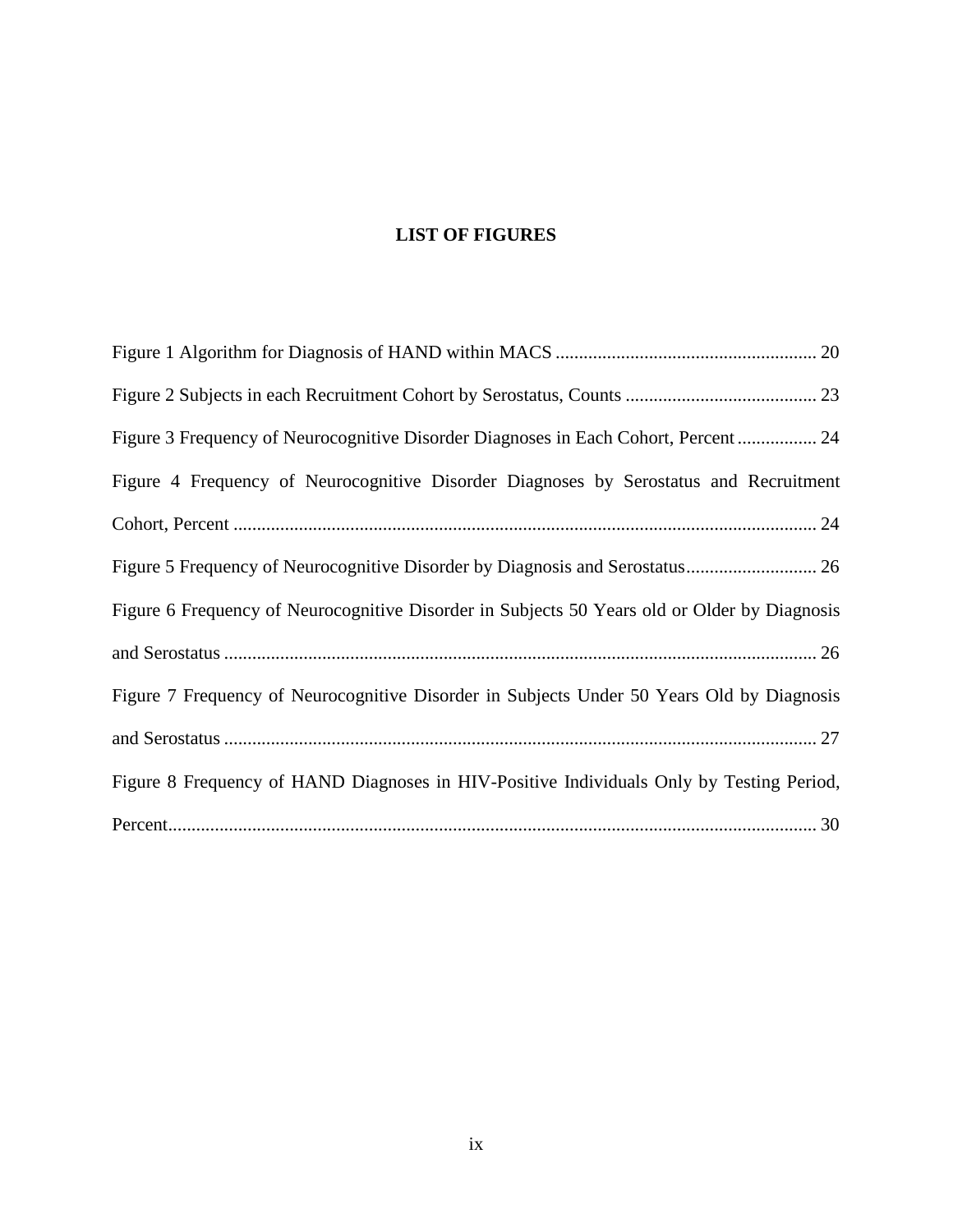## **ACKNOWLEDGEMENTS**

<span id="page-9-0"></span>I would like to thank my academic advisor and thesis advisor Dr. Martinson, and thesis committee member Dr. Friedman for their guidance, support, and encouragement throughout this project.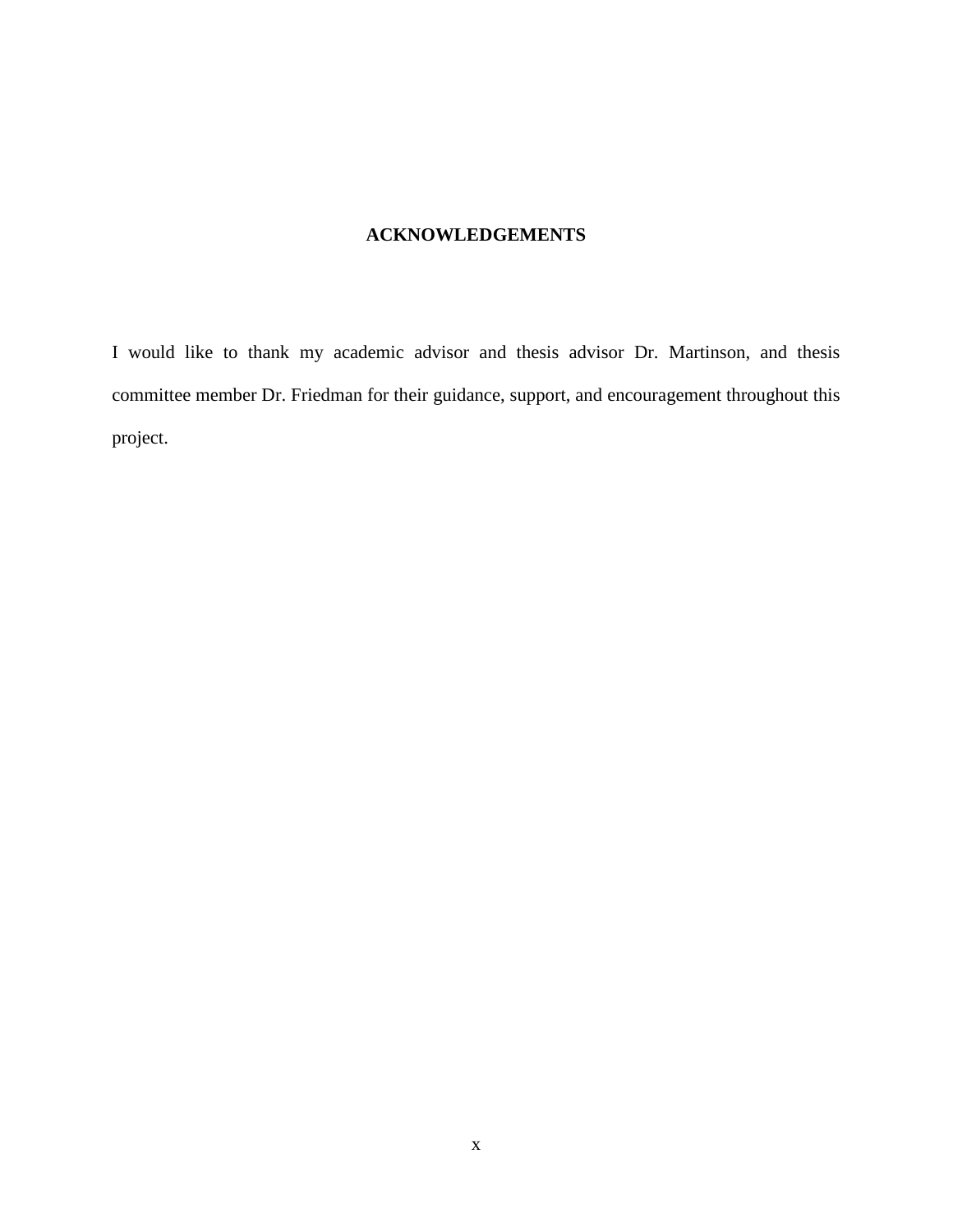### **ABBREVIATIONS**

- <span id="page-10-0"></span>**AIDS** Acquired immunodeficiency syndrome
- **ANI** Asymptomatic neurocognitive impairment
- **CHARTER** CNS HIV Antiretroviral Therapy Effects Research

| <b>CNS</b>  | Central nervous system                     |
|-------------|--------------------------------------------|
| <b>HAD</b>  | HIV-associated dementia                    |
| <b>HAND</b> | HIV-associated neurocognitive disorder     |
| <b>HCV</b>  | Hepatitis C virus                          |
| <b>HIV</b>  | Human Immunodeficiency Virus               |
| <b>HNRC</b> | <b>HIV Neurobehavioral Research Center</b> |
| <b>IADL</b> | Index of activities of daily living        |
| <b>MACS</b> | <b>Multicenter AIDS Cohort Study</b>       |
|             |                                            |

- **MND** Mild neurocognitive disorder
- **MSM** Men who have sex with men
- **PMS** Pitt Men's Study
- **SD** Standard deviation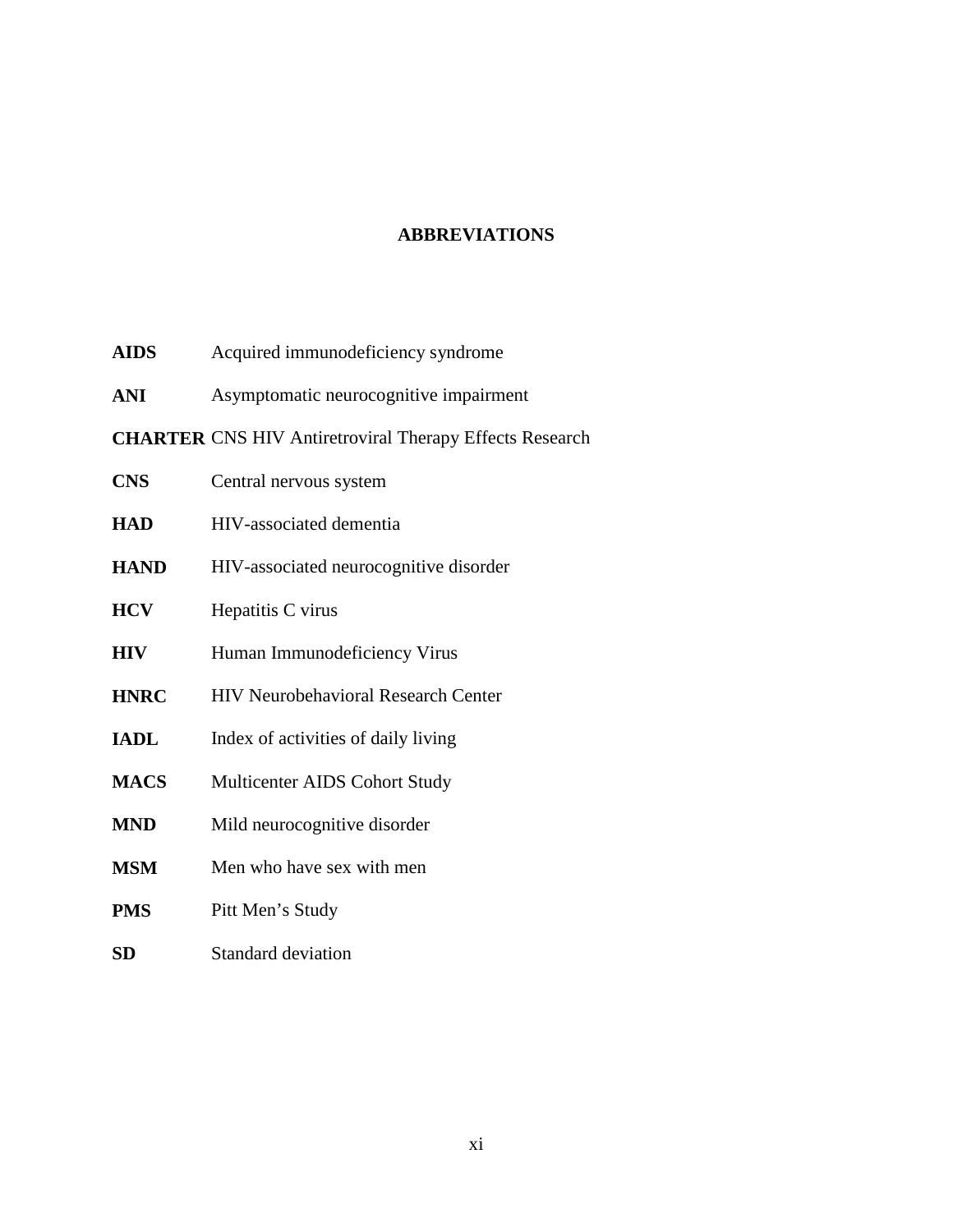#### **1.0 INTRODUCTION**

<span id="page-11-0"></span>Human Immunodeficiency Virus (HIV) and Acquired Immunodeficiency Syndrome (AIDS) are a global health concern. It is estimated that there are 36.9 million people living with HIV/AIDS(PLWH) worldwide, where individuals over 50 years old account for 3.6 million people ("AIDSinfo | UNAIDS," n.d.). ("HIV and Aging," n.d.). There are 1.2 million PLWH in the U.S, of which 21% are over 50 years old ("HIV Among People Aged 50 and Over | Age | HIV by Group | HIV/AIDS | CDC," n.d.). The use of combination antiretroviral therapy (cART) to treat HIV and prevent the development of AIDS has allowed PLWH to live into old age, and die from chronic diseases not related to HIV/AIDS(R K Heaton et al., 2010).

However, while PLWH are able to enjoy relatively good health, aging HIV-positive individuals have demonstrated neurocognitive impairments not associated with other comorbidities. This condition, classified as HIV-associated neurocognitive disorder (HAND), can be so mild that it does not impact daily life of patients, or it can develop into dementia. One study found that 32.7% of all HIV-positive individuals in the cohort had asymptomatic neurocognitive impairment (ANI), 11.7% had mild neurocognitive disorder (MND), and 2.4% had HIV-associated dementia (HAD)(R K Heaton et al., 2010). Due to the potential impacts of HAND on critical day-to-day activities, including employment, driving, and managing medications, the disorder is of great public health concern (Robert K. Heaton et al., 2011).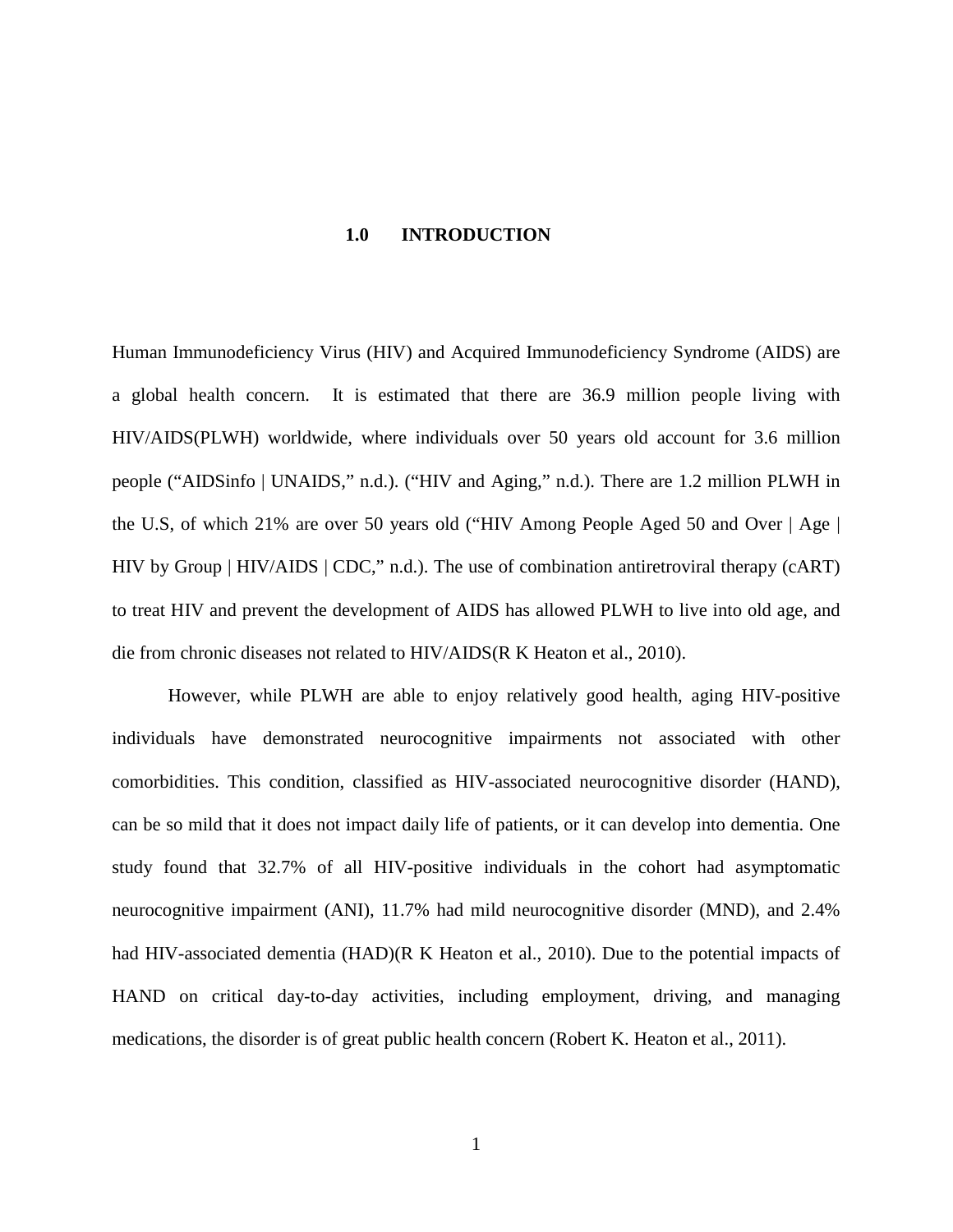The purpose of this study is to investigate the prevalence of HAND within the Pitt Men's Study cohort, and investigate correlating variables that could be potential risk factors for the disease. Limited investigation has been performed in the Pitt Men's Study data set in regards to HAND. By investigating prevalence of cognitive impairment and any correlates, a door will be opened for other investigators to evaluate HAND and potential risk factors within the Pitt Men's Study data set.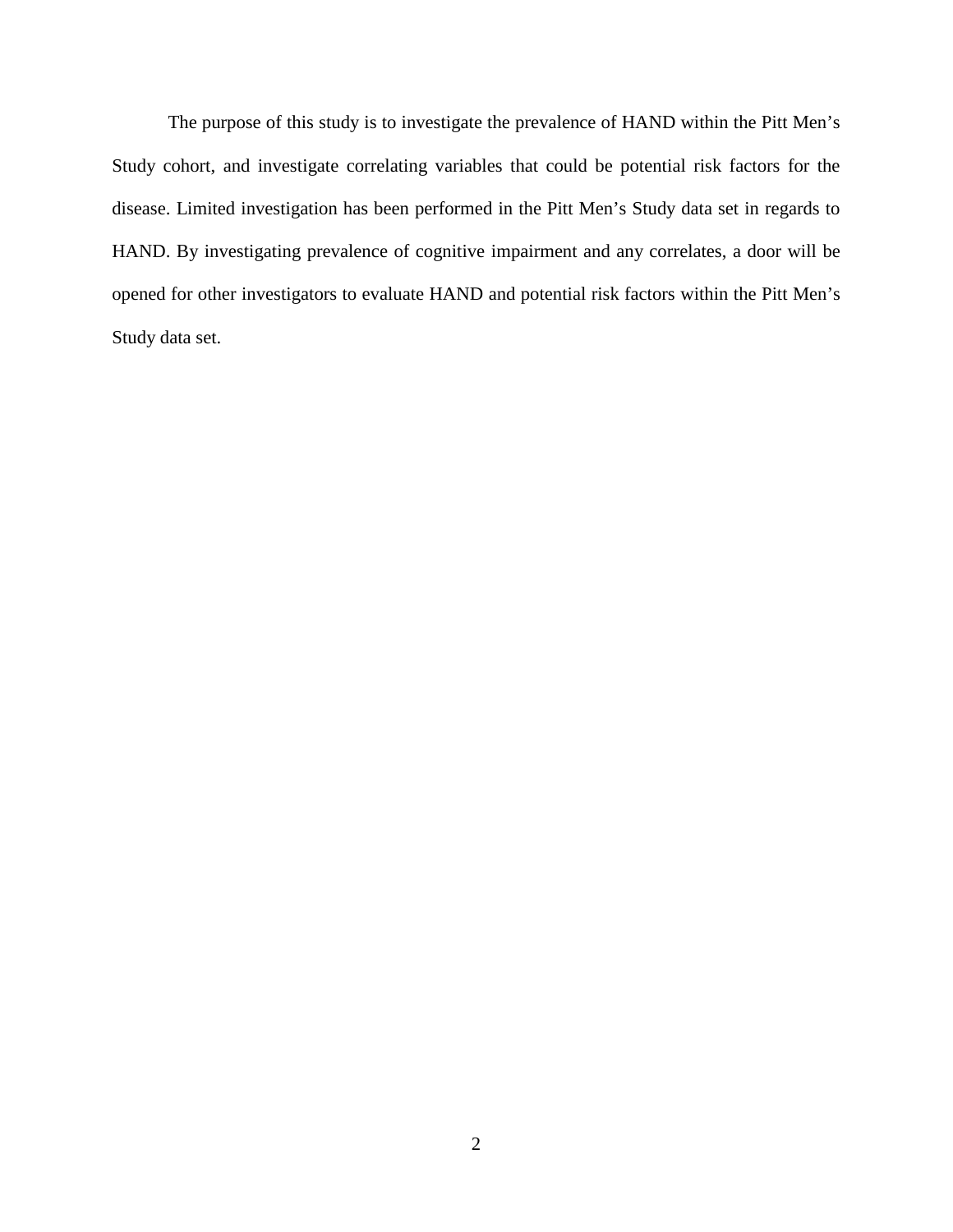#### <span id="page-13-0"></span>**2.0 BACKGROUND**

#### **2.1 HIV INFECTION OVERVIEW**

<span id="page-13-1"></span>Transmission of HIV occurs when the virus enters the blood stream through direct contact, such as injection, or when the virus permeates mucosal tissue after exposure to bodily fluids of an infected individual. HIV is frequently transmitted through vaginal and anal sex, as well as the sharing of contaminated needles for intravenous drug use.

Acute HIV infection often presents with flu-like symptoms, lasting for roughly 2 weeks. Seroconversion occurs between 3 to 6 weeks after initial infection (Nguyen & Holodniy, 2008). After acute infection, the chronic infection period can last as long as 10 to 15 years without treatment. Generally individuals in this phase of the infection are asymptomatic. The immune system is able to function properly, fighting off infections and controlling HIV replication (Nguyen & Holodniy, 2008). As the virus destroys CD4 cells, an individual will develop late stage HIV infection, also known as acquired immunodeficiency syndrome (AIDS). Without treatment, those who develop AIDS will die from complications of the disease within three years (Nguyen & Holodniy, 2008).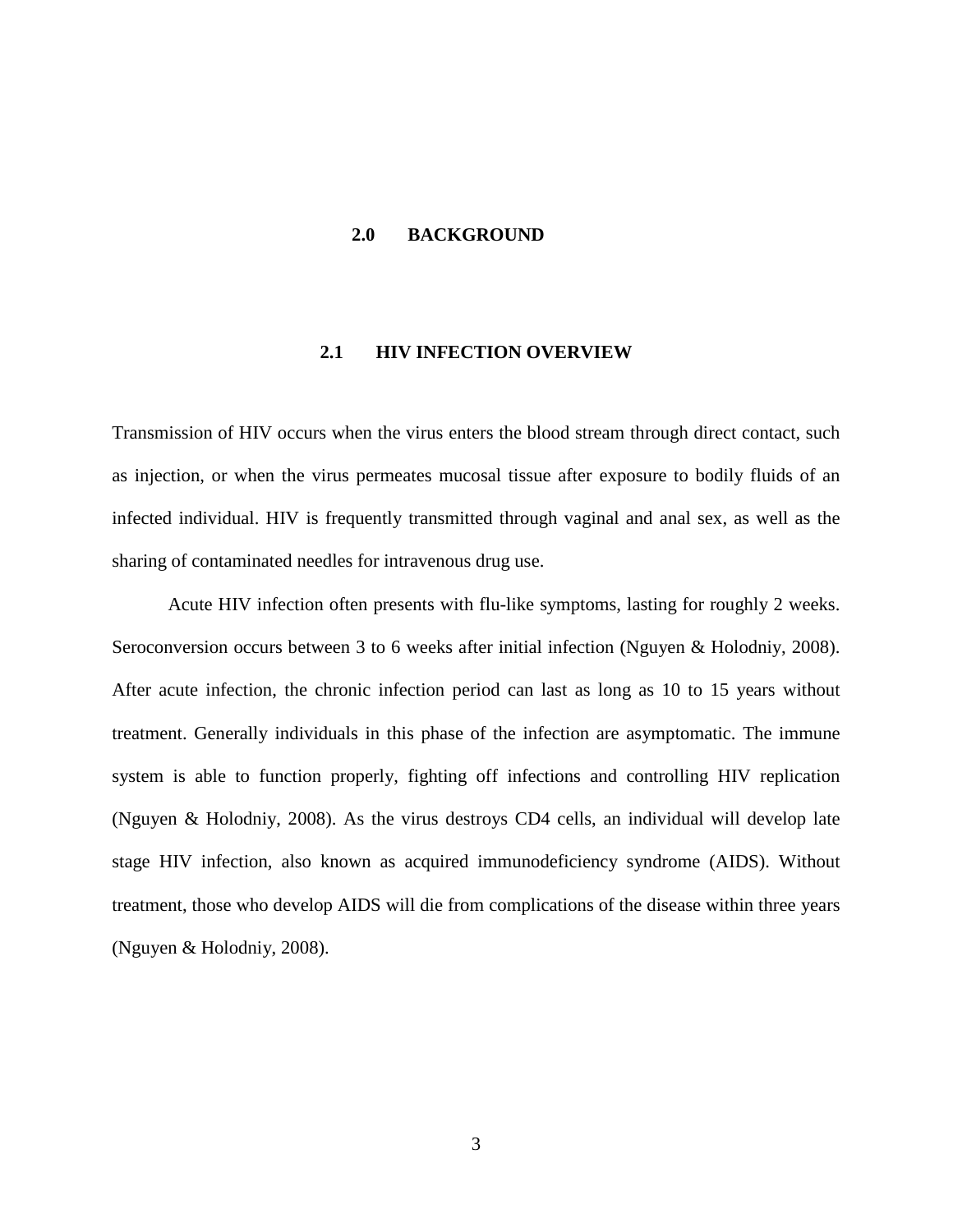#### **2.2 HIV AND NEUROCOGNITIVE DISORDERS**

#### <span id="page-14-1"></span><span id="page-14-0"></span>**2.2.1 HIV and Mental Disorders**

While it is well known that HIV/AIDS results in opportunistic infections and illnesses in individuals, the virus is also linked to higher rates of mental illness. HIV-infected older individuals have higher rates of depression, and poorer cognitive function, compared to HIVnegative controls. In addition to causing HAND, HIV infection is correlated with increased rates of active psychiatric disorders, such as bipolar disorder and mania, depression, psychosis, anxiety disorders, and substance abuse disorders (Nguyen & Holodniy, 2008). Nguyen & Holodniy reported that HIV-infected patients had a higher prevalence of alcohol/drug abuse and depression when compared to age-matched controls (Nguyen & Holodniy, 2008).

#### <span id="page-14-2"></span>**2.2.2 HAND Symptoms**

Symptoms of HAND include impairment in dexterity, fine motor speed, aspects of memory and learning, speed of information processing, and several executive functioning domains. In addition, to a decrease in ability to concentrate, depression, motor dysfunction, frank dementia, and behavioral abnormalities (Nasi et al., 2014)(Ghafouri, Amini, Khalili, & Sawaya, 2006) (Giesbrecht et al., 2014). HAND also causes changes in personality, social withdrawal, and apathy. While the use of cART has reduced rates of HAD, those on medication are frequently diagnosed with ANI or MND (Ghafouri et al., 2006). HAND is not associated with AIDS, and can occur without any other symptoms of HIV infection or AIDS (Antinori et al., 2007). Older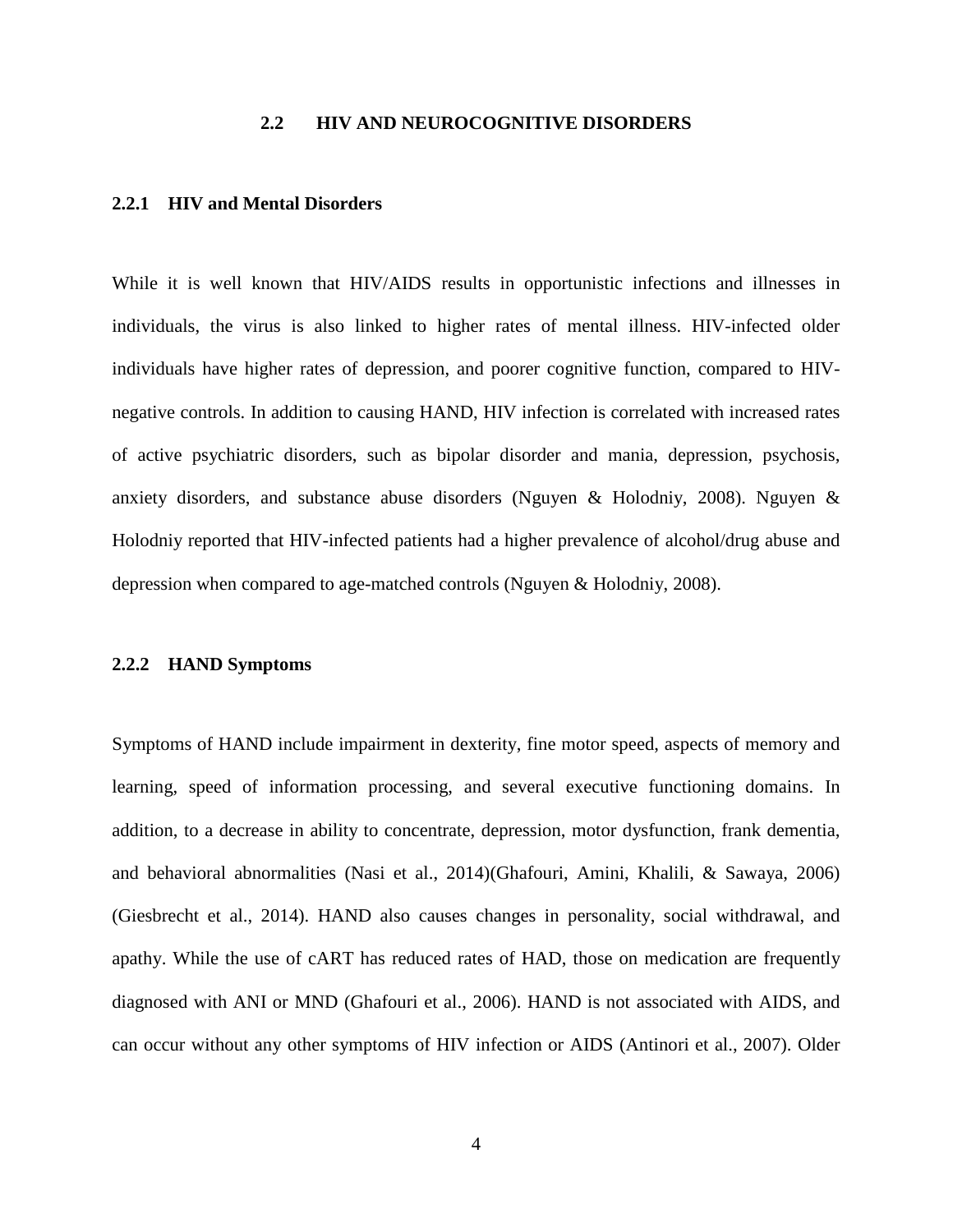HIV infected individuals are more likely to suffer from neurocognitive impairment, particularly if they have advanced disease progression (Woods et al., 2015)

#### <span id="page-15-0"></span>**2.2.3 HAND Diagnosis Definitions**

In order to effectively classify cases of HAND and further evaluate the disease, the condition has been broken down into three classes. Impairment in six domains is evaluated in order to identify presence and severity of disease. These domains include executive function, attention and working memory, speed of information processing, learning, memory, and motor skills (Antinori et al., 2007). Acquired impairment in at least two domains, with no functional impairment, is classified as asymptomatic neurocognitive impairment (ANI). Mild cognitive disorder (MND) consists of acquired impairment in at least two domains, with some interference in functioning. This may be self-reported or observed as inefficiency at work or reduced mental acuity. HIVassociated dementia (HAD) consists of acquired impairment in at least two domains, with severe impairment in at least two domains, in addition to significant impairment in daily functioning, such as medication adherence, work, home life, or social activities (Manji, Jäger, & Winston, 2013). Early symptoms of HAD include apathy and depression, poor short-term memory, agitation and mania, poor concentration, and clumsiness. Late stage HAD manifests as global dementia, myelopathy, neuropathy, and seizures, amongst other features. (Manji et al., 2013). HAD is associated with severe, advanced immunosuppression, which can result in increased viral replication, possibly accelerating viral mutations in the CNS (Nightingale et al., 2015).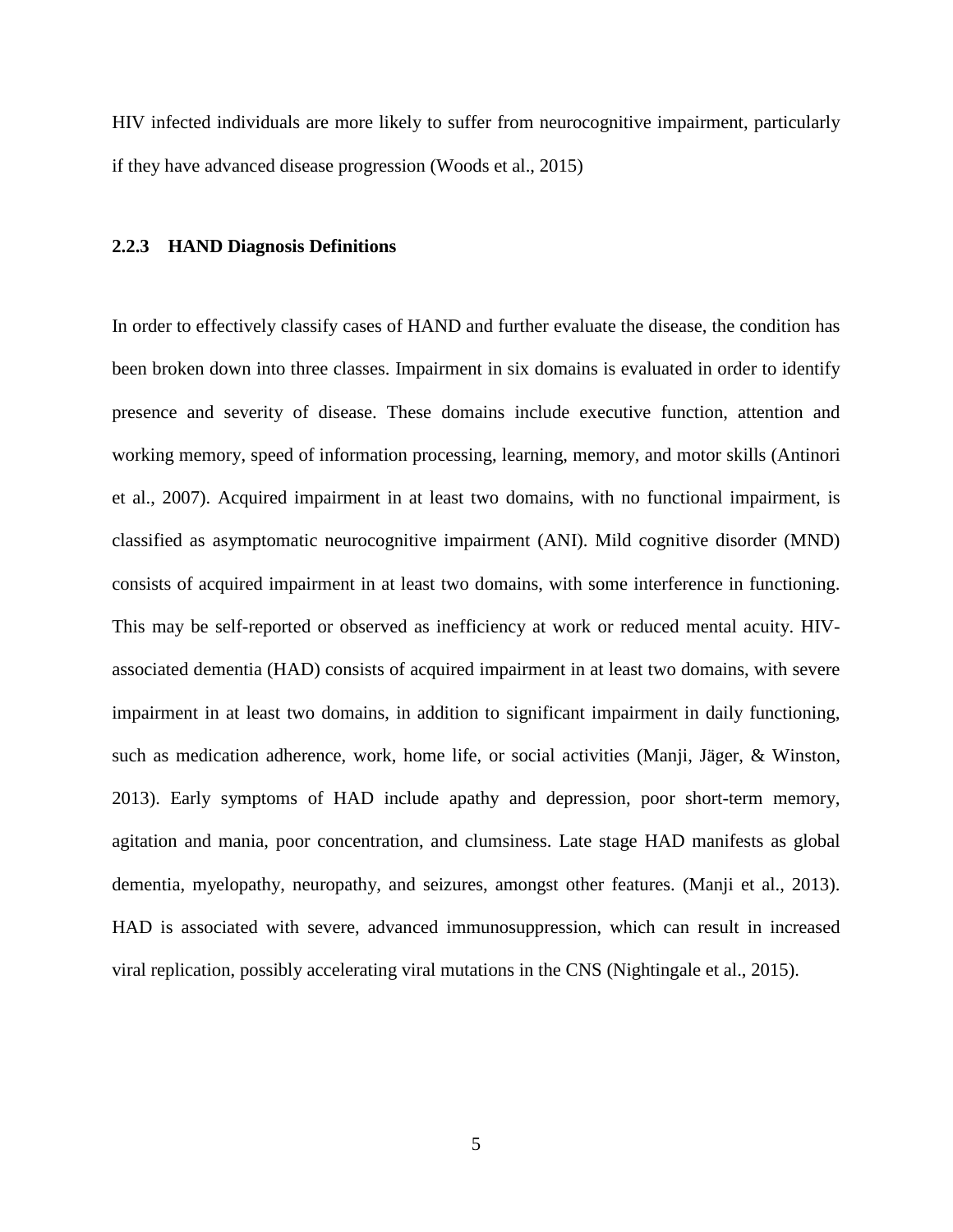#### **2.3 BURDEN OF HAND**

<span id="page-16-0"></span>Cognitive decline and psychiatric disorders present a major morbidity in aging HIV-infected individuals. While neurocognitive decline can occur independently of HIV, individuals who are HIV-positive tend to have significantly higher rates of neurocognitive impairment than their seronegative counterparts. One study found cognitive impairment prevalence to be significantly greater in an HIV-positive subjects than the control subjects. In this study by Pereda et al. 27% of the HIV-positive group had cognitive impairment while the controls had a rate of 3.2% (Pereda et al., 2000). This study also found the HIV-positive cohort scored significantly slower on a reaction time test when compared to negative controls, even when adjusted for age, depression, and educational level (Pereda et al., 2000). In a study of a female cohort, HIVpositive women had significantly slower visual scanning speed scores, and significant impairments in executive skills when compared to HIV-negative women who were matched by age, education, ethnicity, substance abuse, and other confounding factors (Giesbrecht et al., 2014). Additionally, a study of Chinese men infected by blood donation equipment demonstrated that 34% of the HIV-positive men had cognitive impairment, while only 13% of matched HIVnegative men displayed cognitive impairment. A follow-up study after one year found that 28% of the HIV-positive individuals demonstrated deteriorated cognitive function compared to 5% of the HIV-negative group (Giesbrecht et al., 2014).

While HAND can present clinically as similar to Alzheimer's disease, the increase in amyloid plaque deposition in the brain observed in Alzheimer's disease is not observed in cases of HAND, indicating it is in fact not the same disease (Clifford & Ances, 2013). High rates of mild neurocognitive impairment are observed in all stages of HIV infection, and HAND is an indicator of earlier mortality, independent of other morbidities (Robert K. Heaton et al., 2011).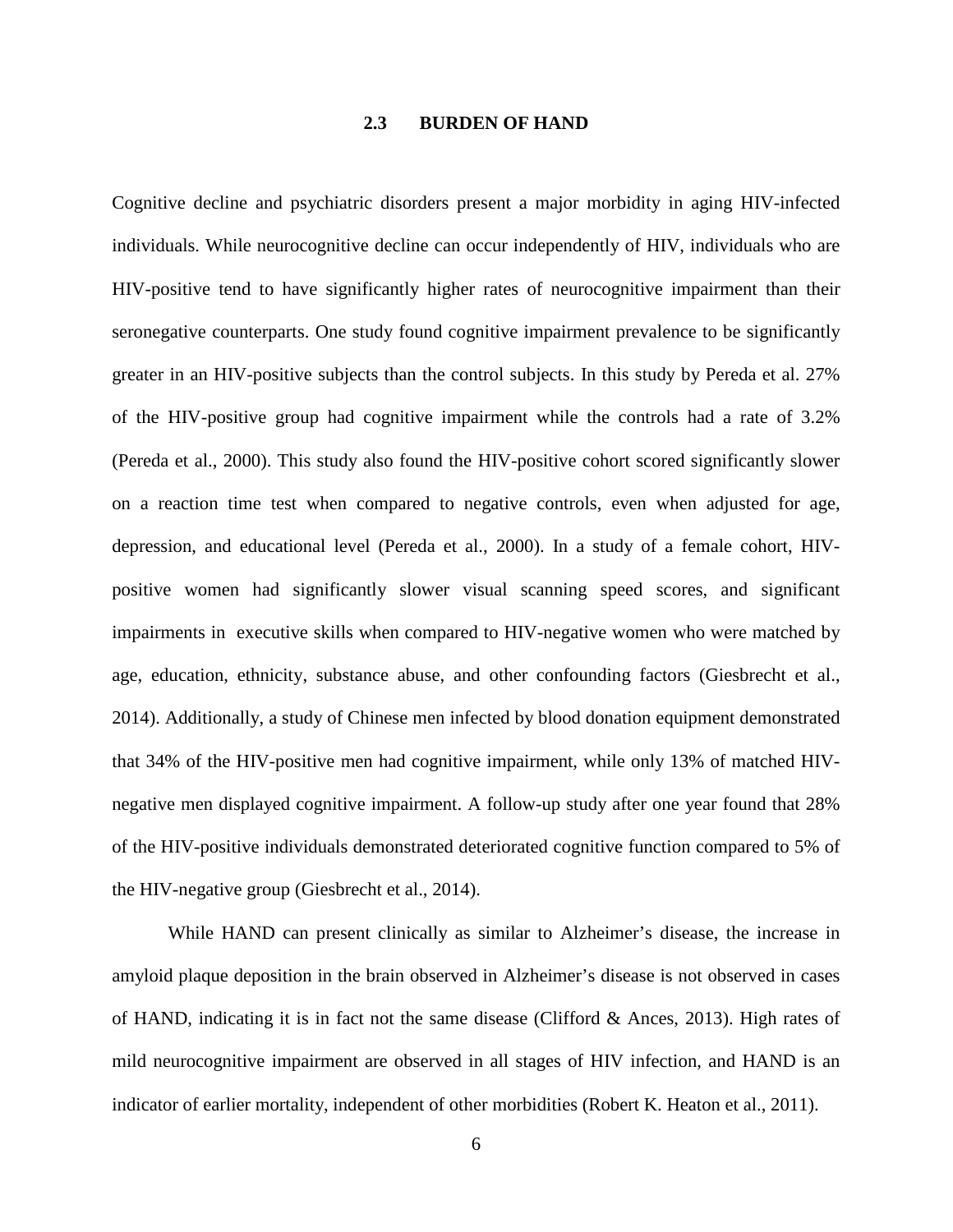While there has been a decrease in the incidence of diagnoses of HAD since the development of effective antiretrovirals, the prevalence of neurocognitive impairment due to HIV remains high (Antinori et al., 2007). The induction of the use of cART led to a reduction in the rate of HAD, however the rates of ANI and MND have remained constant. In 1993 it was estimated that 16% of HIV positive individuals suffered from HAD, which decreased to 5% by 2010 (Robert K. Heaton et al., 2011). However ANI and MND are quite common in the HIVpositive population. In the Hawaii Aging with HIV Cohort 30% of 37 patients who were previously neurocognitively normal had developed neurocognitive impairment within one year (Antinori et al., 2007). Another study found that ANI and MND impact up to half of the entire HIV-positive population, while another study suggested that 44% of individuals, with a mean age of 42.4 had some form of HAND (Oliveira et al., 2015)(R K Heaton et al., 2010). Interestingly, some evidence suggests that HAND is not concrete and severity can fluctuate over time. One study demonstrated that at least 20% of HIV-positive individuals have fluctuating neurological disease severity throughout their lives (Antinori et al., 2007). Studies demonstrate that cognitive disorders occur more frequently in older PLWH. Cognitive disorders are twice as likely in older HIV-positive people, than younger people who have had the infection for the same amount of time (Nasi et al., 2014).

While individuals who are classified as having ANI do not demonstrate severe impairment in cognitive testing, the disease classification is still associated with poor quality of life, low adherence to medications, poor driving ability, and unemployment (Nightingale et al., 2015). In addition, patients diagnosed with ANI in the CNS HIV Antiretroviral Therapy Effects Research (CHARTER) Study had a significantly higher risk of progressing into MND than individuals with normal cognitive function (Nightingale et al., 2015). While "asymptomatic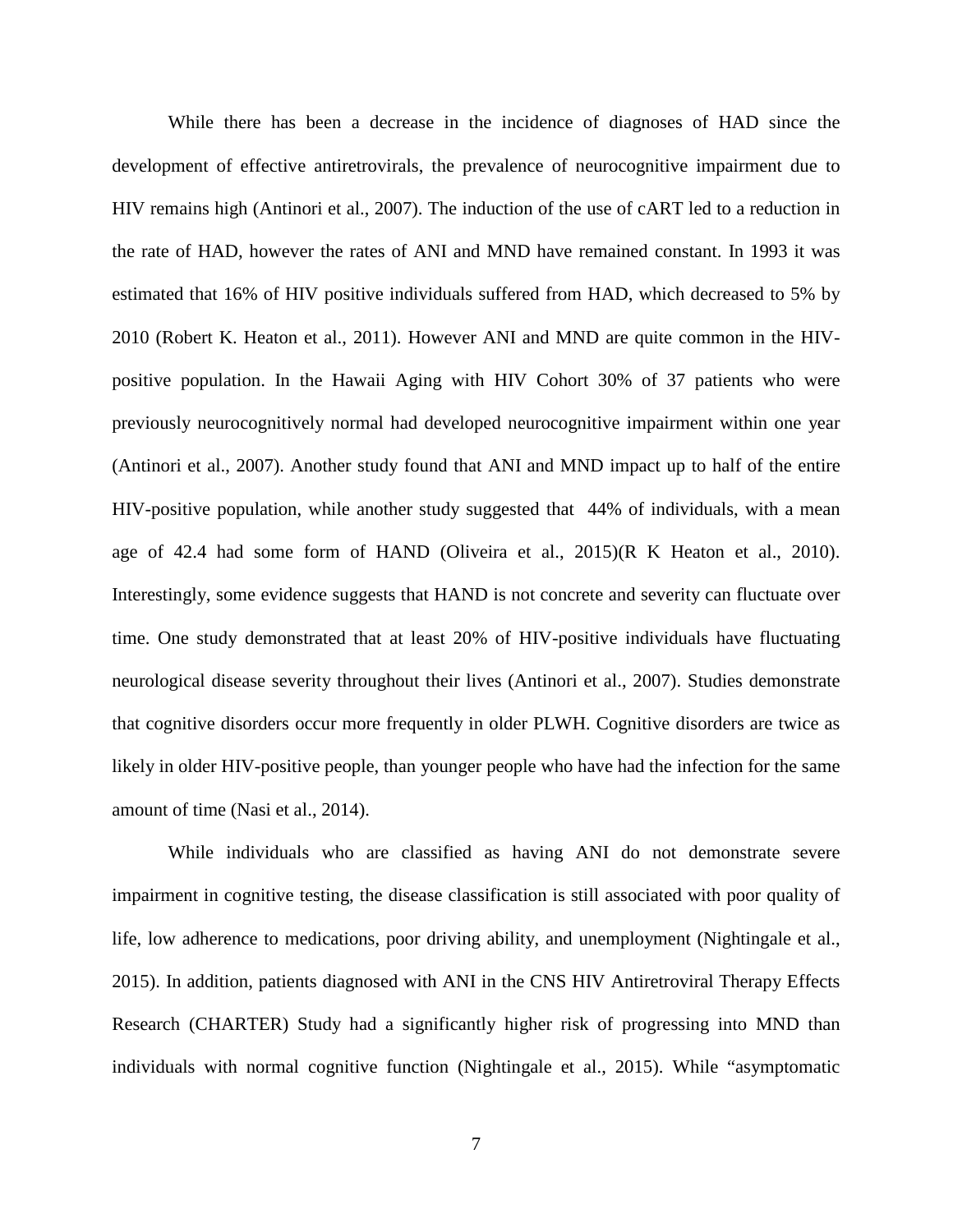<span id="page-18-0"></span>neurocognitive impairment" may sound like a disorder with little impact on quality of life, the mildest form of HAND has serious effects and implications.

#### **2.4 HAND RISK FACTORS**

Not all HIV-positive individuals develop HAND, and currently there is no clear predictor to whether or not an individual will develop HAND. Metabolic syndrome, Hepatitis C virus coinfection, older age, lower cognitive reserve, and lower nadir CD4 count are all factors that have been associated with a higher risk of HAND in previous studies (Cross, Önen, Gase, Overton, & Ances, 2013). Some studies suggest that the development, and degree of neurocognitive impairment depend on a variety of contributing factors, including irreversible brain injury caused by HIV infection prior to treatment with cART, and penetration of the bloodbrain barrier by the virus without penetration by cART medications (Patel et al., 2013).

#### <span id="page-18-1"></span>**2.4.1 Nadir CD4**

Nadir CD4 is the historically lowest CD4 count for an HIV-positive individual, and a particularly low nadir CD4 count has been demonstrated to be a risk factor of neurocognitive impairment(Patel et al., 2013). Extremely low nadir CD4 T cell counts may be indicative of irreversible damage to the CNS before treatment with cART, or of immune cell activation and inflammation which may persist even with treatment (Nightingale et al., 2015). Low Nadir CD4 is in fact a predictor of neurocognitive impairment, which has been demonstrated in several large studies within the United States as well as studies in other countries (Robert K. Heaton et al.,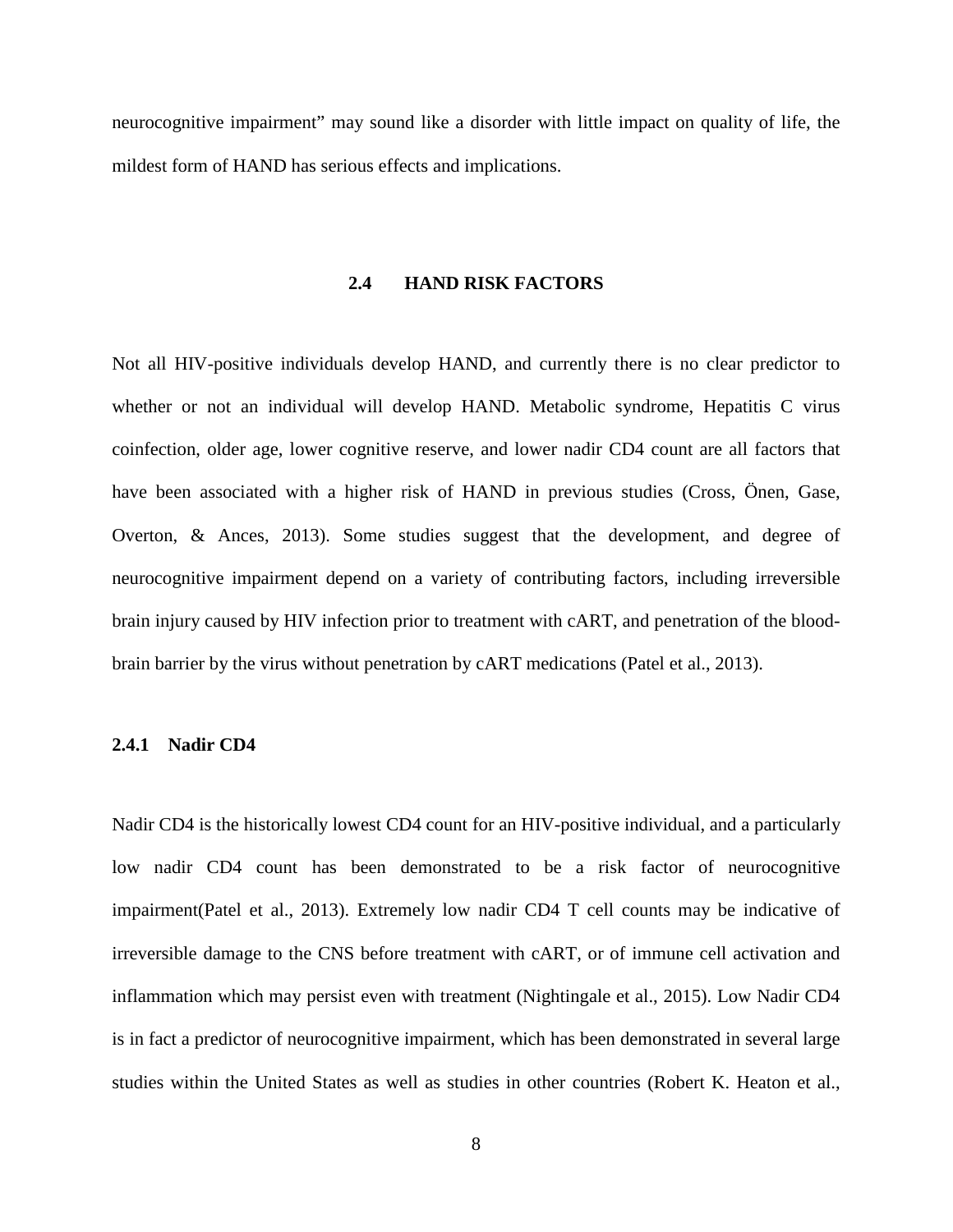2011). Brain atrophy in HIV positive men over 50 years old is correlated with lower CD4 count and cognitive impairment (Becker et al., 2011). The event of low nadir CD4 early in life impacting neurocognitive impairment later in life has been suggested to be a "legacy event"(R K Heaton et al., 2010). Studies suggest that the lowest rates of HAND are correlated with an absence of a history of severe immunosuppression (nadir CD4<200 cells/μl), in combination with a successful viral response to cART (Robert K. Heaton et al., 2011).

#### <span id="page-19-0"></span>**2.4.2 Drug Adherence and Viral Load**

Substance abuse is linked to poor medication adherence, particularly with cocaine and methamphetamine use (Patel et al., 2013). However, illegal drug use with poor drug adherence is not the only potential risk factor that may affect viral load, it is estimated that of the entire HIVpositive population in the United States only 19% reach viral suppression in the blood. Viral suppression in the cerebrospinal fluid is even more difficult to achieve. Accessing HIV-specific health care, cART, and adhering to treatment are all potential areas where patients may have a barrier to the treatment they need (Nightingale et al., 2015). Some studies suggest that this failure to access and manage medications properly may put individuals at greater risk for poor health outcomes (Patel et al., 2013). Higher levels of HIV DNA, along with detectable viral load in peripheral blood are associated with neurocognitive impairment (Oliveira et al., 2015) (Giesbrecht et al., 2014). Patients who develop HAND while on cART tend to have near-normal or normal CD4 counts, and less elevated viral loads than what was observed in cases of precART era HAND (Antinori et al., 2007). In older HIV positive cohorts, higher levels of HIV DNA in the blood are correlated with more severe neurocognitive impairment, especially in executive functions such as planning and cognitive flexibility. Interestingly, younger individuals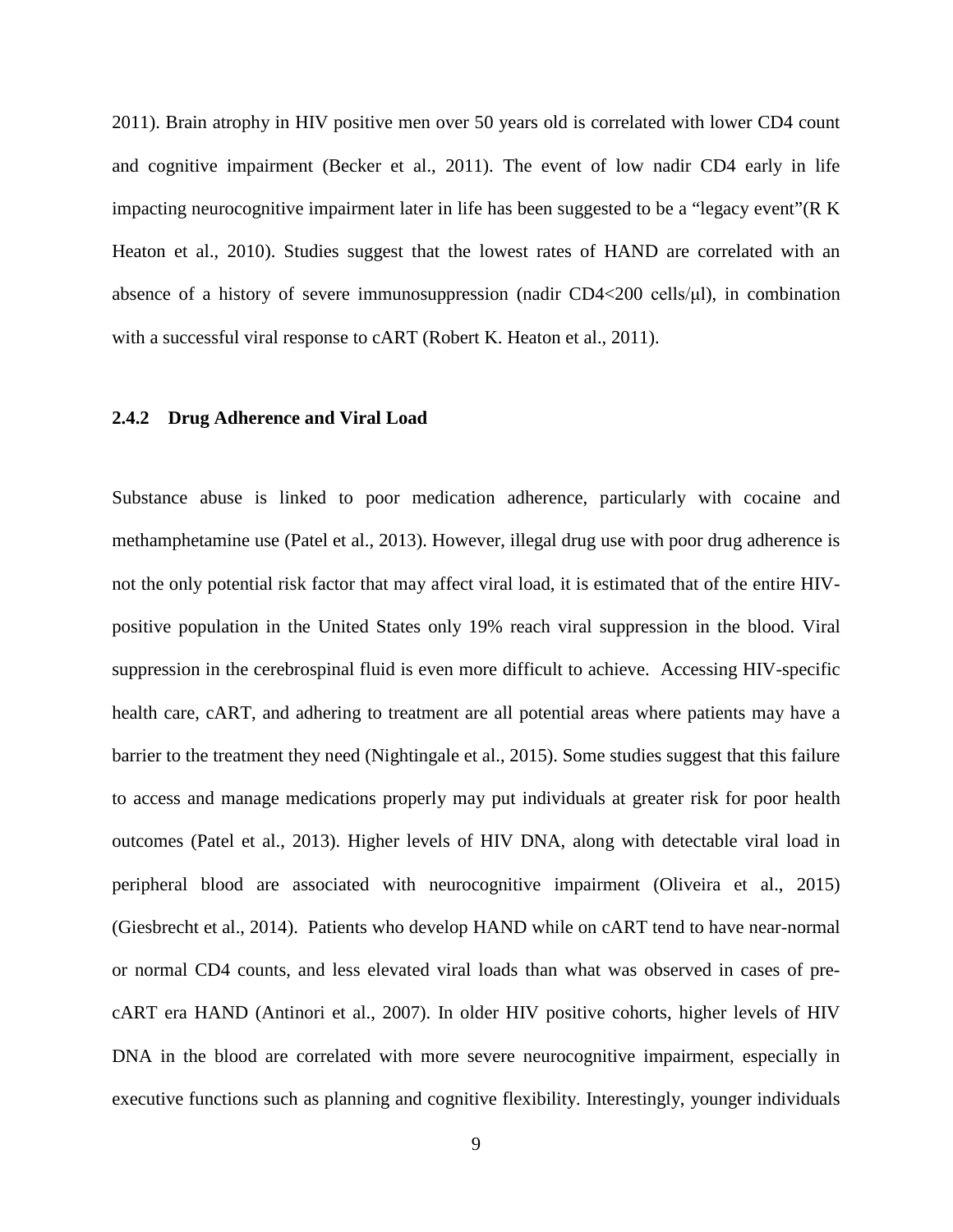with similar HIV DNA levels do not demonstrate the same neurocognitive impairment. (Oliveira et al., 2015). In patients on cART who have not achieved viral suppression, higher levels of HIV DNA induce a persistent immune response in the brain and other tissues, which may contribute to neurodegeneration, and neurocognitive decline(Oliveira et al., 2015). However, while chronic detectable levels of HIV RNA in the cerebrospinal fluid could indicate CNS damage, evidence is not consistent in suggesting a correlation between HIV RNA concentration and cognitive impairment (Nightingale et al., 2015). In cases where cART is not used or in cases of poor adherence of cART, immunosuppression due to HIV may lead to higher viral loads as well as opportunistic infections that infect the central nervous system, such as cryptococcal meningitis, and toxoplasma encephalitis which may be difficult to differentiate from age-associated neurologic decline (Nguyen & Holodniy, 2008).

#### <span id="page-20-0"></span>**2.4.3 Neuroinflammation**

Chronic, low-level inflammation occurs in HIV-positive patients even with proper treatment with cART. The failure of antiretrovirals to access cerebrospinal fluid may limit the ability of cART to inhibit HIV replication within the central nervous system (CNS). HIV replication within the CSF may induce neuroinflammation, which is a potential risk factor for HAND (Nightingale et al., 2015). Inflammation occurs when microglia, macrophages, and astrocytes detect infection and promote inflammation to induce infiltrating cells such as T and B lymphocytes, and macrophages to enter the central nervous system. Monocytes and macrophages are capable of crossing the blood-brain barrier, undergoing differentiation into resident macrophages and microglia. These cells are capable of carrying HIV infection to the central nervous system (Nasi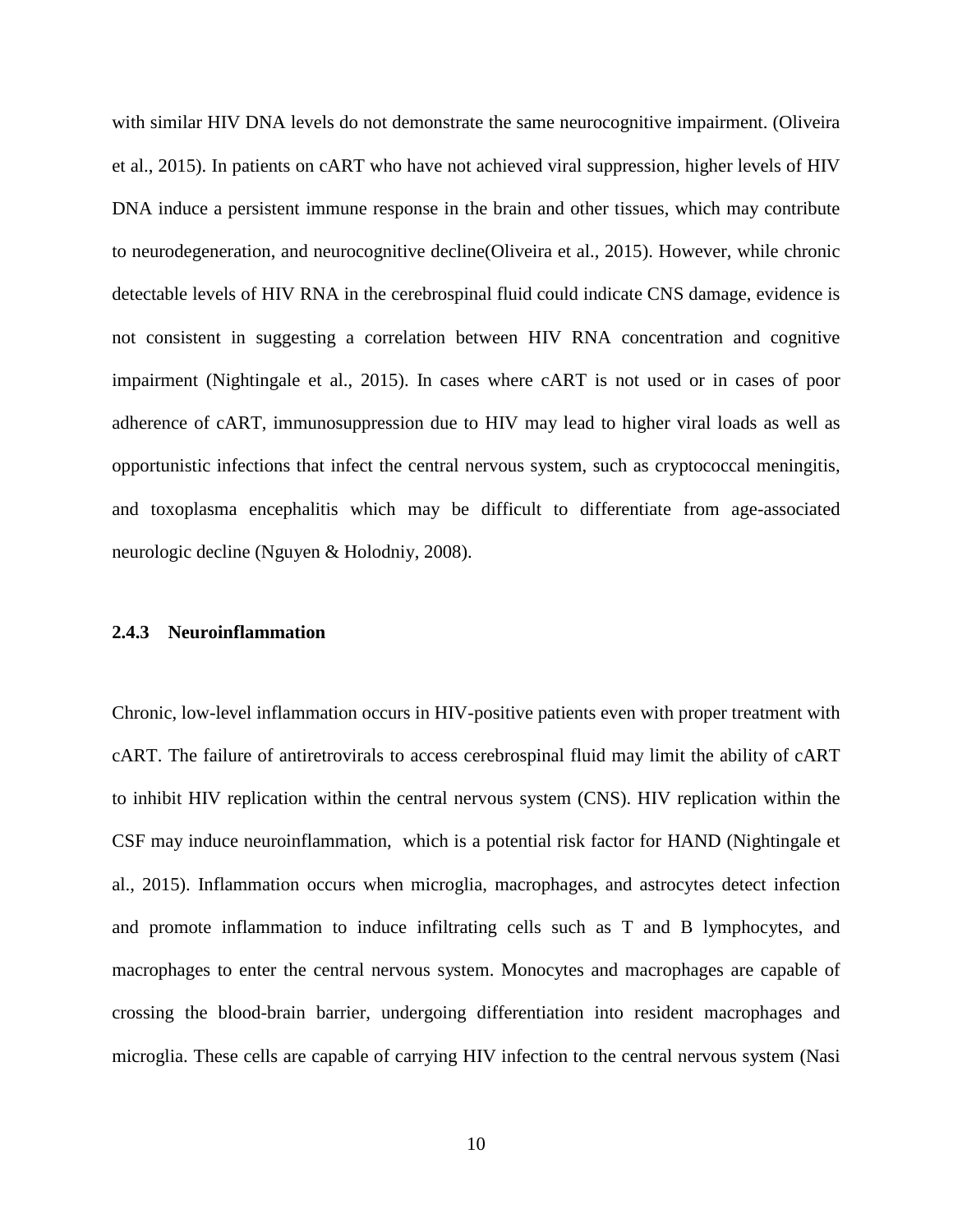et al., 2014). It has been suggested that this influx of inflammatory cells and inflammation in the CNS can cause neurodegeneration and cognitive impairment (Nasi et al., 2014).

While neuroinflammation was expected in the pre-cART era, autopsies of HIV-positive individuals who were on cART also demonstrate high levels of neuroinflammation. However, pre-cART autopsies demonstrated inflammation in the basal ganglia, while individuals who were on cART exhibited inflammation in the hippocampi, and the entorhinal and temporal cortex (Manji et al., 2013). Chronic neuroinflammation is observed in HIV infection, but can also be induced by the build-up of endogenous factors which may be a normal condition of aging (Nasi et al., 2014).

Uncontrolled inflammation in the brain can occur from viral infection of the brain itself, or may be due to circulating inflammatory factors. Either condition may result in the formation of neurotoxic molecules that can exacerbate disease (Nasi et al., 2014). While neurons do not get infected by HIV, the neurotoxins produced in response to CNS infection can injure these cells. A correlation between HAND and systemic and CNS inflammation has been reported in some studies (Nasi et al., 2014).

#### <span id="page-21-0"></span>**2.4.4 Stimulant Use or Dependence**

Studies have demonstrated that history of methamphetamine use has a significant impact on cognitive function in PLWH who are over 50 years old, but not on HIV-positive individuals under 40 years old. Literature suggest this as another "legacy effect" (Woods et al., 2015). Studies have demonstrated the long term damage that methamphetamines can do to cognitive function, and the use of methamphetamines by HIV-positive individuals can exacerbate neurocognitive decline (Patel et al., 2013). It is not uncommon for older individuals who are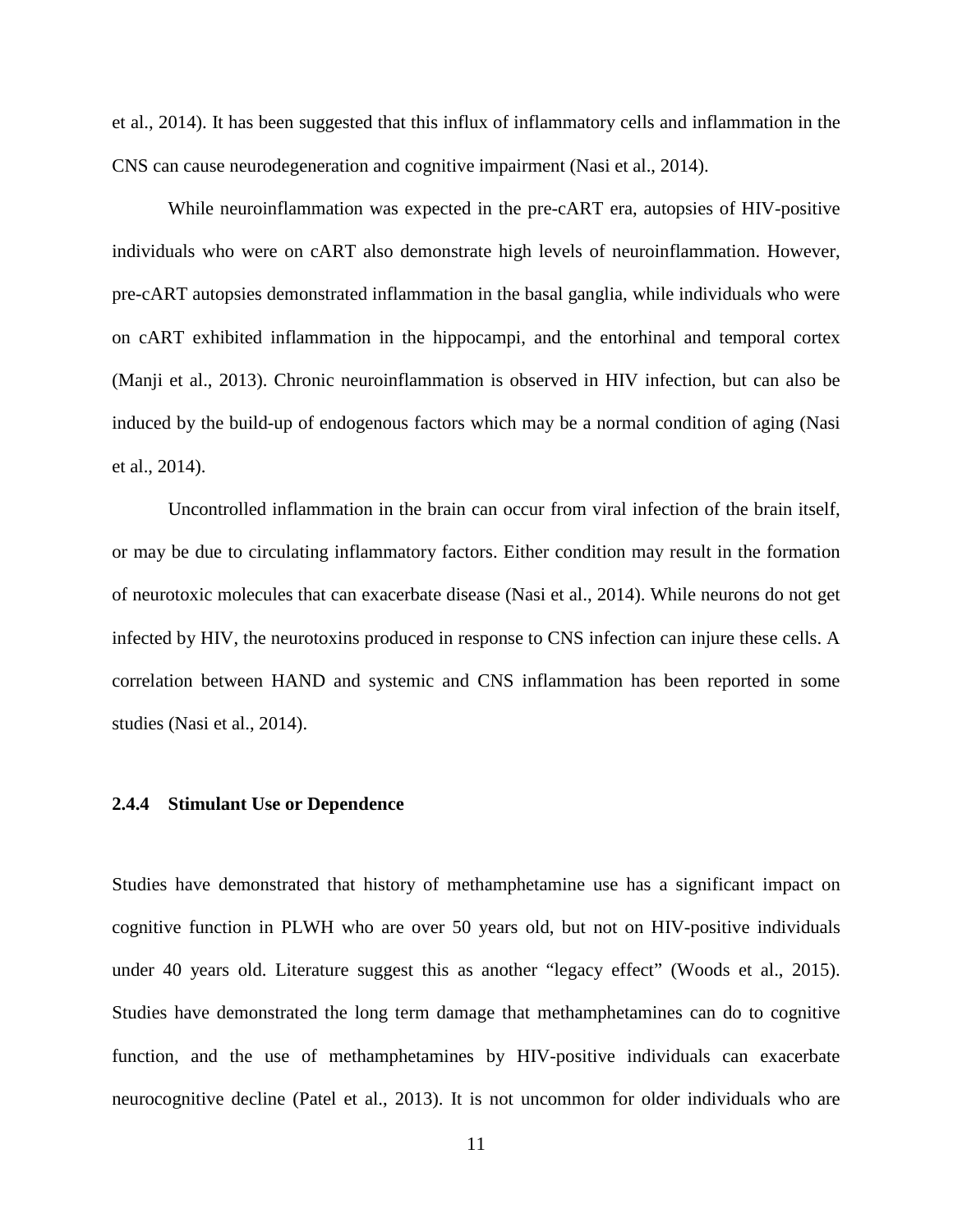HIV-positive to have a history of substance use disorder, however active drug use in older individuals is quite rare (Woods et al., 2015). Methamphetamine is the most commonly used drug among HIV positive individuals (Ellis et al., 2003).

Studies have demonstrated that the use of methamphetamines, in conjunction with HIV infection, leads to more serious injury to the central nervous system. This includes more inflammation, higher viral loads, reduction in integrity and function of the blood-brain barrier, and neurodegeneration (Woods et al., 2015). HIV-positive individuals who have used methamphetamine have higher rates of neurocognitive impairment, primarily in the categories of memory, motor skills, learning, and attention (Woods et al., 2015). In the San Diego based CHARTER study, older HIV-positive individuals with a history of methamphetamine dependence in the past, had poorer performance in learning and memory when compared to all other groups in the study. These included combinations of individuals who were younger or older, HIV positive or negative, or individuals who did or did not have history of methamphetamine dependence. The same cohort of HIV-positive, older individuals with a history of methamphetamine dependence also had significantly lower scores for attention, and trending lower scores for motor skills, memory, and learning when compared to younger HIVnegative individuals with no history of methamphetamine use (Woods et al., 2015). In one study, 90% of the HIV-positive, history of methamphetamine dependence cohort were functionally dependent in at least one area of the Overall Functioning Composite Test, while 74 percent of the older, HIV-positive, no methamphetamine use, and 47% of the older HIV-negative, no methamphetamine use cohort had at least one area of functional impairment (Woods et al., 2015).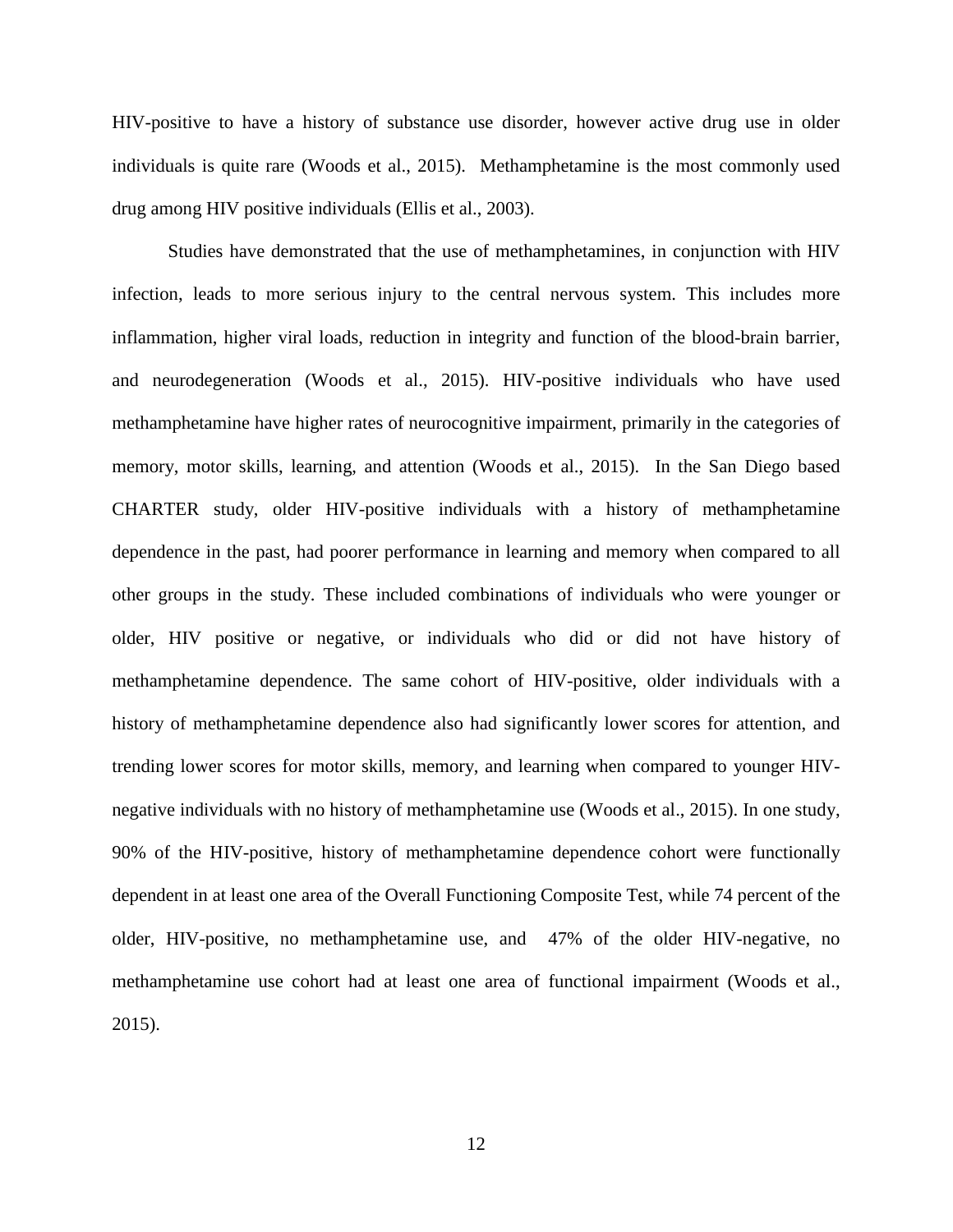Being older, HIV-positive, and having a history of methamphetamine dependence have been identified as risk factors for functional impairment.

#### <span id="page-23-0"></span>**2.4.5 Hepatitis C Virus Coinfection**

Hepatitis C virus (HCV) coinfection with HIV has been identified as another potential risk factor for HAND. It is estimated that 15-30% of the HIV-positive population has also been infected with HCV (Patel et al., 2013). HCV is also known to cause neurocognitive dysfunction alone, and some studies suggest that coinfection with HCV may have an additive, or even synergistic effect on cognition (Patel et al., 2013). While HCV infection has been demonstrated to be correlated with more severe cognitive impairment in people with HIV, HCV negative individuals do not demonstrate the same level of cognitive impairment, if any at all (Giesbrecht et al., 2014). HIV-positive individuals who are coinfected with HCV are demonstrated to have lower CD4 counts, higher viral loads, higher rates of AIDS, and more severe neurocognitive impairment. HIV/HCV coinfected individuals have higher prevalence of neurocognitive disorders when compared to individuals infected with HIV but not HCV. Additionally, symptomatic HAND was observed to be more severe in coinfected individuals (Vivithanaporn & Nelles, 2012). HCV proteins have been found in post-mortem brain tissue of HIV/HCV coinfected individuals, demonstrating the capability of the virus to infect the central nervous system, which may induce more severe or chronic inflammation (Vivithanaporn & Nelles, 2012).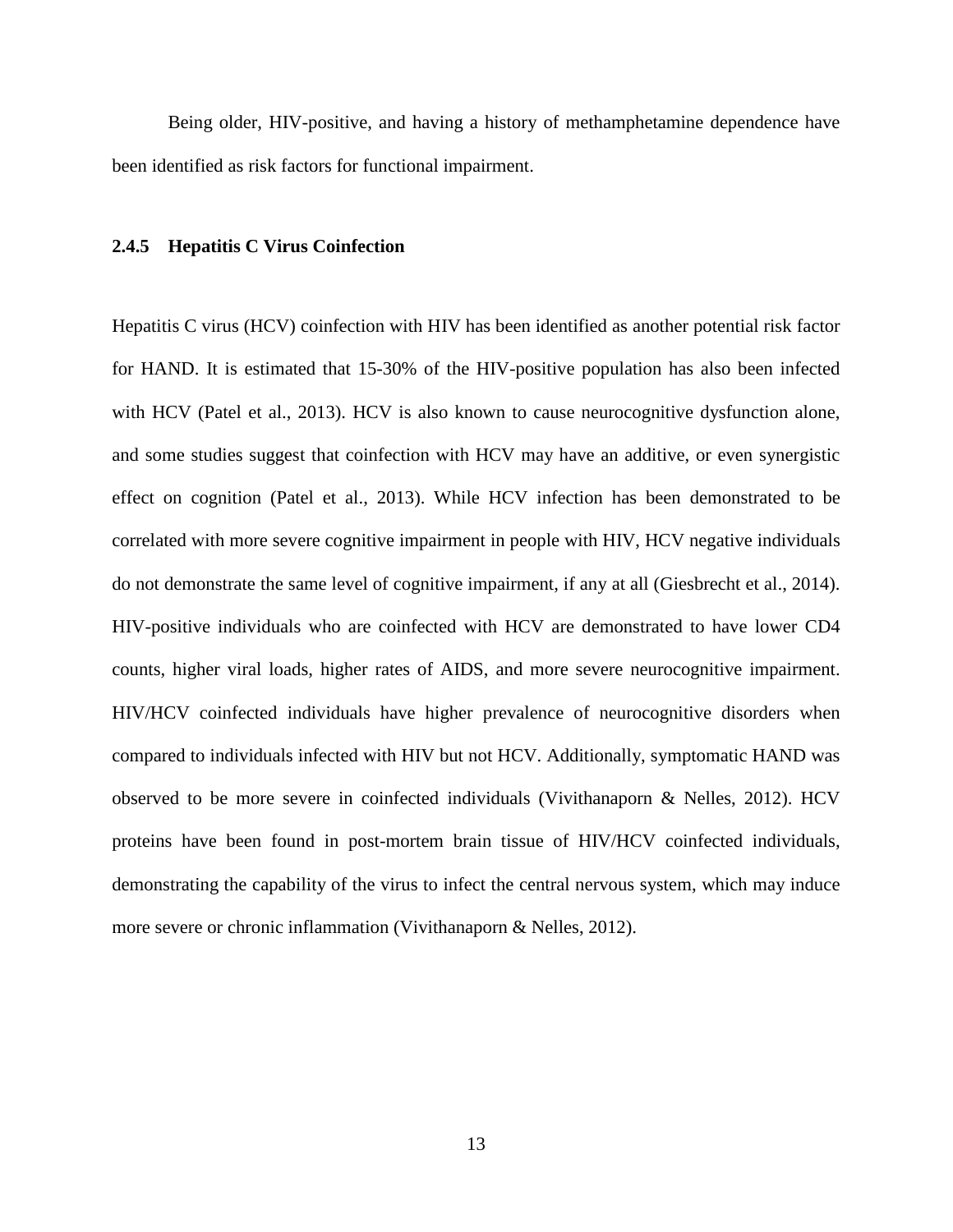#### <span id="page-24-0"></span>**2.4.6 Efavirenz Adverse Effects**

While cART allows for HIV-positive individuals to live much healthier, longer lives than in the pre-cART era, there is potential for adverse effects from the chronic use of antiretrovirals to take place (Patel et al., 2013). Efavirenz, an antiretroviral medication is well known to cause side effects affecting the central nervous system, including headache, vivid dreams, and an assortment of neurological symptoms (Manji et al., 2013). Caution is recommended when using Efavirenz to treat elderly patients who have dementia, as well as patients with other cognitive or underlying psychiatric disorders, since the drug may exacerbate any cognitive dysfunctions of the patient (Nguyen & Holodniy, 2008).

#### <span id="page-24-1"></span>**2.4.7 APOε4 Allele**

Some studies have demonstrated that the expression of apolipoprotein ε4 (APOε4) exacerbates brain connectivity and integrity in older HIV-positive subjects. However the evidence leans towards APOε4 having no impact on HIV status or neurocognitive impairment (Nasi et al., 2014). Apolipoproteins in the E class are known to control cholesterol metabolism, and the  $\varepsilon$ 4 allele is observed in 14% of the population. This allele is found more frequently in individuals with impaired cognitive function, Alzheimer's disease, and atherosclerosis. The allele is also associated with coronary artery disease. While it has been hypothesized that the ε4 allele may play an important role in health in cognitive function in HIV-positive individuals, studies have demonstrated that this is not the case. One study found that having the ε4 allele had no associations with time to develop cognitive impairment, HIV infection, age, or death (Becker et al., 2015).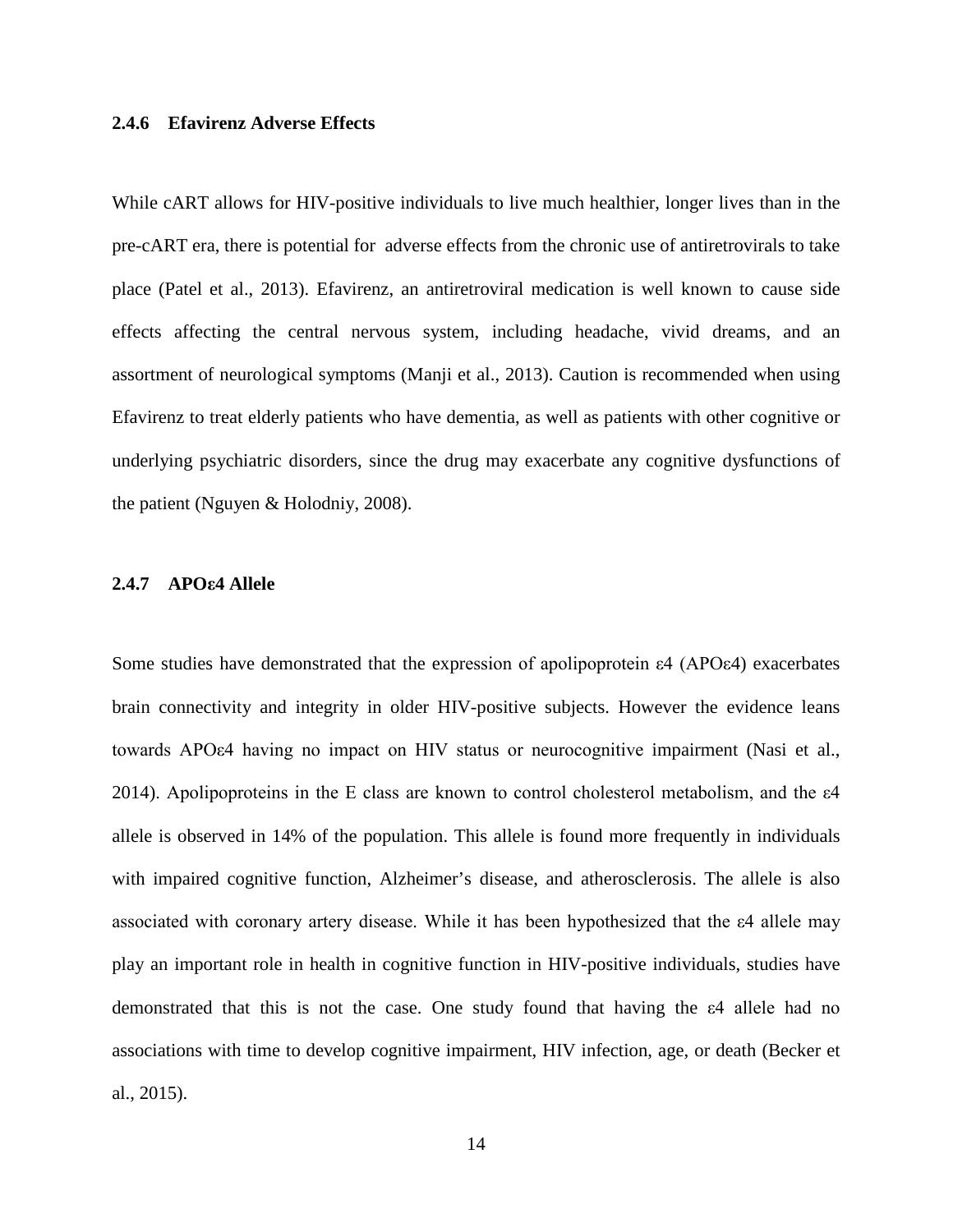#### <span id="page-25-0"></span>**2.4.8 Aging and Metabolic Syndrome**

It is unclear whether or not aging itself is a risk factor of HAND. It is quite possible that aging individuals are at risk of neurocognitive impairment due to expected, normal, age-related comorbidities and immunosenescence, and not due to HIV infection (Patel et al., 2013). Additionally, older individuals have a greater risk of cerebrovascular or cardiovascular comorbidities, as well as a greater risk of metabolic dysregulation (Nasi et al., 2014). HIV infection is correlated with a higher prevalence of metabolic syndrome, resulting in increased insulin resistance and decreased glucose tolerance, high blood pressure, dyslipidemias, and abdominal obesity. Another study supported these findings, demonstrating that metabolic risk factors and cardiovascular risk factors were associated with HAND (Clifford & Ances, 2013). These conditions may be due to the long term use of HIV protease inhibitors, or may be due to the infection itself (Nguyen & Holodniy, 2008). HIV-positive individuals have greater rates of vascular disease than their HIV-negative counterparts. This includes coronary heart disease, hypertension, atherosclerosis, myocardial infarction, as well as diabetes and obesity. cART may be responsible for higher rates of vascular events and atherosclerosis (Patel et al., 2013). Additionally, vascular condition rates not only are higher for HIV positive individuals, but these conditions also correlate with neurocognitive impairments. Processing speed, executive function, learning and memory are associated with the vascular risks of diabetes, myocardial infarction, high cholesterol, and congestive heart failure (Patel et al., 2013).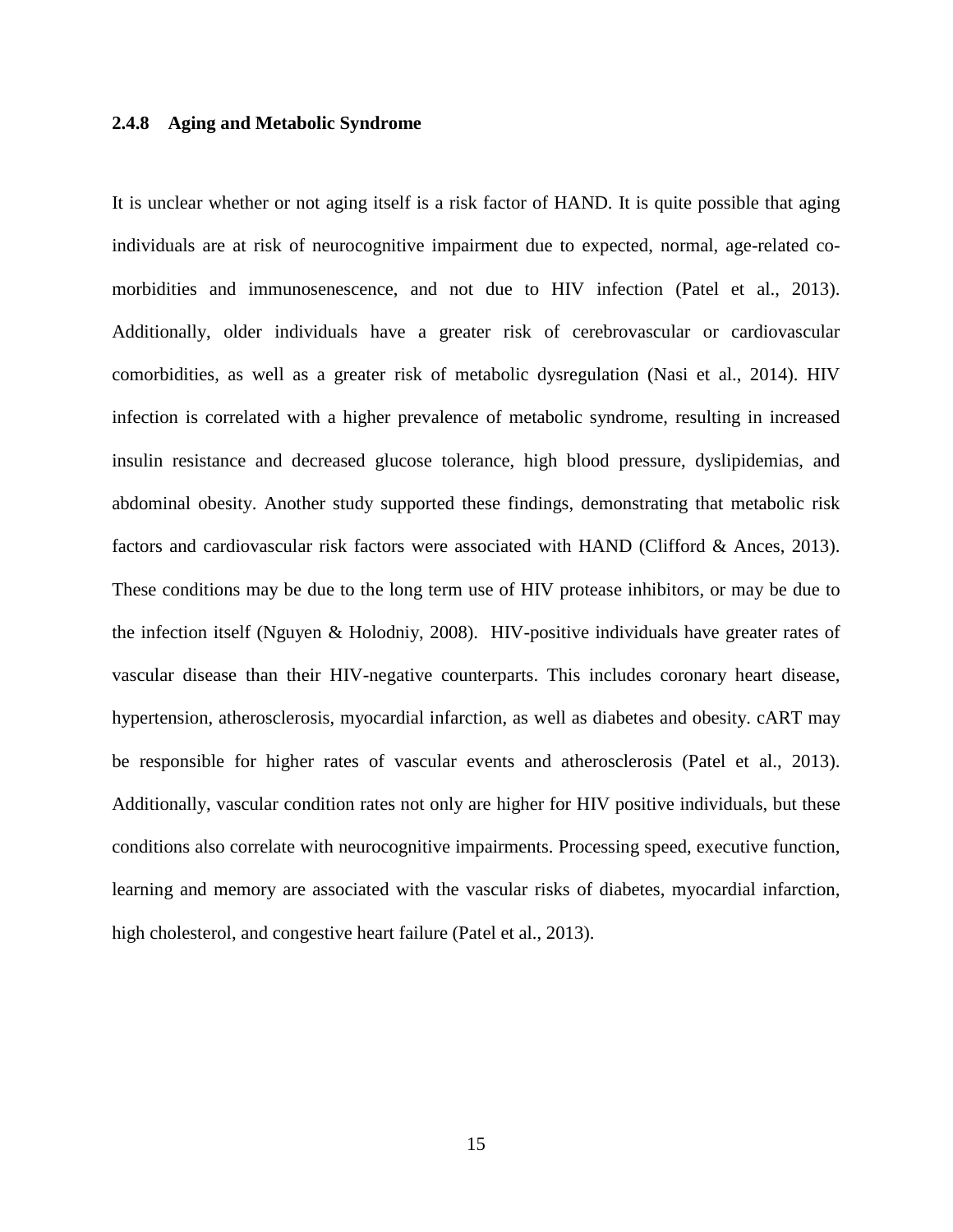#### <span id="page-26-0"></span>**2.4.9 Cognitive Reserve**

Low cognitive reserve has been documented as a potential risk factor for neurocognitive impairment. The theory of cognitive reserve suggests that individuals whose brains function more efficiently, and are capable of utilizing alternate brain networks due to function demands may be protected from brain damage (Stern, 2003). Cognitive reserve capacity is indexed by educational attainment and intelligence, sometimes in conjunction with reading speed (Patel et al., 2013). HIV-positive individuals with fewer years of education and lower cognitive reserve appear to have a higher risk for HAND. It is possible that cognitive reserve capacity can be a good indicator to determine who will develop HAND (Patel et al., 2013). In one study, HIVpositive subjects with low cognitive reserve had more deficits in the areas of attention, memory, visuospatial ability, and executive functioning when compared to their high cognitive reserve counterparts and seronegative individuals of low and high cognitive reserve (Patel et al., 2013). However, it is possible that a high cognitive reserve may allow for individuals to have more resilience to neurocognitive disorders and dysfunction (Patel et al., 2013). A high cognitive reserve may allow individuals to bear more neurocognitive impairment before developing symptoms (Patel et al., 2013).

#### **2.5 STUDY OBJECTIVES**

<span id="page-26-1"></span>The aim of this study is to evaluate HAND within the Pitt Men's Study cohort. The Pitt Men's Study contains a large amount of data that has not been analyzed in the scope of HAND. As a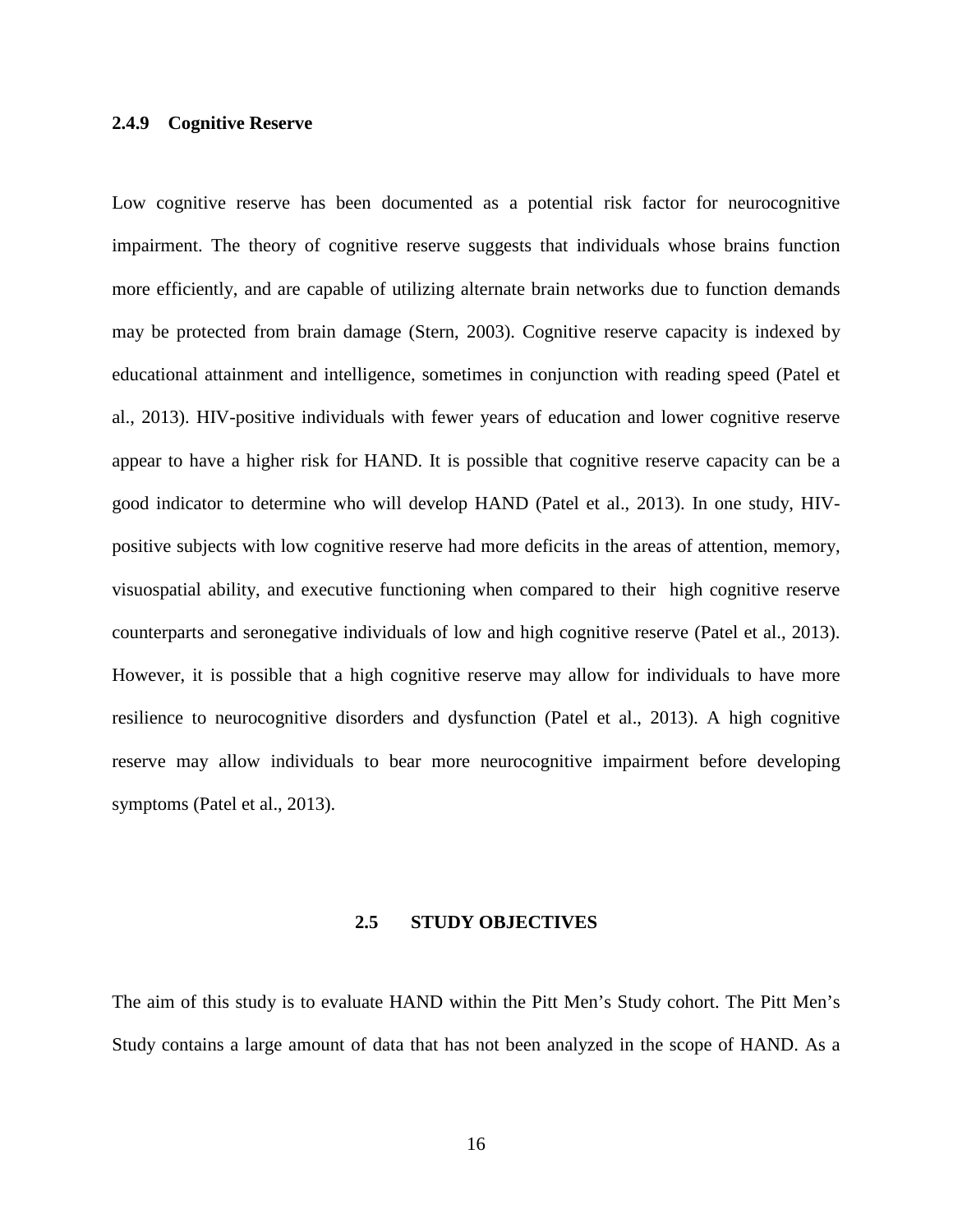longitudinal study with a variety of variables investigated in subjects who have been involved since as early as 1984, the study has the potential to give some insight into HAND.

The objective of this study is to answer two main questions;

- 1. What is the prevalence of HAND and the three different diagnoses of HAND within the Pitt Men's Study cohort?
- 2. Are there any correlating variables that may be associated with HAND, or could be potential risk factors for HAND?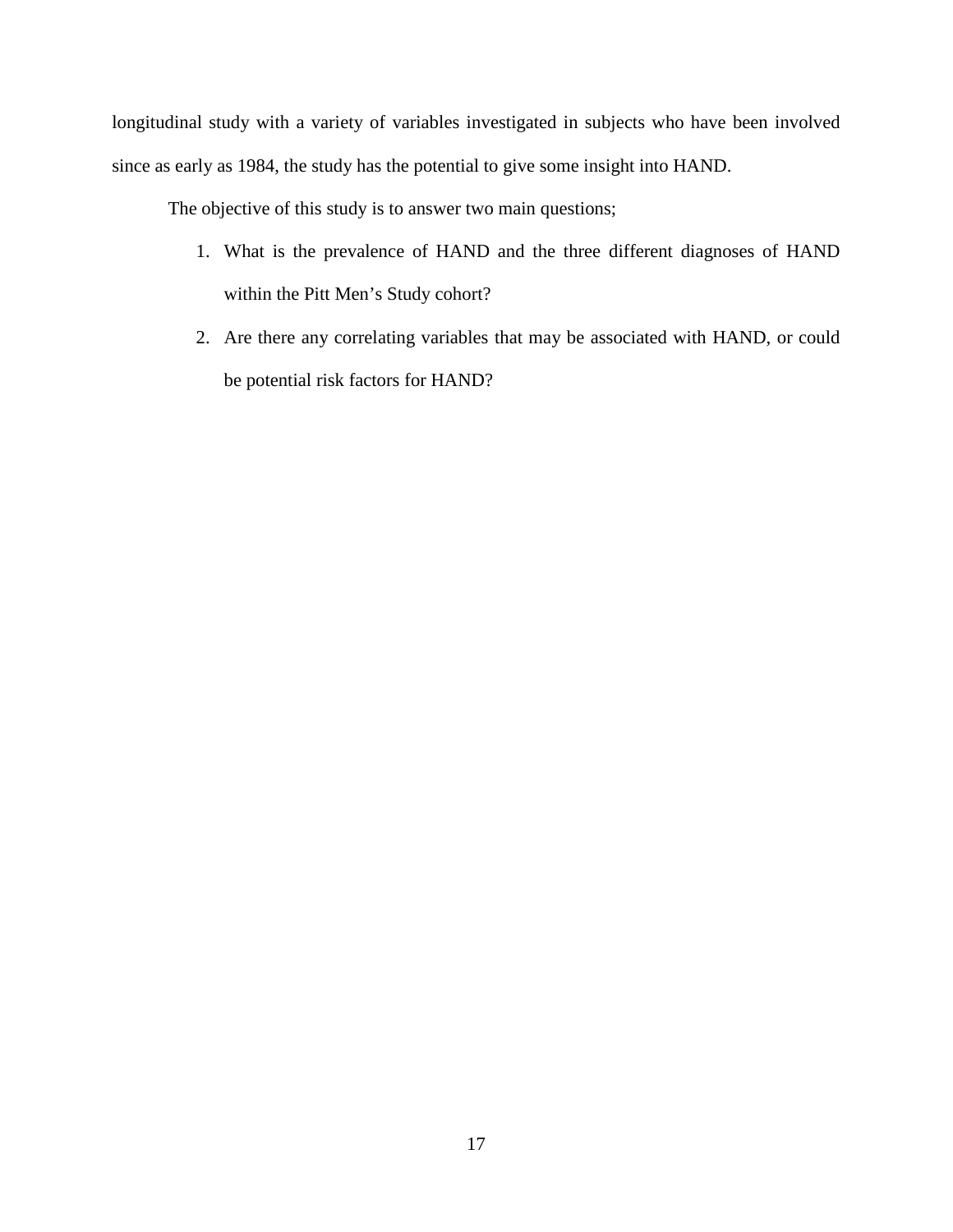#### <span id="page-28-0"></span>**3.0 METHODS**

#### **3.1 STUDY SUBJECTS**

<span id="page-28-1"></span>This study is a secondary analysis of data collected in the Pitt Men's Study (PMS). PMS is an ongoing prospective study, consisting of a cohort of homosexual and bisexual men, with or without HIV. This cohort is the Pittsburgh chapter of the larger Multicenter AIDS Cohort Study (MACS). Study participants visit the clinic every six months, where they undergo a physical exam, blood and other sample collection for lab testing, and a series of neuropsychological tests and functional assessments. An interview evaluates a variety of issues including, but not limited to, depression and behaviors such as sexual activities and illicit drug use.

#### **3.2 IRB APPROVAL**

<span id="page-28-2"></span>This research was reviewed and approved by the University of Pittsburgh Institutional Review Board through the expedited review procedure. The study was determined to be minimal risk, and no clinical activities were performed in this study.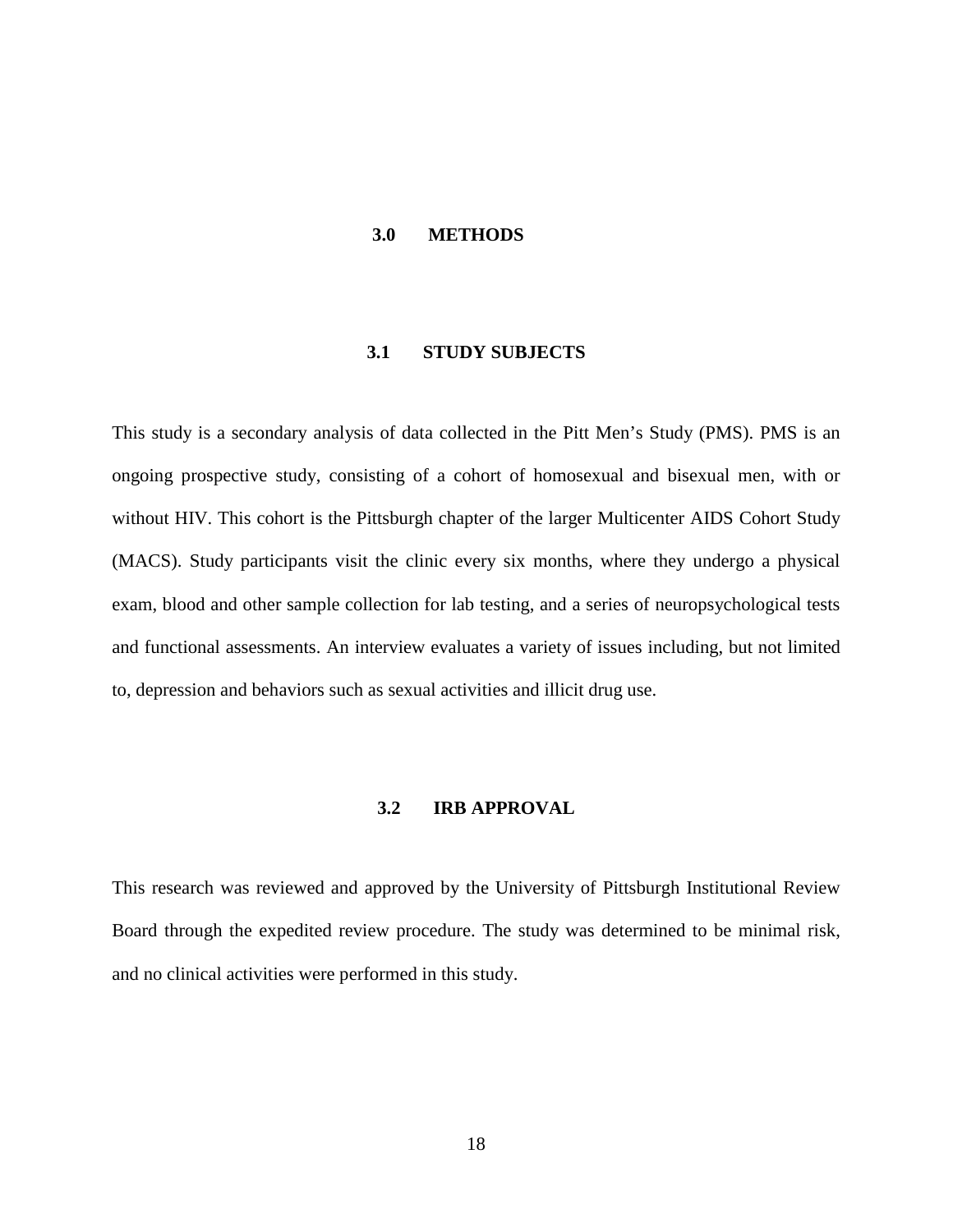#### **3.3 HAND DIAGNOSIS**

<span id="page-29-0"></span>Diagnosis of HAND was performed using the criteria developed by the HIV Neurobehavioral Research Center (HNRC) and an algorithm described by Antinori et al in 2007. Cases of HAND were diagnosed automatically through the algorithm in previous studies (Sacktor et al., 2015). Several components are required to classify HAND, including ruling out alternative neuropsychological diagnoses, cognitive testing, and an index of activities of daily living.

Classification of HAND with the HNRC criteria requires cognitive ability testing across 6 domains, including attention and working memory, verbal and language skills, sensoryperceptual ability, motor skills, and learning and recall memory (Antinori et al., 2007). For each ability domain, subjects were given a T score based on their testing score. If a subject had one or fewer domains with T scores 1 standard deviation (SD) or more below the mean, they were classified as within normal limits. If a subject had 2 or more domains with T scores 1 SD or more below the mean, they were classified as having minor cognitive impairment. If a subject had 2 or more ability domains with T scores 2 SDs or more below mean, or an ability domain T score 2.5 SDs or more below the mean, they were classified with moderate or severe cognitive impairment (Sacktor et al., 2015).

An index of activities of daily living (IADL) is also used as a component of HAND classification. Individuals answered a questionnaire in order to identify activities where abilities had declined. Individuals with minor decline on 2-3 questions were classified as having mild impairment. Major decline on 2 or more questions or major or minor decline on 4 or more questions was classified as severe impairment.

Subjects who were identified as having medical conditions which might confound with HAND diagnoses were excluded from HAND classification. Subjects who were not excluded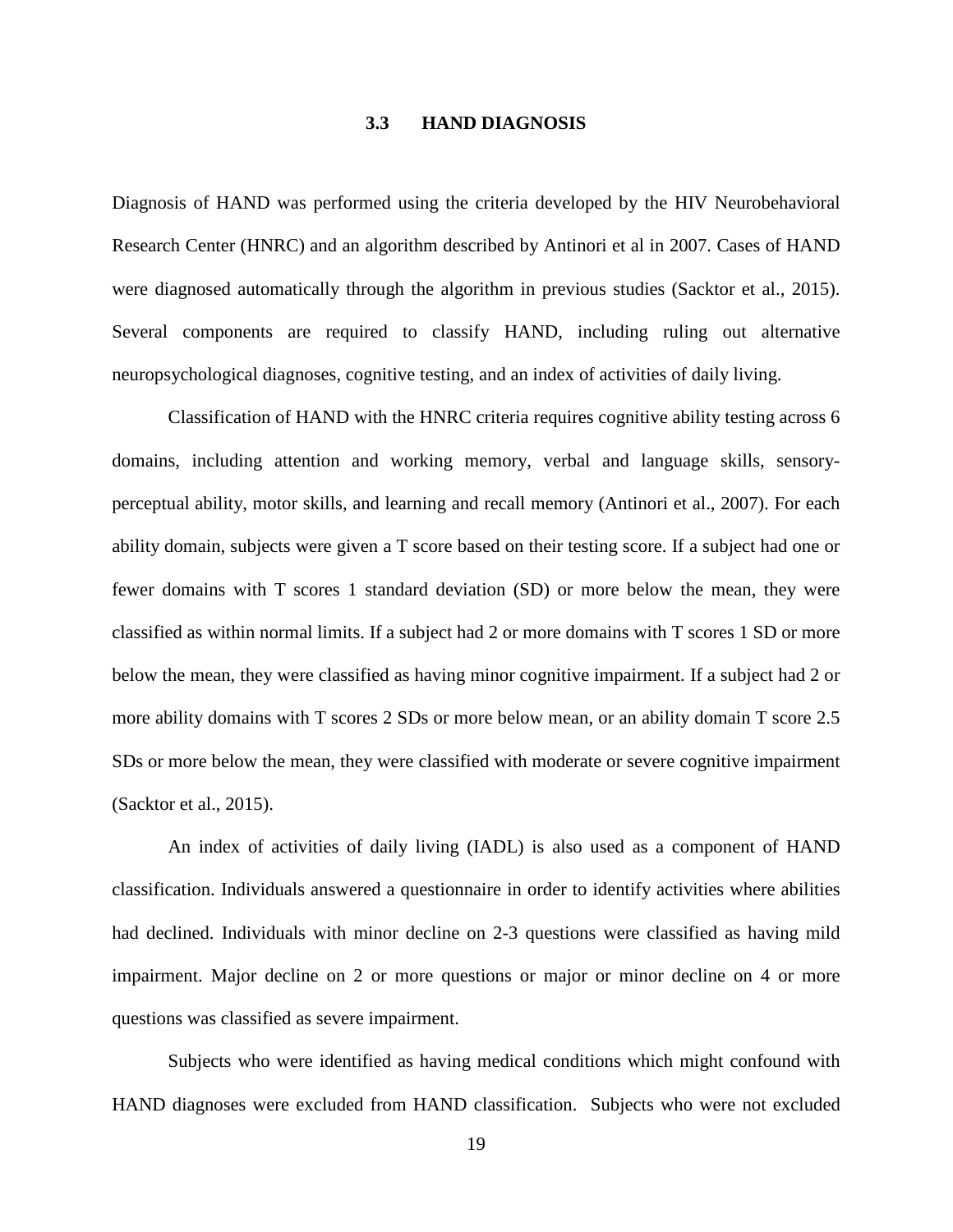completed testing, and then were classified as normal, ANI, MND, or HAD based on IADL and cognitive ability diagnosis (Figure 1).

| <b>HAND classification</b>  |                                                  | Instrumental Activities of Daily Living (IADL) |                                       |                                       |  |
|-----------------------------|--------------------------------------------------|------------------------------------------------|---------------------------------------|---------------------------------------|--|
|                             |                                                  | Normal                                         | Mild<br>impairment                    | Severe<br>impairment                  |  |
|                             | Within<br>normal limits                          | Within<br>normal limits                        | Within<br>normal limits               | Within<br>normal limits               |  |
| Cognitive<br>classification | Minor<br>cognitive<br>impairment                 | Asymptomatic<br>neurocognitive<br>impairment   | Minor<br>neurocognitive<br>impairment | Minor<br>neurocognitive<br>impairment |  |
|                             | Moderate to<br>severe<br>cognitive<br>impairment | Minor<br>neurocognitive<br>impairment          | Minor<br>neurocognitive<br>impairment | HIV-<br>associated<br>dementia        |  |

<span id="page-30-1"></span>**Figure 1 Algorithm for Diagnosis of HAND within MACS**

<span id="page-30-0"></span>(Sacktor et al., 2015)

#### **3.4 STATISTICAL ANALYSIS**

Subjects underwent neuropsychological testing and were classified as Normal or having ANI, MND, or HAD. SAS 9.4 Statistical software was used to analyze data.

The frequency of HAND and the role of age, education, race, duration of infection, serostatus, nadir CD4, current CD4, viral load, hepatitis C virus coinfection, hypertension, diabetes, hypercholesterolemia, metabolic syndrome, binge drinking, and methamphetamine use on the development of HAND, frequencies between those without HAND, and those diagnosed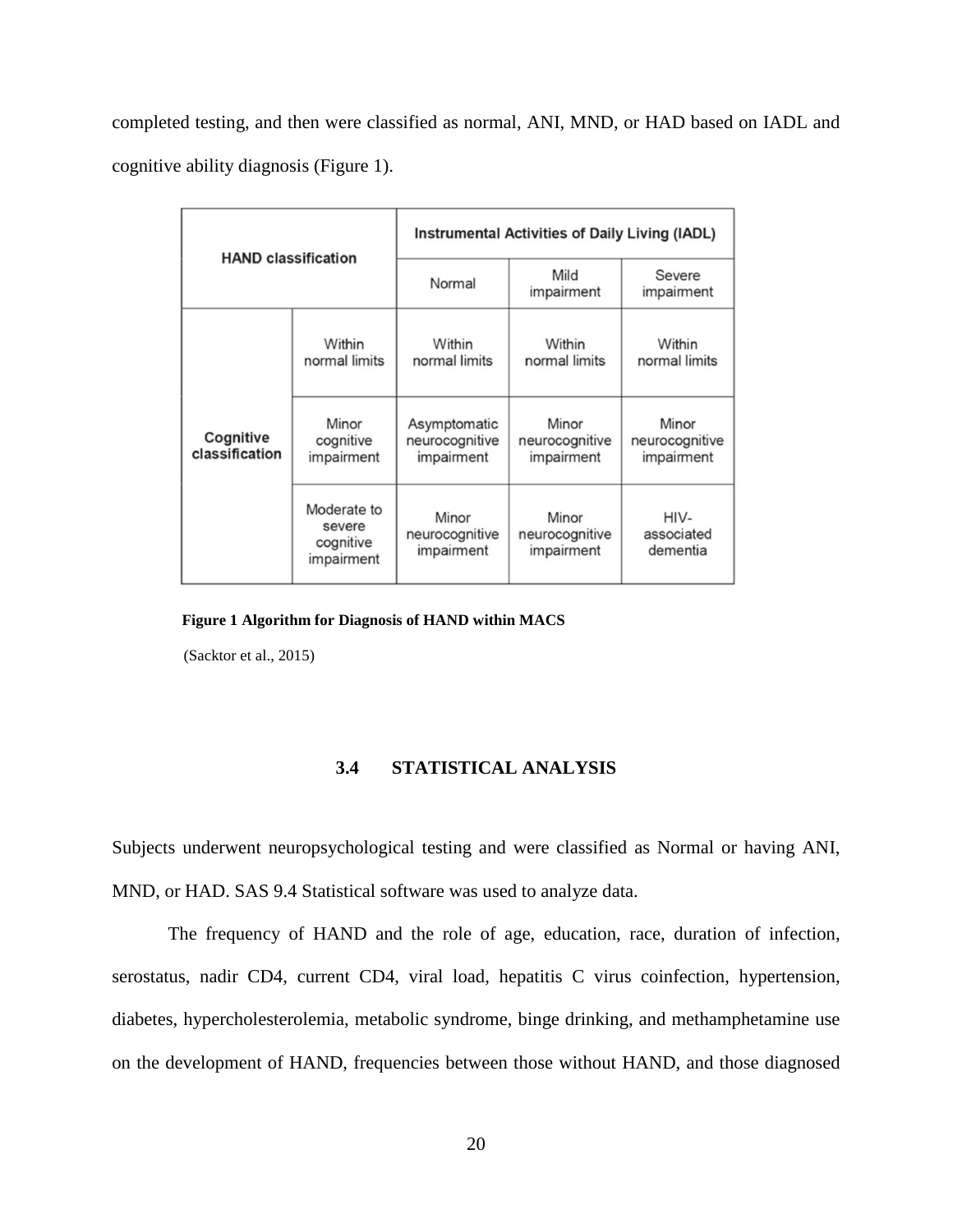with HAND were assessed. Data analysis consisted of two-sample T-tests of unequal variances for continuous variables, and Chi-squared or Fisher's exact for categorical variables.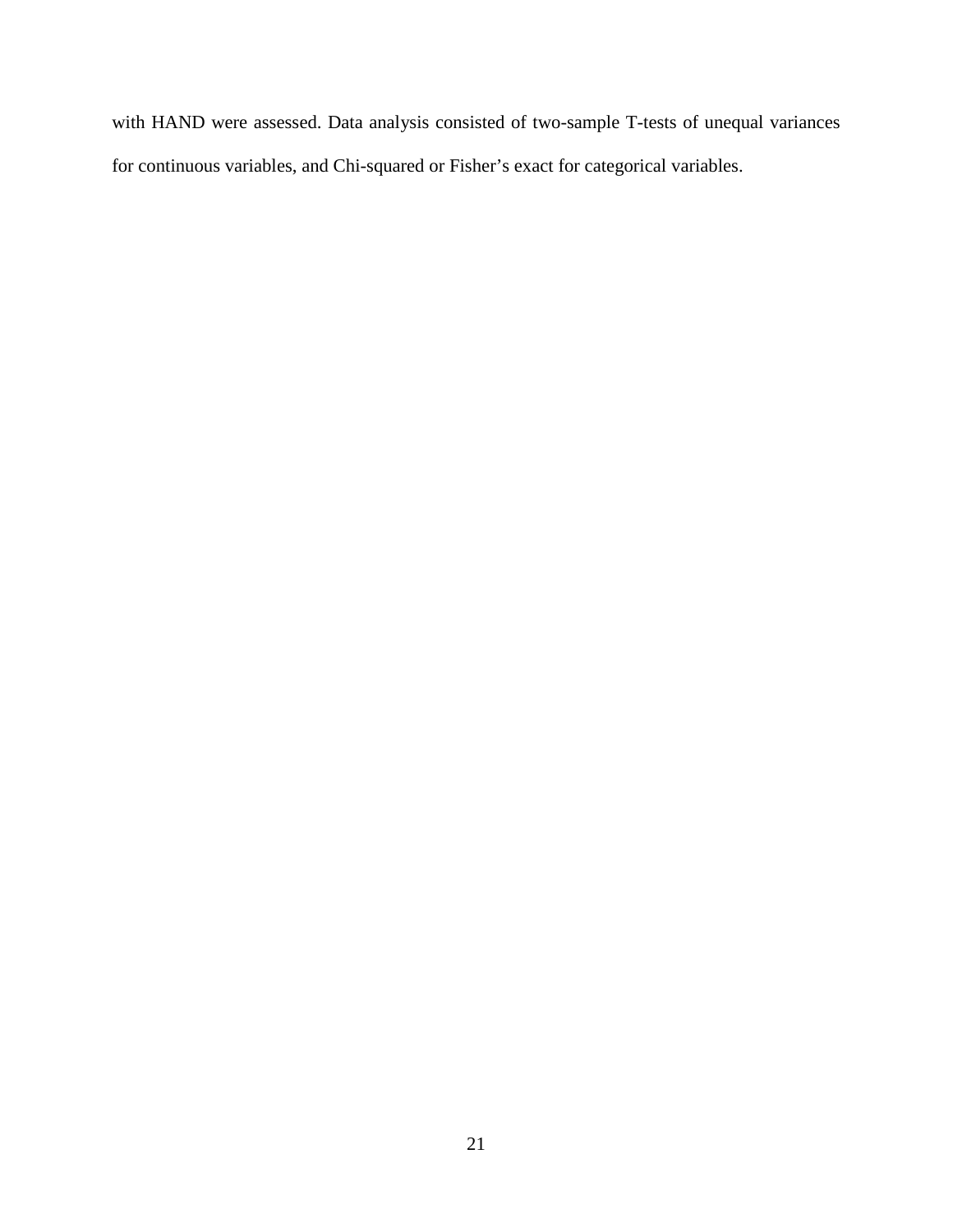#### **4.0 RESULTS**

<span id="page-32-0"></span>A total of 408 subjects were tested for HAND between 2007 and 2014, of which 254 were HIVnegative, and 154 were HIV-positive when they initially entered the study. Subjects were analyzed by the results of their most recent visit. There were 84 individuals who converted from HIV-negative to HIV-positive during the study, and were excluded from analysis of demographics overall. Due to the smaller HIV-positive population size they were included in analysis of the HIV-positive only group. Overall 278 subjects were found to have normal neurocognitive function, while 130 were diagnosed with neurocognitive dysfunction. The mean number of visits for the cohort is 2.85, with a standard deviation of 1.63. While not all PMS participants have been tested for HAND, the tested group accounts for 72.5% of the total active PMS cohort.

#### **4.1 ANALYSIS OF RECRUITMENT COHORTS**

<span id="page-32-1"></span>The majority of the study subjects overall were recruited in 1984-85, although very few subjects in this cohort are HIV-positive (Figure 2). The majority of HIV-positive subjects are in the later cohorts of 2001-03 and 2010-14. There is a statistically significant difference in the frequencies of HIV among recruitment cohorts ( $p<0.001$ ). This is likely due to a significant number of AIDS related deaths in the first two recruitment cohorts.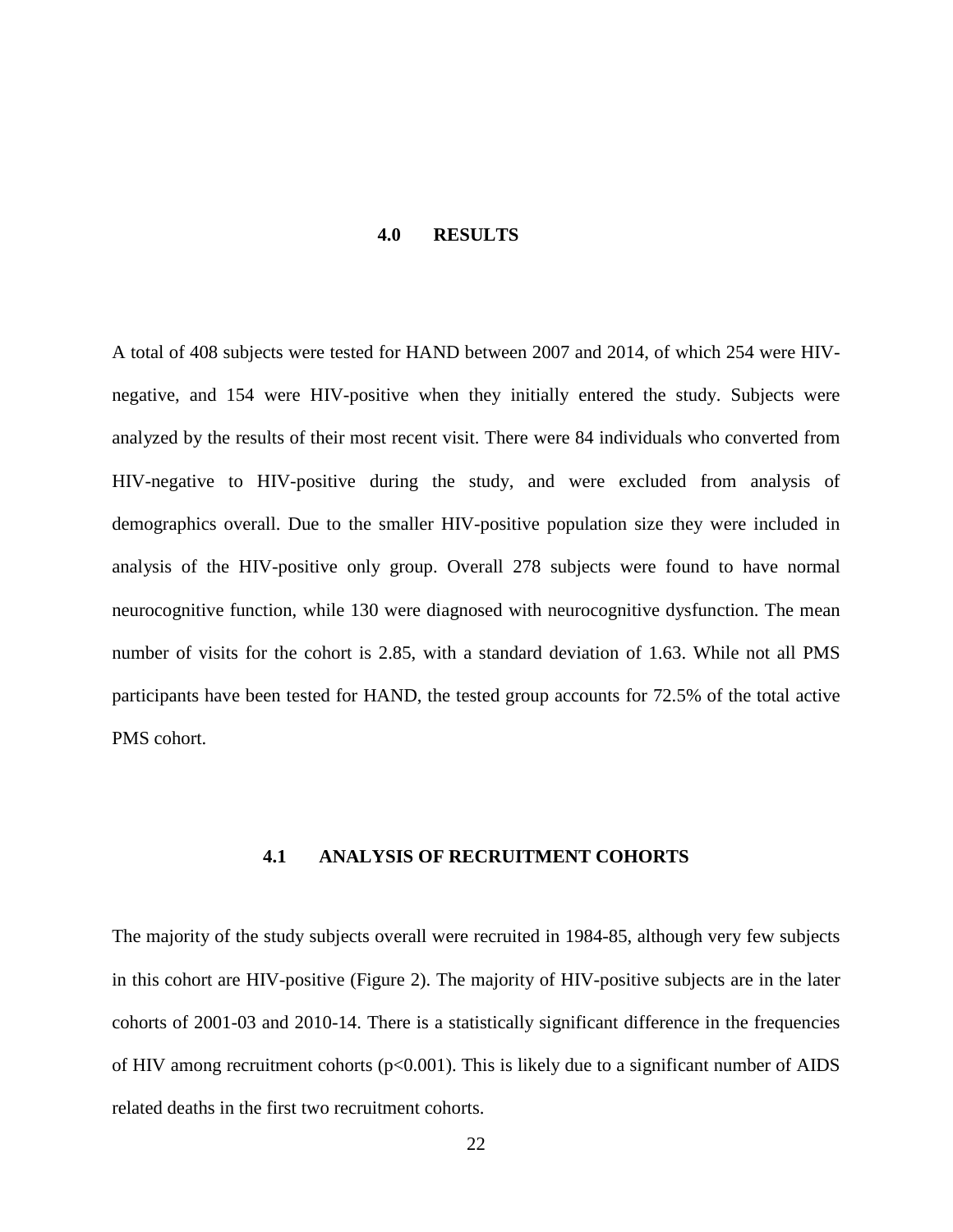

**Figure 2 Subjects in each Recruitment Cohort by Serostatus, Counts**

<span id="page-33-0"></span>There was not a statistically significant difference in the frequency of neurocognitive disorder by cohort, regardless of HIV serostatus (Figure 3). Frequency of HAND diagnosis by serostatus within each recruitment cohort was analyzed. No individual cohort demonstrated significant differences in frequency of HAND diagnoses by serostatus (Figure 4).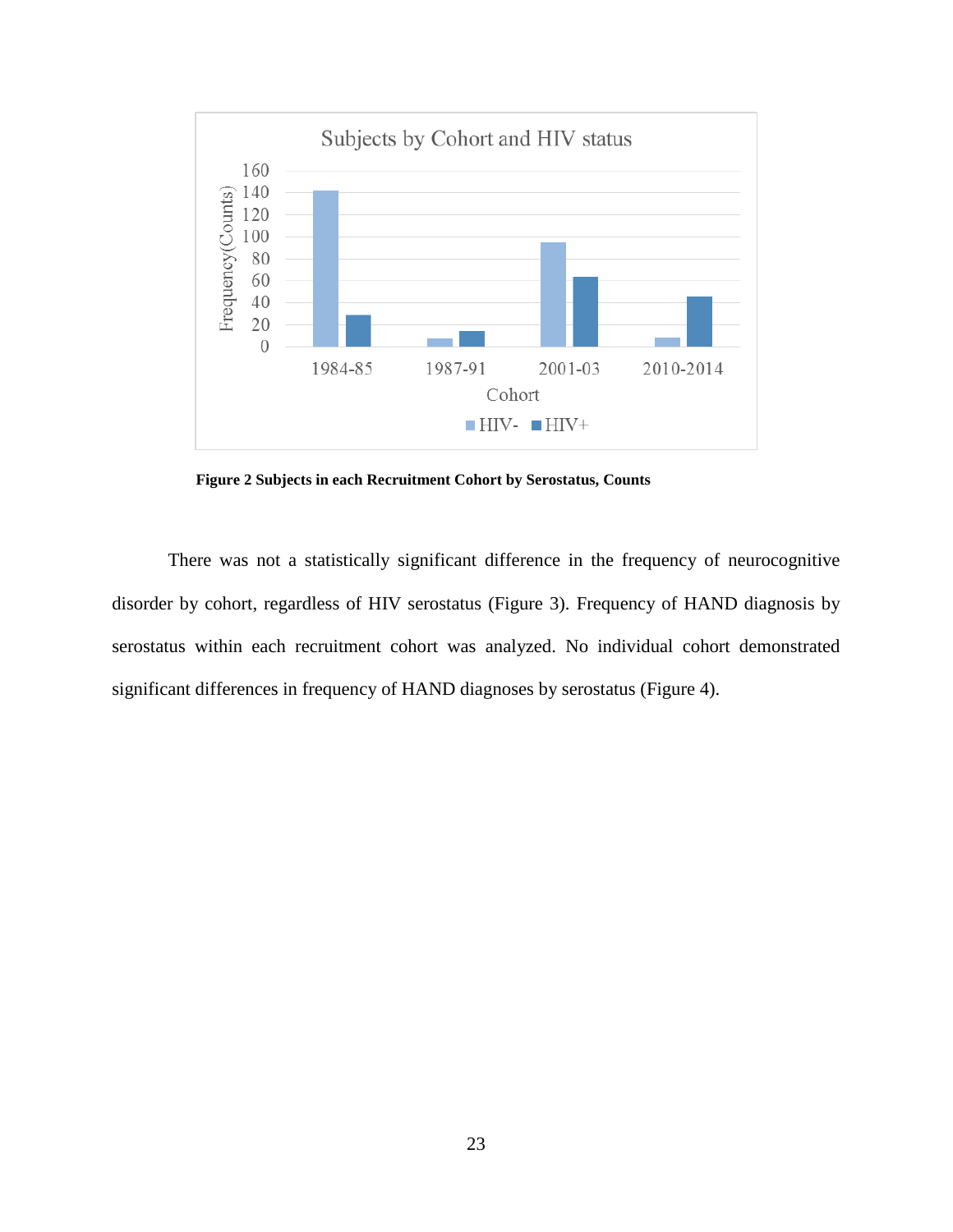

**Figure 3 Frequency of Neurocognitive Disorder Diagnoses in Each Cohort, Percent**

<span id="page-34-0"></span>

<span id="page-34-1"></span>**Figure 4 Frequency of Neurocognitive Disorder Diagnoses by Serostatus and Recruitment Cohort, Percent**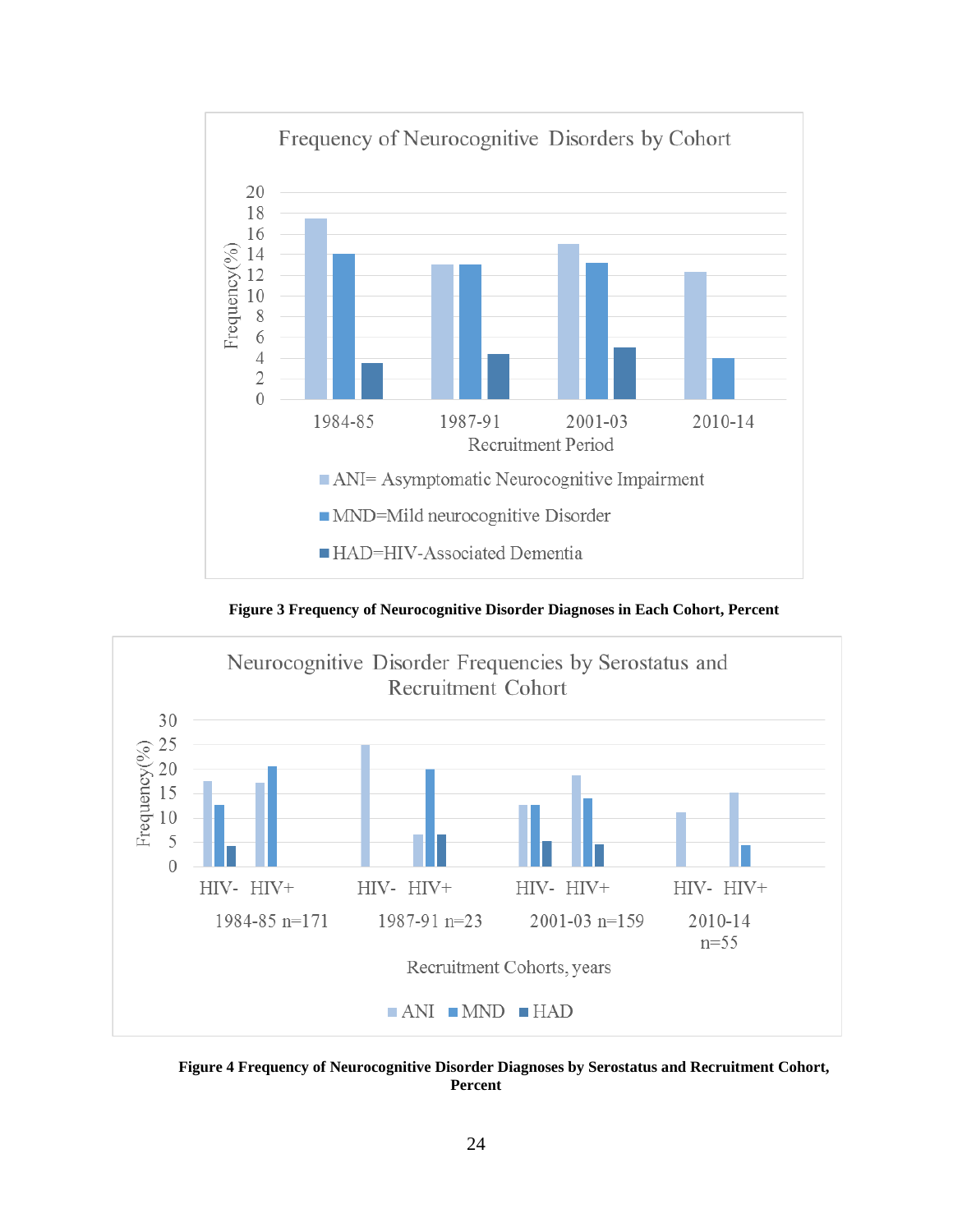#### **4.2 PREVALENCE OF HAND**

<span id="page-35-0"></span>Interestingly, the prevalence of neurocognitive impairment was not significantly different between the HIV-positive and HIV-negative cohorts, where 31.89% of HIV-negative subjects and 31.82% of HIV-positive subjects were diagnosed with some degree of neurocognitive disorder (Table 1, Figure 5). There was no statistically significant variance by serostatus and severity of neurocognitive impairment. The cohort was separated by HAND diagnosis without considering serostatus, as either having normal cognitive function (N=278) or having neurocognitive disorder (n=130). It is important to recognize that individuals who are classified as having HAND or HAD while they are HIV-negative have neurocognitive disorder, though it is not due to HIV.

Subjects were stratified by age, where 255 subjects were equal to or over 50 years old (Figure 6), while 153 were under 50 years old (Figure 7). Stratifying subjects into groups by age did not demonstrate any significant difference in neurocognitive disorder prevalence. Due to the very similar rates of neurocognitive disorder between these groups, it is not possible to distinguish HAND from some other neurocognitive disorder that would appear without the virus being present. For this reason, analysis of potential correlates was performed on the population without separating into groups by serostatus to seek out risk factors for neurocognitive disorder in the cohort.

| <b>Diagnosis</b> | HIV-  | $HIV+$ |
|------------------|-------|--------|
| Normal           | 68.11 | 68.18  |
| ANI              | 15.75 | 16.23  |
| <b>MND</b>       | 11.81 | 12.99  |
| <b>HAD</b>       | 4.33  | 2.6    |

<span id="page-35-1"></span>**Table 1 Frequency of Neurocognitive Disorder (Any) by Serostatus, Percent**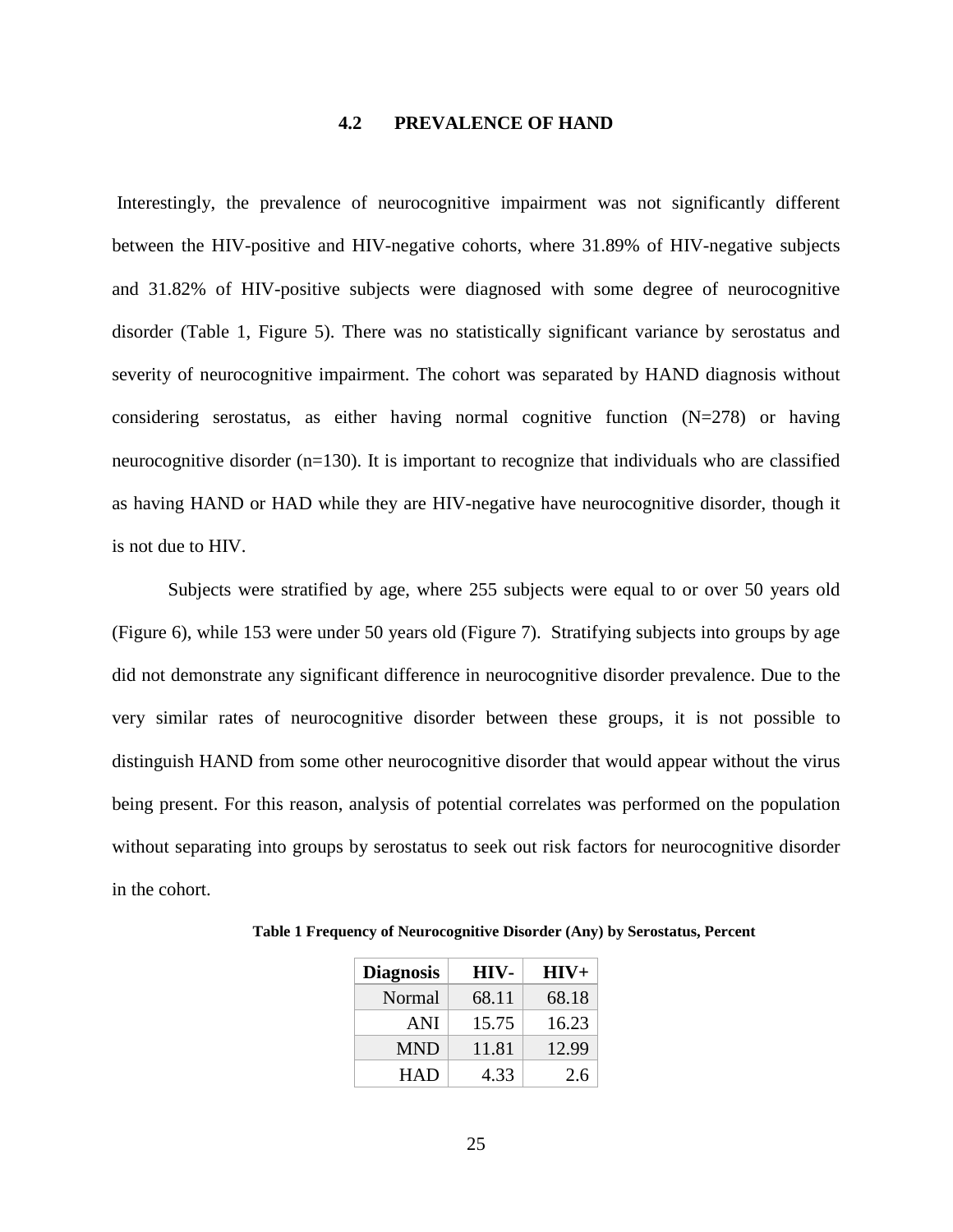

**Figure 5 Frequency of Neurocognitive Disorder by Diagnosis and Serostatus**

<span id="page-36-0"></span>

<span id="page-36-1"></span>**Figure 6 Frequency of Neurocognitive Disorder in Subjects 50 Years old or Older by Diagnosis and Serostatus**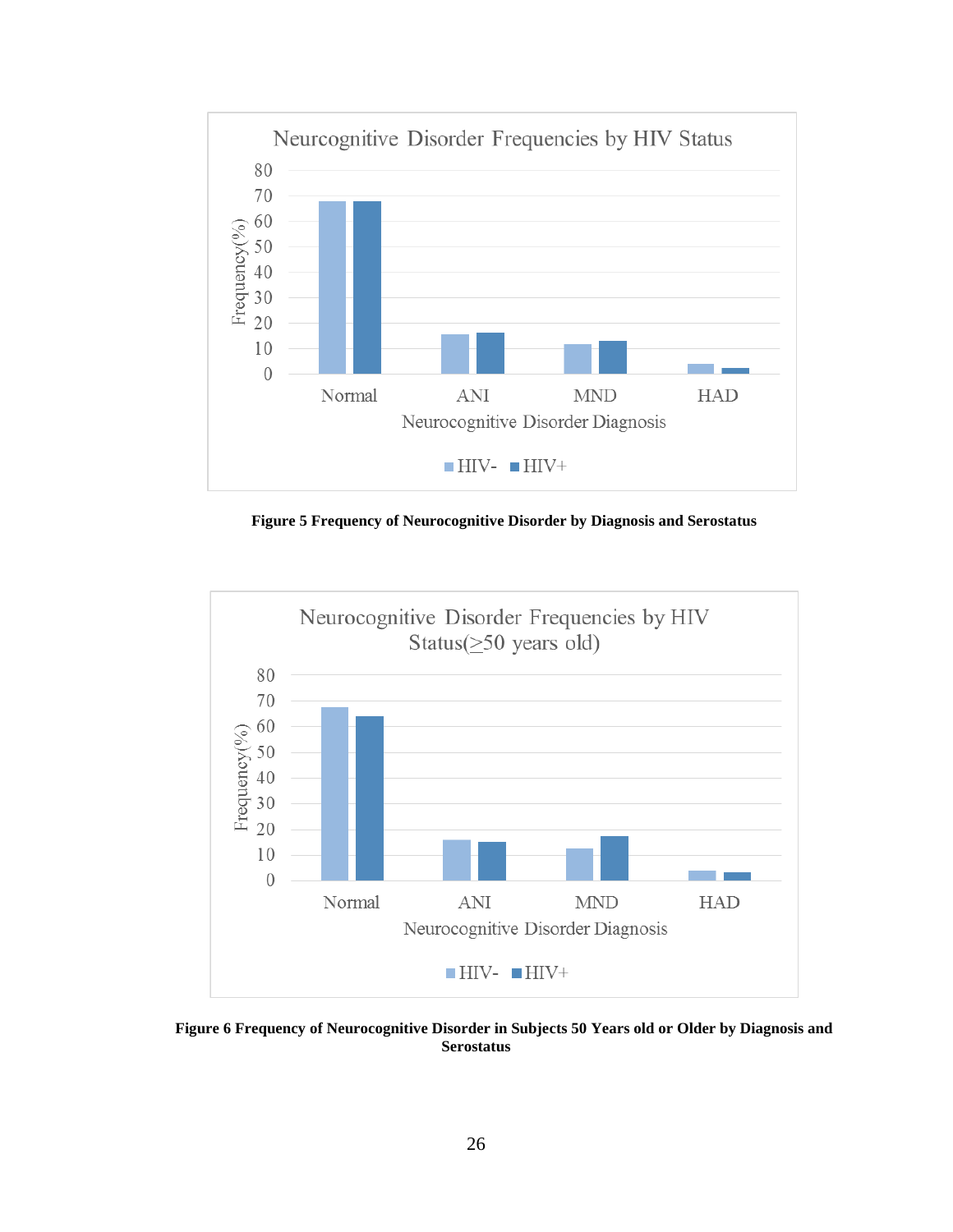

<span id="page-37-1"></span><span id="page-37-0"></span>**Figure 7 Frequency of Neurocognitive Disorder in Subjects Under 50 Years Old by Diagnosis and Serostatus**

#### **4.3 DEMOGRAPHICS, REGARDLESS OF SEROSTATUS**

Demographics of the population were analyzed and there were no statistically significant differences between the Normal and HAND groups regarding mean age, race, education, hepatitis C coinfection, hypertension, diabetes, metabolic syndrome, methamphetamine use, drinking habit, or serostatus (Table 2).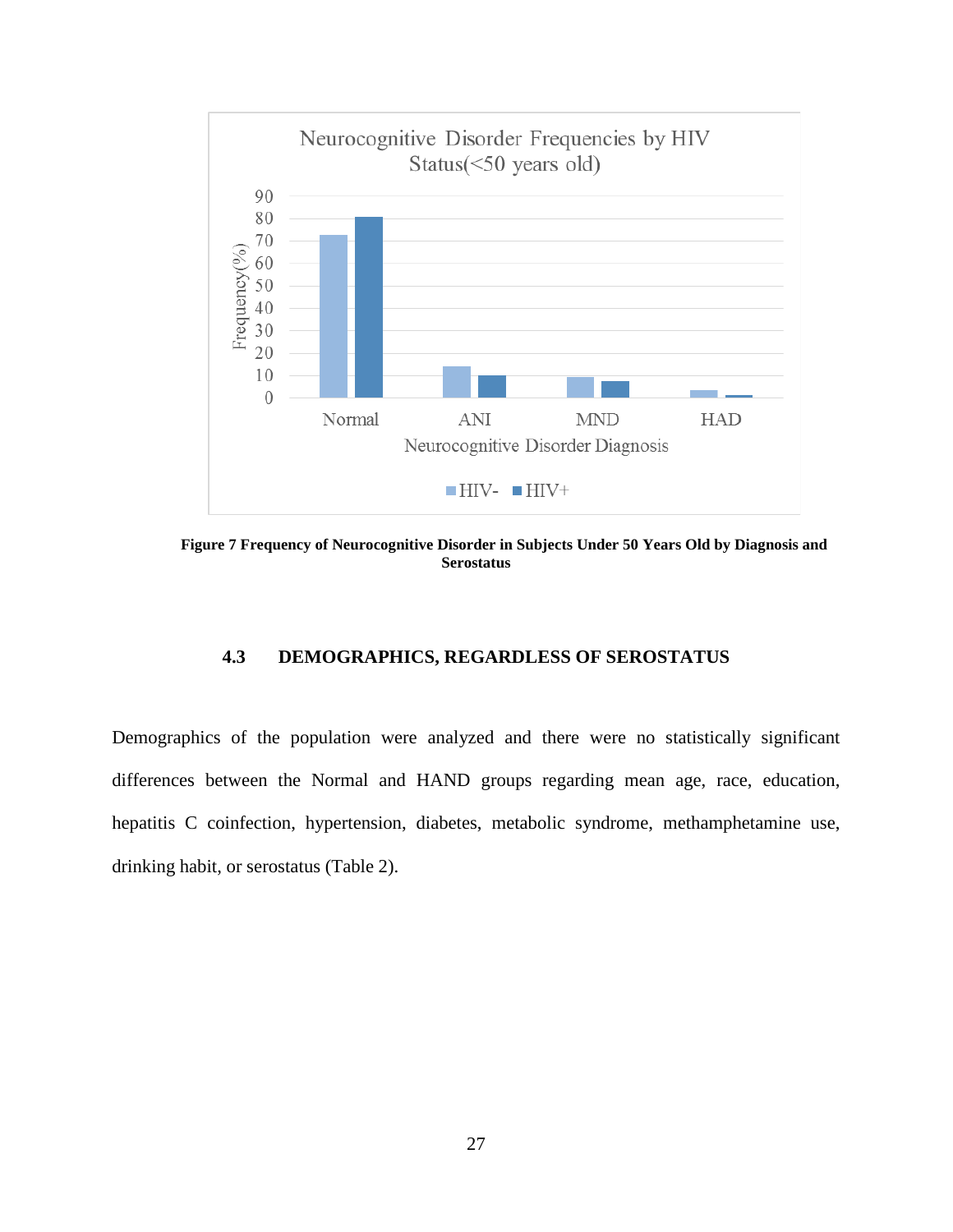**Table 2 Demographics of Individuals in PMS**

<span id="page-38-0"></span>

| <b>Characteristic</b>                           | Normal(278)  | HAND(130)    | p Value |
|-------------------------------------------------|--------------|--------------|---------|
| Age, $y$ , mean $(SD)$                          | 51.15(12.37) | 52.69(13.46) | 0.2562  |
| Caucasian, %                                    | 76.26        | 73.85        | 0.6637  |
| Education, y, mean(SD)                          | 15.32(2.47)  | 14.81(2.51)  | 0.0518  |
| Hepatitis C Infection-ever antibody positive, % | 7.56         | 17.07        | 0.0517  |
| Hypertension, %                                 | 18.77        | 25.38        | 0.126   |
| Diabetes, %                                     | 7.91         | 8.46         | 0.9977  |
| Metabolic Syndrome, %                           | 24.46        | 20.77        | 0.6302  |
| Hypercholesterolemia, %                         | 58.27        | 48.46        | 0.3054  |
| Methamphetamine/Uppers use, y, mean(SD)         | 0.01(0.06)   | 0.02(0.14)   | 0.6026  |
| Methamphetamine/Uppers use ever, %              | 20.86        | 25.38        | 0.3067  |
| <b>Binge Drinking since last visit, %</b>       | 14.8         | 15.75        | 0.0673  |
| <b>HIV-Positive %</b>                           | 37.77        | 37.69        | 0.988   |

**Table 3 Demographics of Individuals Less Than 50 Years Old in PMS**

<span id="page-38-1"></span>

| <b>Characteristic</b>                           | Normal(109) | HAND(44)    | p Value |
|-------------------------------------------------|-------------|-------------|---------|
| Age, y, mean(SD)                                | 38.51(8.00) | 37.54(7.14) | 0.4875  |
| Caucasian, %                                    | 70.64       | 56.82       | 0.3426  |
| Education, y, mean(SD)                          | 14.79(2.49) | 14.11(2.59) | 0.1302  |
| Hepatitis C Infection-ever antibody positive, % | 2.75        | 11.37       | 0.0358  |
| Hypertension, %                                 | 10.09       | 11.36       | 0.7776  |
| Diabetes, %                                     | 5.50        | 2.27        | 0.9528  |
| Metabolic Syndrome, %                           | 22.02       | 11.36       | 0.2287  |
| Hypercholesterolemia, %                         | 46.79       | 45.45       | 0.9782  |
| Methamphetamine/Uppers use, y, mean(SD)         | 0.01(0.05)  | 0.002(0.01) | 0.0935  |
| Methamphetamine/Uppers use ever, %              | 17.43       | 18.18       | 0.9122  |
| Binge Drinking since last visit, %              | 23.85       | 20.45       | 0.7341  |
| <b>HIV-Positive %</b>                           | 45.87       | 40.91       | 0.5761  |

Subjects who were diagnosed with HAND and were less than 50 years of age had a significantly higher rate for history of Hepatitis C Infection (p=0.0358), although no other demographic variables were found to have significant differences (Table 3). In subjects 50 years of age or older there were no statistically significant differences observed in the data analysis regarding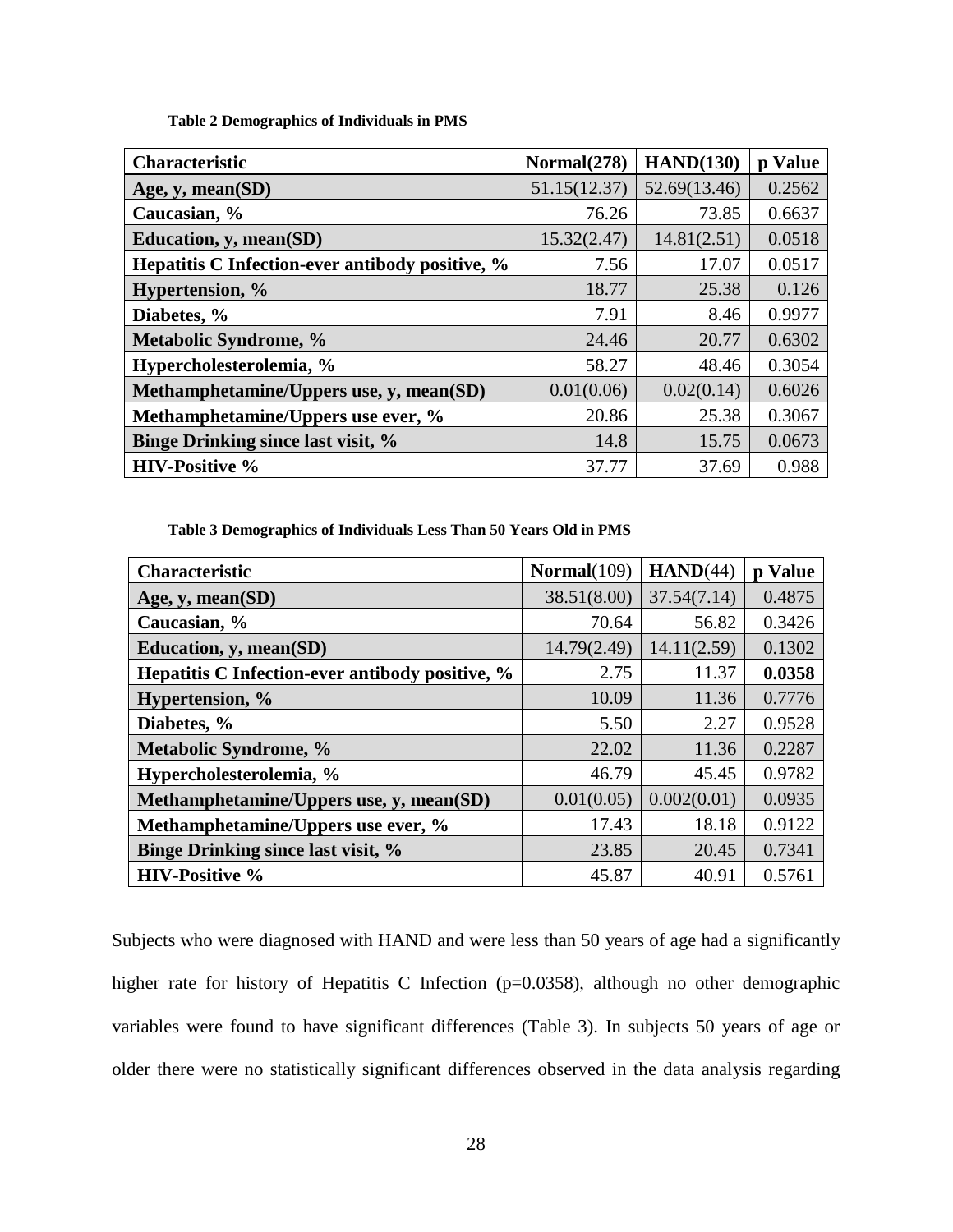age, race, education, hepatitis C infection, hypertension, diabetes, metabolic syndrome, hypercholesterolemia, methamphetamine use, binge drinking, or HIV serostatus (Table 4).

<span id="page-39-1"></span>

| <b>Characteristic (over 50)</b>                 | Normal(169) | HAND(86)    | p Value |
|-------------------------------------------------|-------------|-------------|---------|
| Age, $y$ , mean(SD)                             | 59.30(6.38) | 60.43(8.36) | 0.2711  |
| Caucasian, %                                    | 79.88       | 82.56       | 0.8999  |
| Education, y, mean(SD)                          | 15.67(2.40) | 15.16(2.40) | 0.1165  |
| Hepatitis C Infection-ever antibody positive, % | 10.60       | 12.70       | 0.3235  |
| Hypertension, %                                 | 24.40       | 32.56       | 0.1668  |
| Diabetes, %                                     | 9.47        | 11.63       | 0.9211  |
| Metabolic Syndrome, %                           | 26.04       | 25.58       | 0.9573  |
| Hypercholesterolemia, %                         | 65.68       | 50.00       | 0.0592  |
| Methamphetamine/Uppers use, y, mean(SD)         | 0.01(0.06)  | 0.03(0.17)  | 0.4612  |
| Methamphetamine/Uppers use ever, %              | 23.08       | 29.07       | 0.2967  |
| <b>Binge Drinking since last visit, %</b>       | 8.93        | 13.25       | 0.0589  |
| <b>HIV-Positive %</b>                           | 32.54       | 36.05       | 0.576   |

**Table 4 Demographics of Individuals 50 Years of Age or Older in PMS**

#### **4.4 PREVALENCE IN HIV-POSITIVE SUBJECTS**

<span id="page-39-0"></span>A total of 238 HIV-positive individuals, including seroconverters, have undergone testing for HAND in the PMS cohort. A total of 82 HIV-positive subjects were diagnosed with some form of HAND, and 156 subjects were within the normal limits of neuropsychological function (Table 5).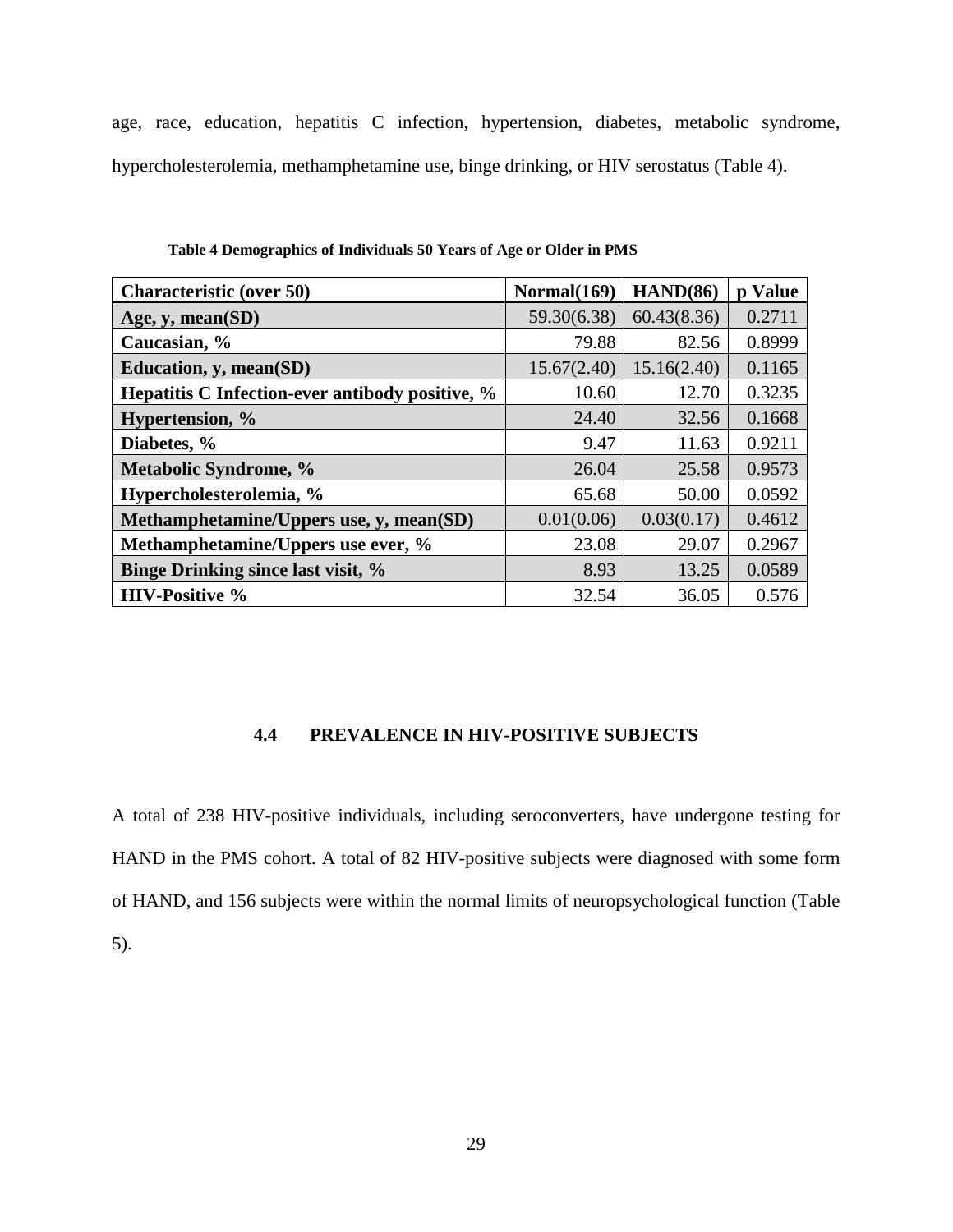| <b>HAND</b><br><b>Diagnosis</b> | <b>Frequency</b> | <b>Percent</b> |
|---------------------------------|------------------|----------------|
| <b>Normal</b>                   | 156              | 65.55          |
| ANI                             | 47               | 19.75          |
| <b>MND</b>                      | 27               | 11.34          |
| <b>HAD</b>                      |                  | 3.36           |

<span id="page-40-0"></span>**Table 5. Frequency of HAND in HIV-positive Individuals, including seroconverters**

Overall, 34.45% of the HIV-positive population, including seroconverters were diagnosed with HAND. Analysis of frequency of testing over time was performed using twoyear intervals. The frequency of testing increased slightly with each time period (Figure 8). Frequency by disease severity also varied slightly by testing period, but this was not statistically significant.



<span id="page-40-1"></span>**Figure 8 Frequency of HAND Diagnoses in HIV-Positive Individuals Only by Testing Period, Percent**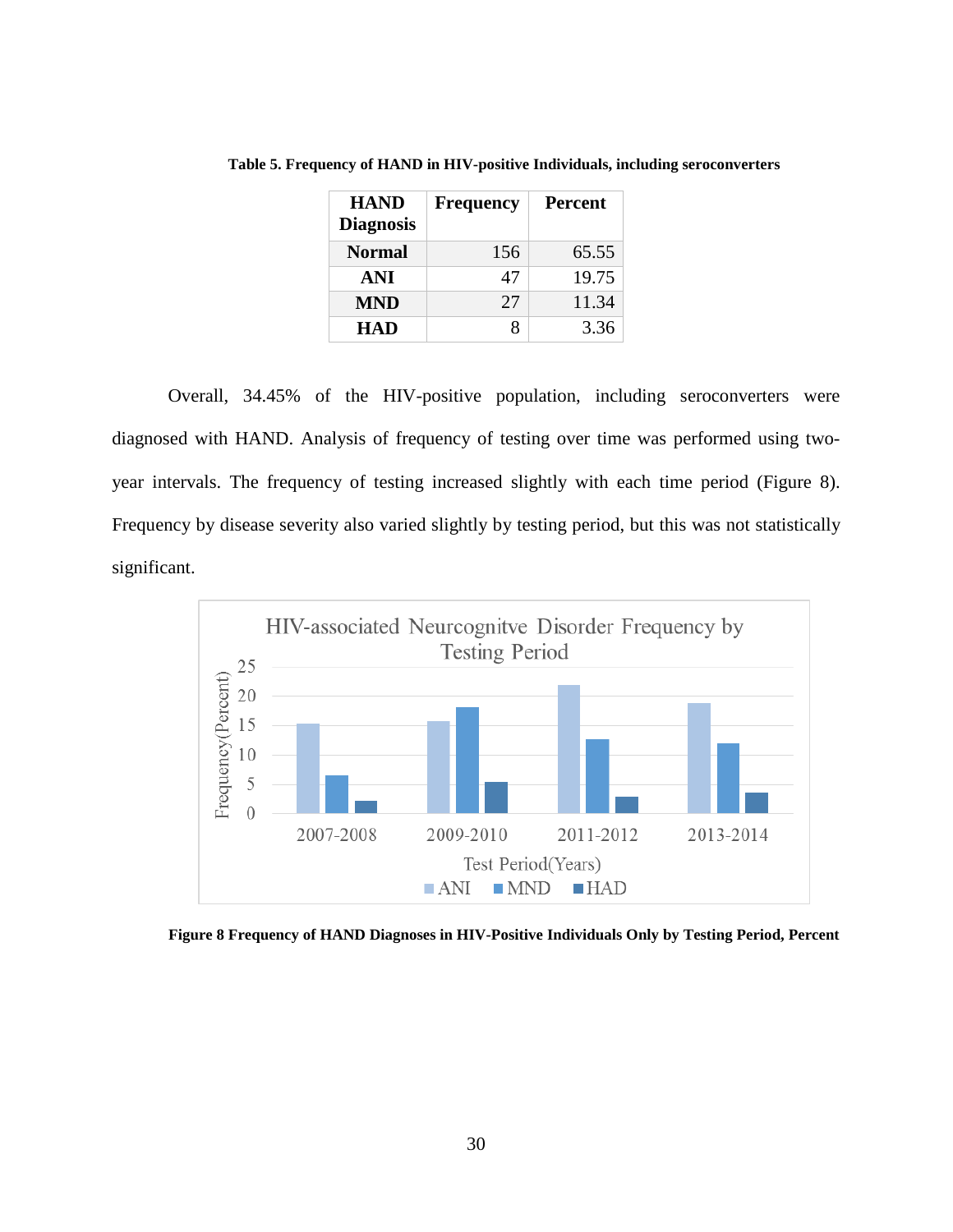| <b>Diagnosis</b> | 2007-2008 |     | 2009-2010   2011-2012   2013-2014 |     |
|------------------|-----------|-----|-----------------------------------|-----|
| Normal           | 69        | 100 | 109                               | 146 |
| <b>ANI</b>       | 14        | 26  | 38                                | 42  |
| <b>MND</b>       | 6         | 30  | 22                                | 27  |
| <b>HAD</b>       |           | 9   |                                   |     |
| Total            | 145       | 165 | 174                               | 223 |

<span id="page-41-1"></span>**Table 6 Frequency of HAND in HIV-Positive Individuals Only, Counts**

#### <span id="page-41-0"></span>**4.5 DEMOGRAPHICS OF HIV-POSITIVE SUBJECTS**

Demographic factors were analyzed independently, by each subject's most recent HAND diagnosis. The mean age for those with normal cognitive function was 49.66, while the mean age for those with HAND was 50.34. There were three low outliers for age in the HAND group, which were not significant. There was no significant difference in the age, race, education, duration of HIV infection, current CD4 count, nadir CD4 count, HIV RNA level, rates of hepatitis C virus infection, hypertension, diabetes, metabolic syndrome, hypercholesterolemia, methamphetamine use, or binge drinking, between HIV-positive subjects with HAND and individuals with normal cognitive function. This is similar to the results for all individuals, regardless of serostatus.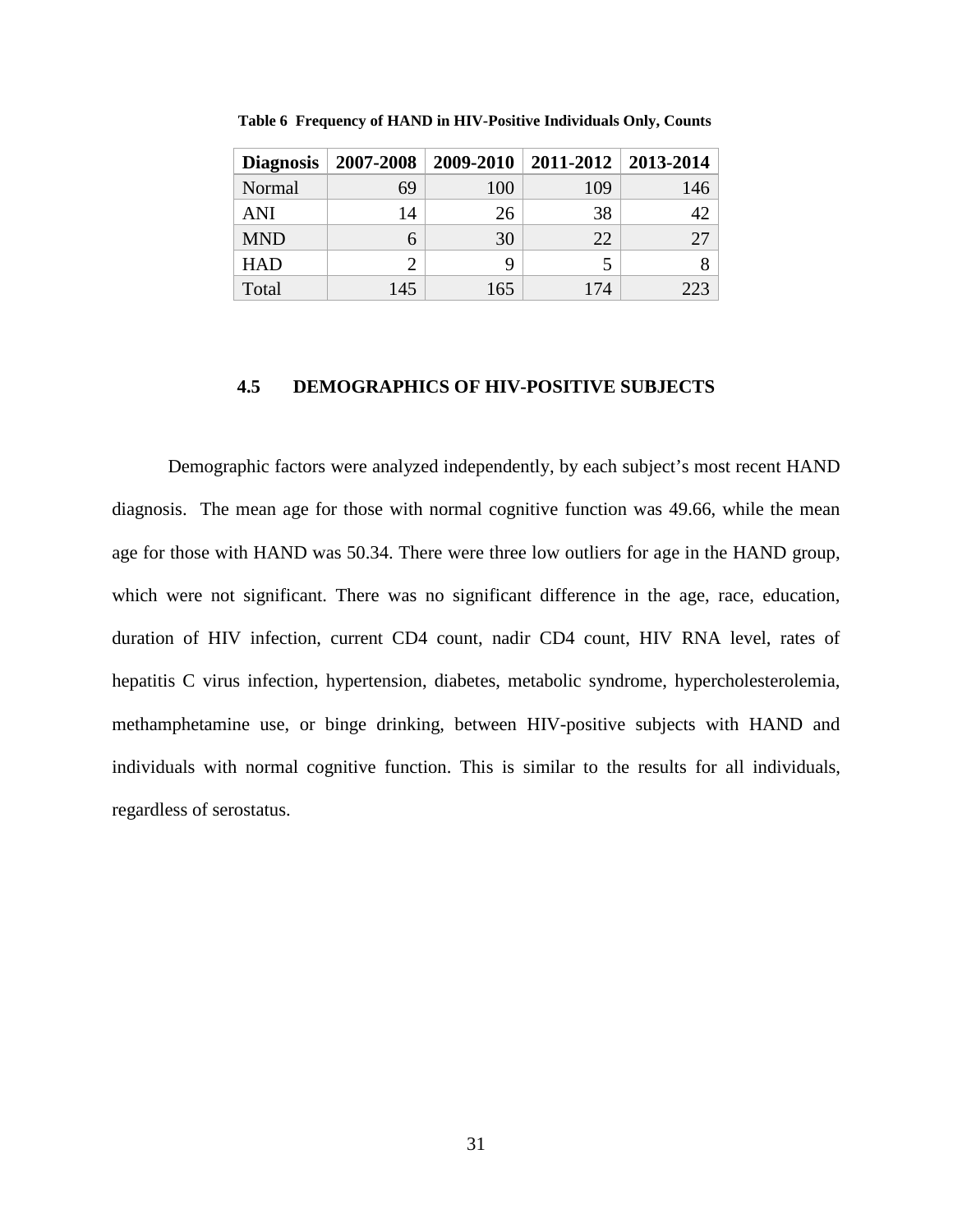<span id="page-42-0"></span>

| <b>Characteristic</b>                             | Normal $(n=156)$ | $HAND(n=82)$  | p Value |
|---------------------------------------------------|------------------|---------------|---------|
| Age, $y$ , mean $(SD)$                            | 49.66(11.92)     | 50.34(9.91)   | 0.638   |
| Caucasian, $n$ $(\frac{9}{6})$                    | 78.85            | 76.83         | 0.529   |
| Education, y, mean (SD)                           | 14.90(2.190)     | 14.83(2.37)   | 0.809   |
| Duration of HIV infection, y, mean (SD)           | 12.82(9.99)      | 14.61(9.81)   | 0.188   |
| <b>CD4 Nadir, mean (SD)</b>                       | 378.8(196.8)     | 343.3(204.3)  | 0.195   |
| <b>CD4 Count Current</b>                          | 734.1(288.4)     | 729.4(340.0)  | 0.915   |
| Plasma HIV RNA <50 copies/mL, %                   | 87.12            | 89.03         | 0.519   |
| Hepatitis C Coinfection-ever antibody positive, % | 4.48             | 12.19         | 0.118   |
| Hypertension, %                                   | 14.1             | 19.51         | 0.352   |
| Diabetes, %                                       | 10.26            | 8.64          | 0.0794  |
| Metabolic Syndrome, %                             | 30.13            | 24.39         | 0.1125  |
| Hypercholesterolemia, %                           | 75               | 78.12         | 0.069   |
| Methamphetamine/Uppers use, y, mean (SD)          | 0.136(1.267)     | 0.0687(0.407) | 0.547   |
| <b>Binge Drinking since last visit, %</b>         | 12.82            | 20.25         | 0.065   |

**Table 7. Demographics of HIV-Positive Individuals Only**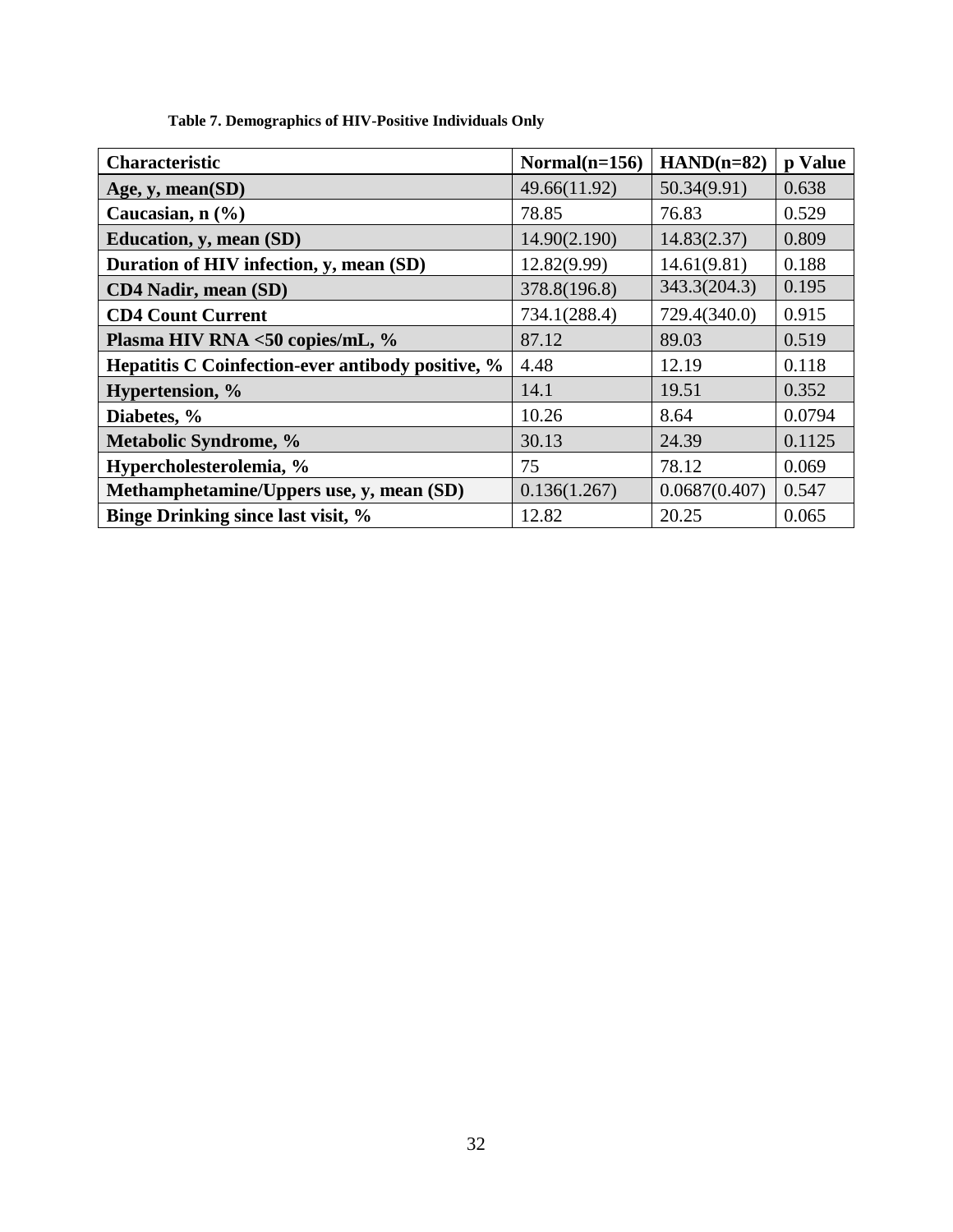#### **5.0 DISCUSSION**

## <span id="page-43-1"></span><span id="page-43-0"></span>**5.1 PREVALENCE OF NEUROCOGNITIVE IMPAIRMENT REGARDLESS OF SEROSTATUS**

The near-equality of the rates of neurocognitive disorders in the seropositive and seronegative groups does not represent previous findings in other cohorts (Giesbrecht et al., 2014; Pereda et al., 2000). The rate of HAND in the HIV-positive population is similar to published results, while the rate of neurocognitive disorder in the HIV-negative population appears higher than expected. Previous studies report rates of neurocognitive disorder in HIV-negative populations as quite low, ranging from 3.2% to 13%, although these studies do not investigate cohorts of MSM (Giesbrecht et al., 2014; Pereda et al., 2000). However, frequencies of neurocognitive disorders in the MACS cohort reported by Becker et al. were quite similar to the frequencies discovered in this data analysis, where 26.42% of active HIV-negative subjects and 29.01% of HIV-positive subjects were diagnosed with mild or severe neurocognitive dysfunction (Becker et al., 2015). The PMS cohort was included in this analysis, along with the cohorts in Washington D.C./Baltimore, Chicago, and Los Angeles.

Becker et al reported that the HIV-positive cohort had significantly higher rates of cognitive abnormality than the HIV-negative cohort, in men recruited between 1984 and 1991, but no difference in rates of cognitive abnormality in the cohort recruited between 2001-2003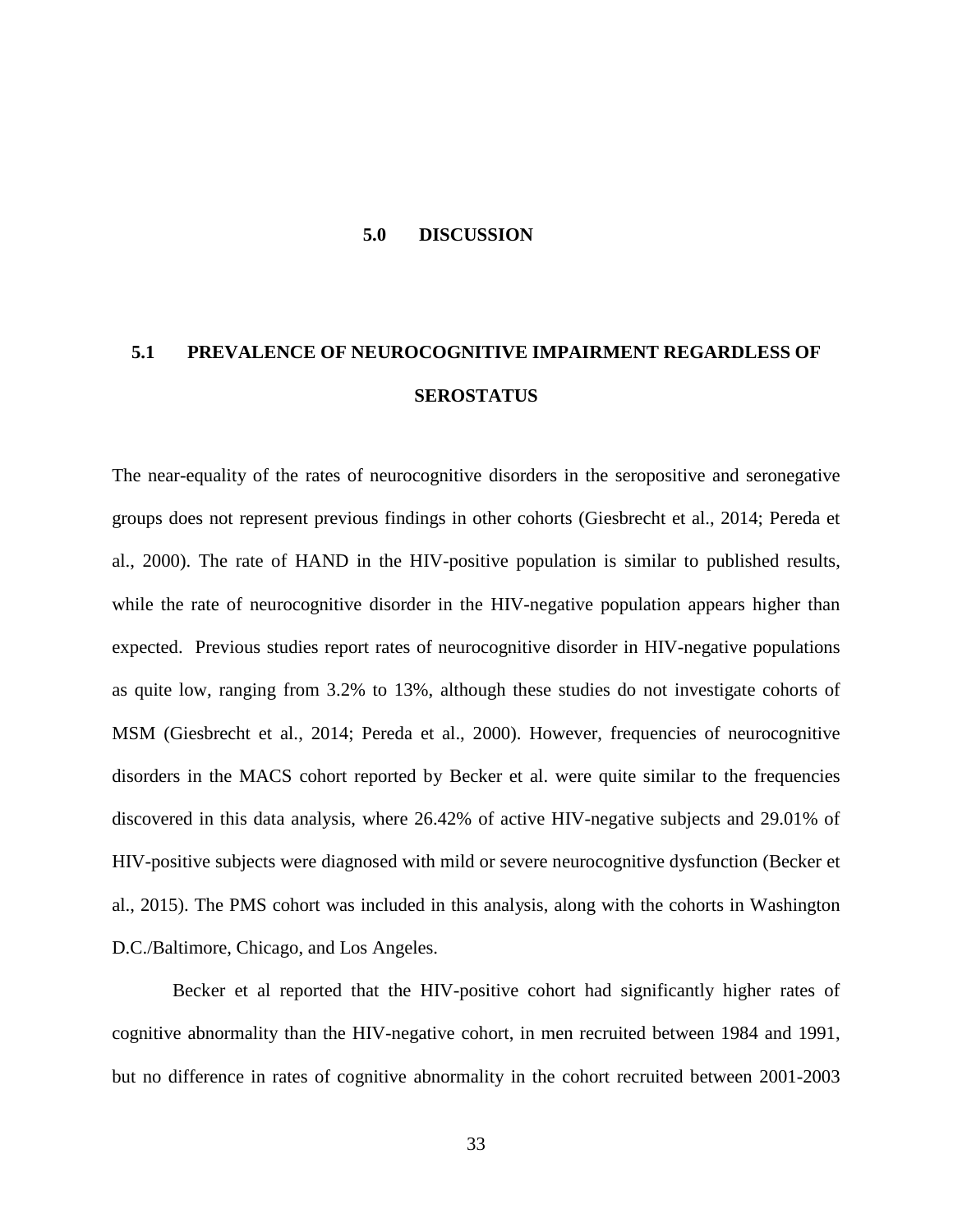(Becker et al., 2015). The analysis of cases of HAND overall and by recruitment cohort in this study did not find a significant difference in HAND diagnoses. The results of this study of the PMS cohort cannot come to the same conclusion as Becker et al. based on the simple analysis performed.

Similar frequencies of neurocognitive disorder between HIV-positive and negative MSM were found in a study originating in the United Kingdom, however the reported rates were still lower than the observed frequencies in the PMS cohort (McDonnell et al., 2014). McDonnell et al reported that 21.0% of HIV-positive subjects were diagnosed with HAND using the Frascati criteria, while 28.9% of the HIV-negative subjects were diagnosed with neurocognitive disorders, where the difference in frequencies was not significant (McDonnell et al., 2014). The lack of a significant difference in neurocognitive disorder rates is consistent with the results in this study.

The acronym HAND suggests that individuals who are HIV-positive are at risk of developing neurocognitive disorders based solely on the fact that they are infected with HIV. This statement is not supported by the frequencies of neurocognitive disorder observed in the PMS cohort, or by McDonnell et al. The results demonstrated in this study suggest that neurocognitive disorder in the cohort is not due to HIV, but is due to an unknown factor, which was not investigated here. The findings on prevalence of neurocognitive disorder introduce several questions, particularly regarding whether HAND is a true issue HIV-positive individuals suffer from, or if HIV is being blamed when another risk factor is the cause. More case-control studies of MSM need to be performed to investigate the rate of neurocognitive disorder, and to continue evaluation of potential risk factors. It is also quite possible that the algorithm used to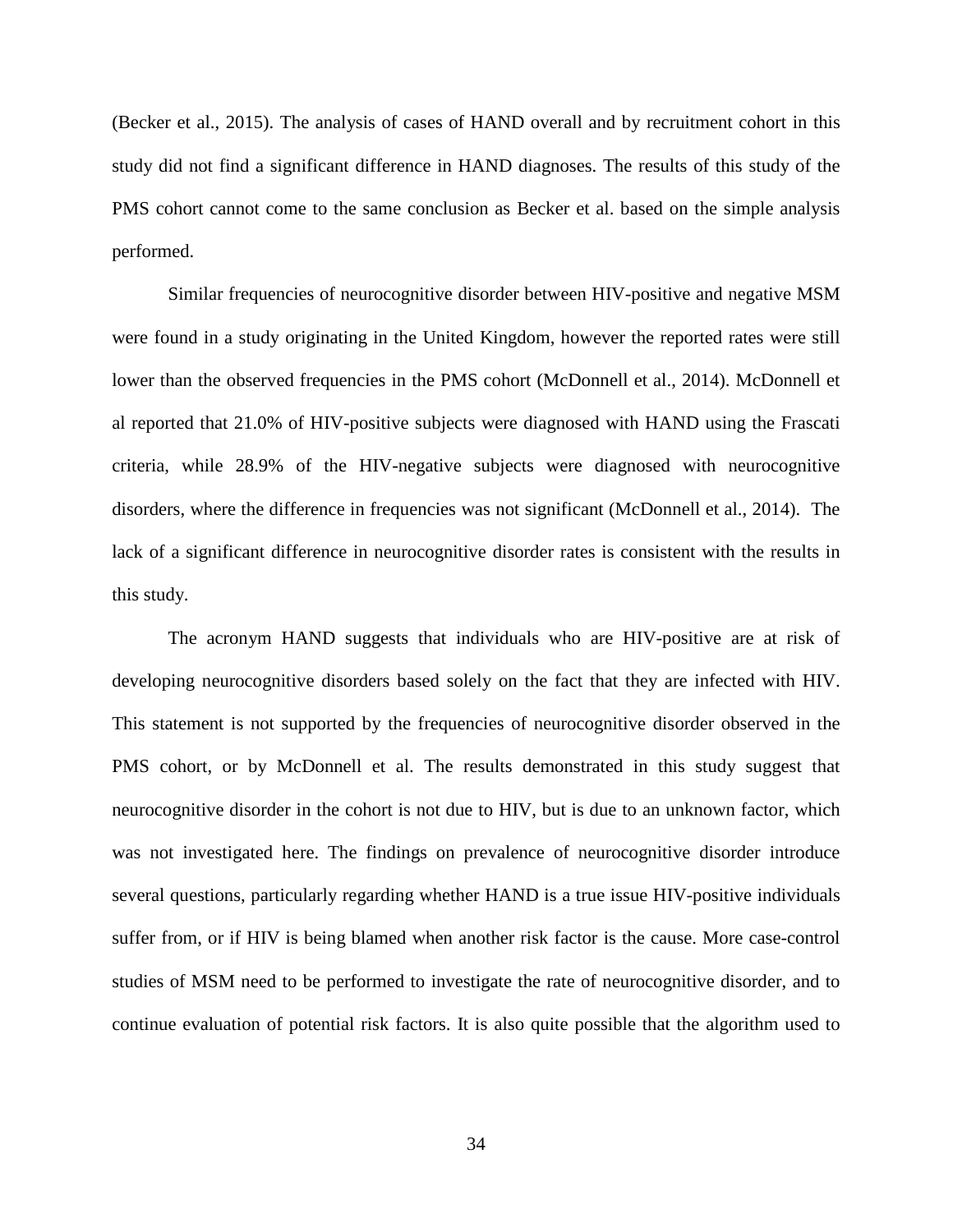<span id="page-45-0"></span>diagnose HAND is not sensitive or accurate enough to truly identify cases of HAND. In addition, the HNRC algorithm needs to be evaluated, and possibly refined.

#### **5.2 NEUROCOGNITIVE DISORDER RISK FACTORS**

Hepatitis C virus infection was found to be statistically significant in subjects under 50 years old. Subjects with neurocognitive dysfunction had a significantly higher rate of HCV infection than individuals without neurocognitive disorder ( $p=0.0358$ ). The rate of HCV in the neurocognitive disorder cohort was 11.37 while the rate in the normal group was 2.75. HCV infection is a known cause of neurocognitive disorder on its own (Patel et al., 2013). This is far from a complete explanation for the rates of neurocognitive disorder observed.

No other risk factors analyzed were found to be statistically significant, when analyzing both HIV-positive and negative individuals, or when analyzing HIV-positive individuals alone. Additionally, no other risk factors besides Hepatitis C infection were found to be significant when the cohort was stratified by being over or under 50 years old. The demographic variables were chosen based on previous evidence, suggesting that they could be risk factors for HAND. While it was not possible to determine if HAND actually exists in this cohort from this study, the data analysis performed demonstrates that age, race, education level, diabetes, metabolic syndrome, and hypercholesterolemia do not appear to be risk factors for neurocognitive disorder in the PMS cohort. In addition, duration of HIV infection, current CD4 count, and HIV RNA level are not risk factors for neurocognitive disorder within the HIV-positive group.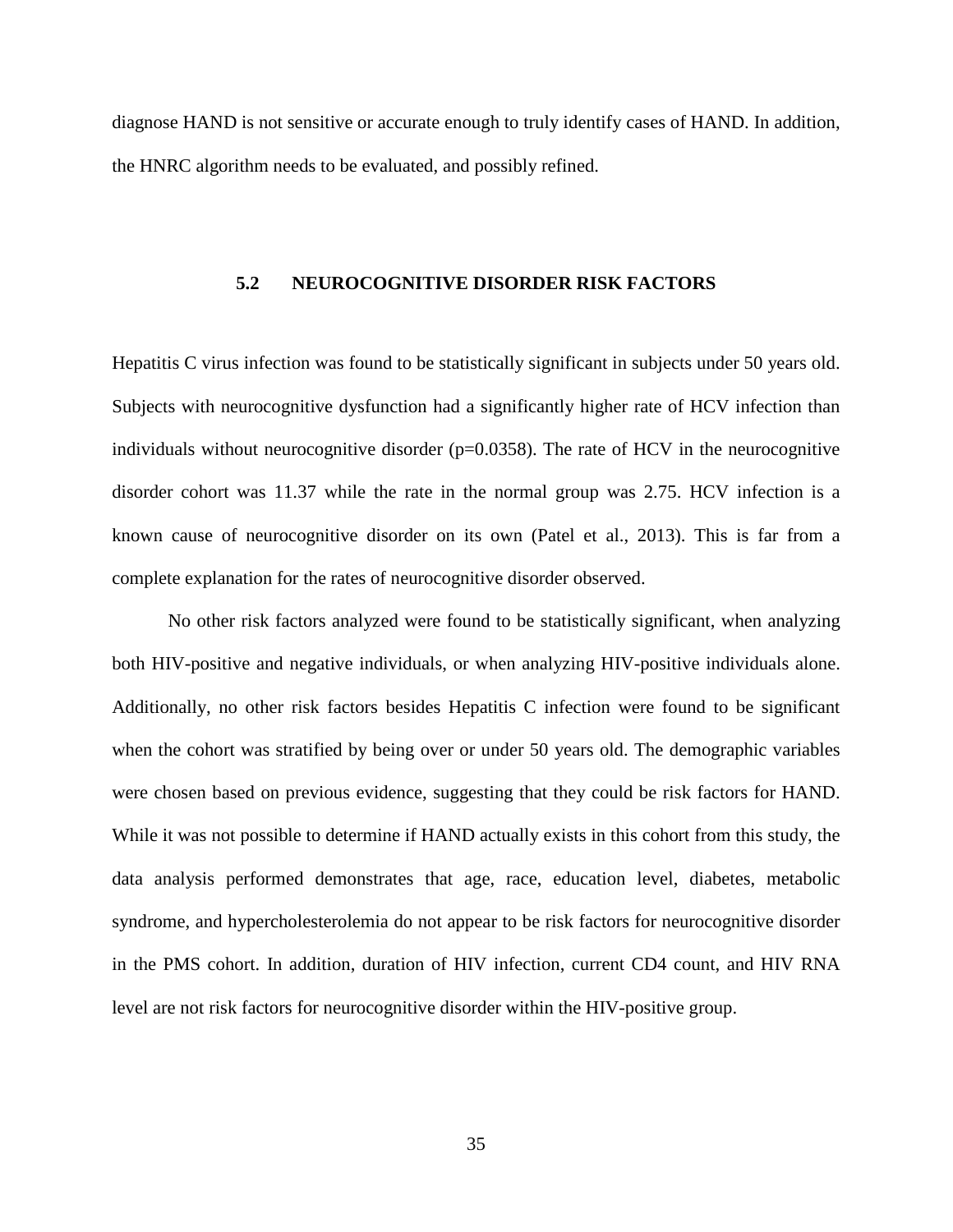#### **5.3 LIMITATIONS**

<span id="page-46-0"></span>The first limitation of this analysis is the use of a single method for diagnosing HAND. While the HNRC criteria and corresponding algorithm is quite comprehensive, the developers do report it is a working criteria. Rates of neurocognitive disorder vary across different cohorts and studies, and it is possible cases of HAND are being missed, or individuals are being misdiagnosed when they have a different cause for neurocognitive dysfunction. Analysis by each cognitive ability may provide more specificity.

Another limitation is that this study includes a cohort of men who are homosexual or bisexual. This study therefore has limited generalizability. The results from this population can be compared appropriately to other MSM cohorts, however they cannot be accurately compared to cohorts who do not represent MSM due to the differences in behaviors and drug use, as well as the variance in other demographic variables. It is important to take into account the differences among demographic variables and behaviors, particularly when the direct cause of a condition such as neurocognitive impairment is unknown.

A third limitation is that subjects were evaluated based on their most recent session of neuropsychological testing and HAND diagnosis. The progression of severity or changing of HAND diagnosis for each subject was not analyzed. Many studies demonstrate that subjects who are diagnosed with HAND will develop more severe forms of the disorder, or they can revert back to a normal cognitive function diagnosis.

36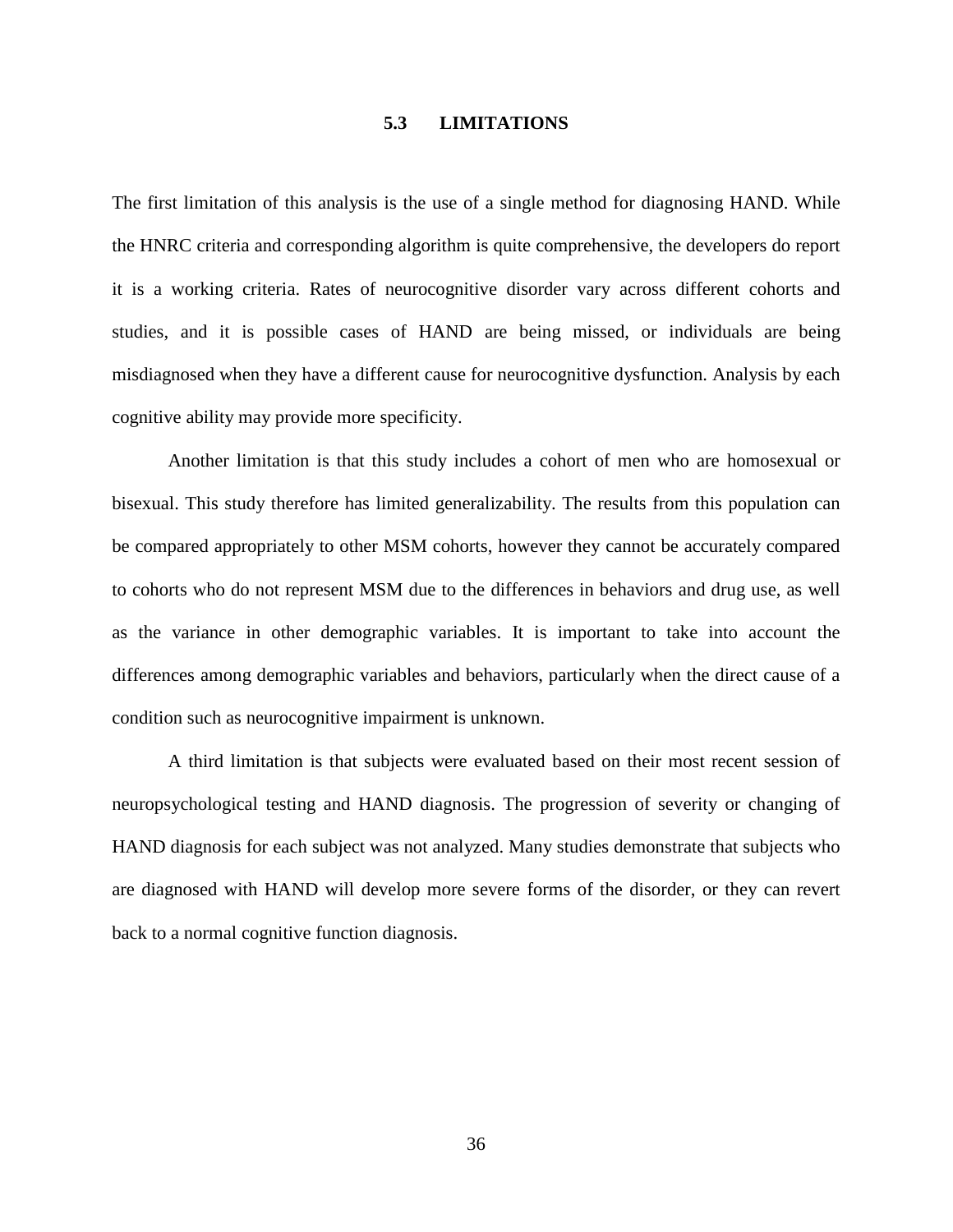#### **6.0 CONCLUSION**

<span id="page-47-0"></span>The results of this study demonstrate an inability to discriminate between HAND and other neurocognitive disorders within the PMS cohort. Frequencies of neurocognitive disorders were the same for the HIV-negative and HIV-positive groups, inhibiting the analysis of neurocognitive disorder due exclusively to HIV. Rates of neurocognitive disorder were higher than expected in the HIV-negative group, and were within the expected range for the HIVpositive group. There are limited published results with similar conclusions, indicating the importance of investigating and comparing neurocognitive dysfunction among HIV-positive and HIV-negative MSM.

The variables of HIV status, age, education level, race, hypertension, diabetes, metabolic syndrome, hypercholesterolemia, methamphetamine use, and binge drinking were not found to be correlated with HAND diagnosis in the entire cohort, or in HIV-positive individuals. In further analysis of HIV-positive individuals the duration of HIV infection, current CD4 count, nadir CD4 count, HIV RNA level, and HCV infection rate were not correlated with HAND diagnosis. History of HCV infection in subjects less than 50 years old with HAND was the only statistically significant correlating variable in this data analysis. HCV infection is reported to cause neurocognitive dysfunction, without HIV coinfection, suggesting that neurocognitive dysfunction may not be due to HAND. Due to the lack of evidence of potential risk factors for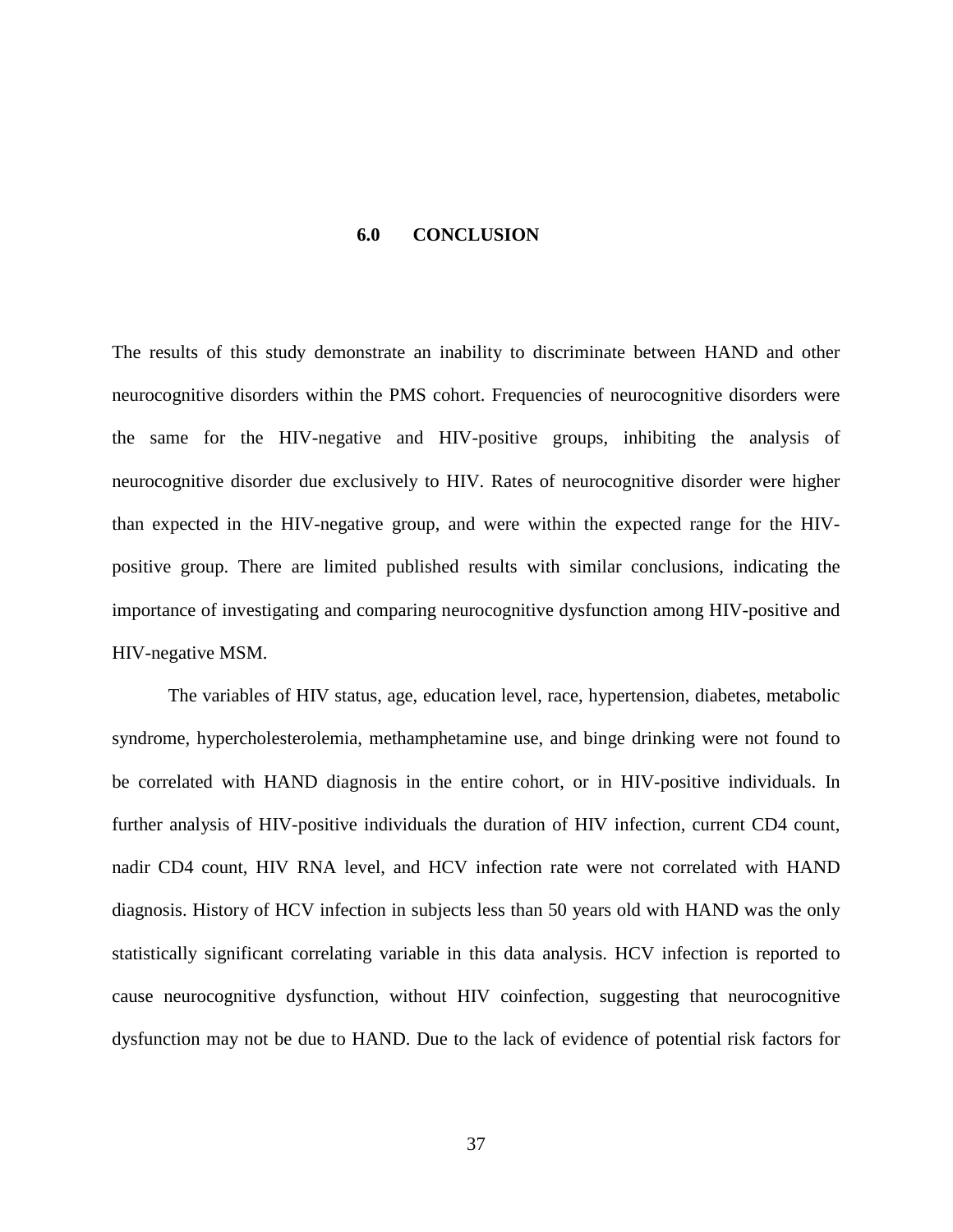<span id="page-48-0"></span>neurocognitive disorders in this study, further investigation is essential to identify the source of the disorder in the PMS cohort.

#### **6.1 PUBLIC HEALTH SIGNIFICANCE**

With millions of people living with HIV worldwide, and new cases of HIV occurring every day, the infection and subsequent disease is not disappearing any time soon. The use of antiretrovirals has significantly extended life expectancy for persons diagnosed as HIV-positive. In cases where cART is in use, PLWH can live to old age, and have such successful viral suppression that they do not die from AIDS, but from old age or chronic non-infectious diseases. However, these individuals may experience poorer quality of life due to complications from HIV, or the medications used to suppress it. The chronic conditions that PLWH experience are a public health concern.

Neurocognitive disorders can inhibit a person's ability to work, maintain relationships, and live independently. Such issues lead to a drop in quality of life, and added expense to taxpayers. Whether it is in fact a condition unique to HIV-positive individuals, or that the thorough investigation through MACS has enabled researchers to identify neurocognitive disorders with an uncertain cause in MSM, it is critical to investigate methods to better identify, and in the future prevent neurocognitive decline within the population.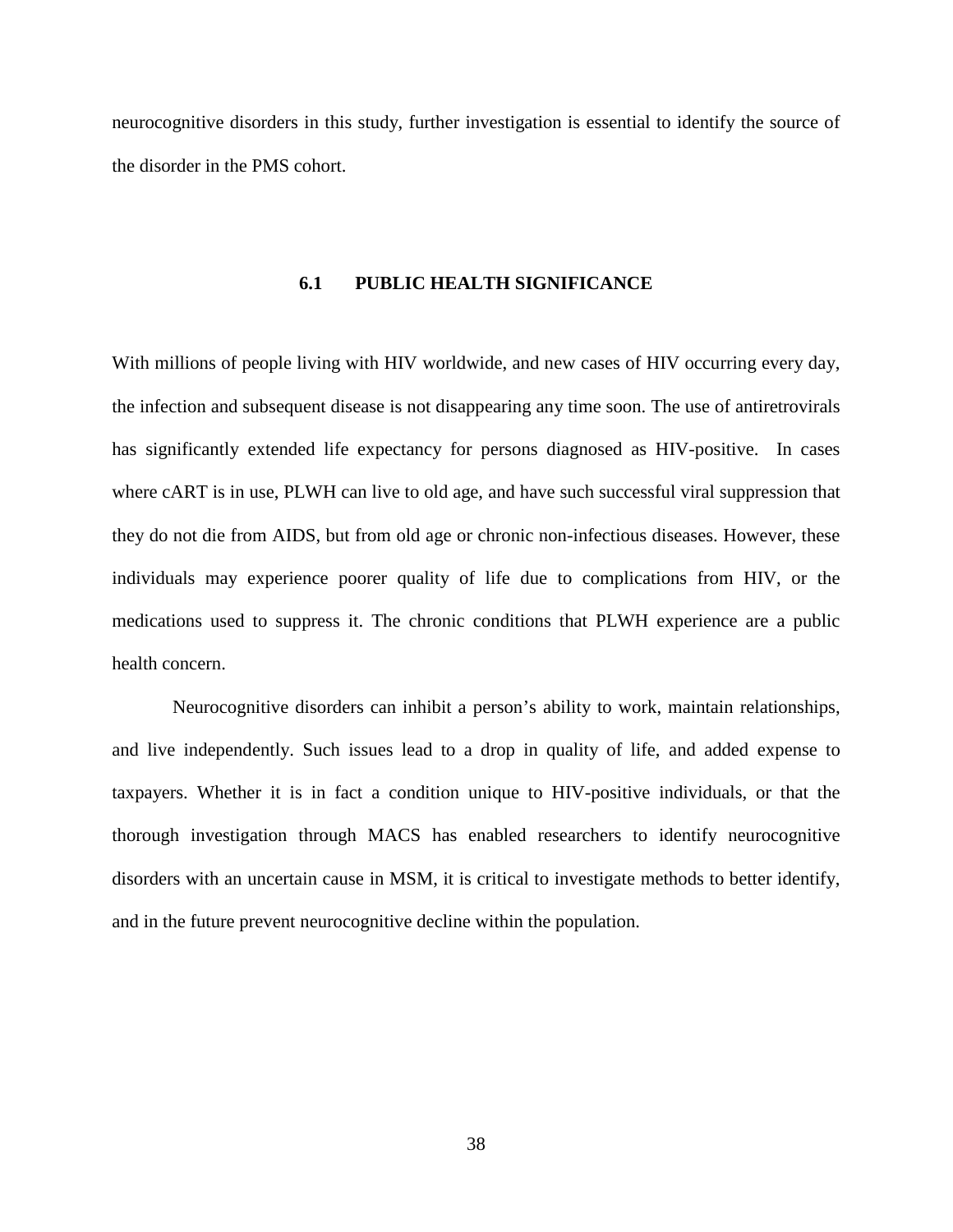#### **BIBLIOGRAPHY**

- <span id="page-49-0"></span>Antinori, A., Arendt, G., Becker, J. T., Brew, B. J., Byrd, D. A., Cherner, M., … Wojna, V. E. (2007). Updated research nosology for HIV-associated neurocognitive disorders. *Neurology*, *69*(18), 1789–99. http://doi.org/10.1212/01.WNL.0000287431.88658.8b
- Becker, J. T., Kingsley, L. A., Molsberry, S., Reynolds, S., Aronow, A., Levine, A. J., … Selnes, O. A. (2015). Cohort Profile: Recruitment cohorts in the neuropsychological substudy of the Multicenter AIDS Cohort Study. *International Journal of Epidemiology*, *44*(5), 1506–1516. http://doi.org/10.1093/ije/dyu092
- Becker, J. T., Sanders, J., Madsen, S. K., Ragin, A., Kingsley, L., Maruca, V., … Thompson, P. M. (2011). Subcortical brain atrophy persists even in HAART-regulated HIV disease. *Brain Imaging and Behavior*, *5*(2), 77–85. http://doi.org/10.1007/s11682-011-9113-8
- Clifford, D. B., & Ances, B. M. (2013). HIV-associated neurocognitive disorder. *The Lancet. Infectious Diseases*, *13*(11), 976–86. http://doi.org/10.1016/S1473-3099(13)70269-X
- Cross, S., Önen, N., Gase, A., Overton, E. T., & Ances, B. M. (2013). Identifying risk factors for HIV-associated neurocognitive disorders using the international HIV dementia scale. *Journal of Neuroimmune Pharmacology : The Official Journal of the Society on NeuroImmune Pharmacology*, *8*(5), 1114–22. http://doi.org/10.1007/s11481-013-9505-1
- Ghafouri, M., Amini, S., Khalili, K., & Sawaya, B. E. (2006). HIV-1 associated dementia: symptoms and causes. *Retrovirology*, *3*(1), 28. http://doi.org/10.1186/1742-4690-3-28
- Giesbrecht, C. J., Thornton, A. E., Hall-Patch, C., Maan, E. J., Côté, H. C. F., Money, D. M., … Pick, N. (2014). Select neurocognitive impairment in HIV-infected women: associations with HIV viral load, hepatitis C virus, and depression, but not leukocyte telomere length. *PloS One*, *9*(3), e89556. http://doi.org/10.1371/journal.pone.0089556
- Heaton, R. K., Clifford, D. B., Franklin, D. R., Woods, S. P., Ake, C., Vaida, F., … Grant, I. (2010). HIV-associated neurocognitive disorders persist in the era of potent antiretroviral therapy: CHARTER Study. *Neurology*, *75*(23), 2087–96. http://doi.org/10.1212/WNL.0b013e318200d727
- Heaton, R. K., Franklin, D. R., Ellis, R. J., McCutchan, J. A., Letendre, S. L., LeBlanc, S., … Grant, I. (2011). HIV-associated neurocognitive disorders before and during the era of combination antiretroviral therapy: differences in rates, nature, and predictors. *Journal of NeuroVirology*, *17*(1), 3–16. http://doi.org/10.1007/s13365-010-0006-1
- HIV and Aging. (n.d.). Retrieved January 5, 2016, from http://www.unaids.org/sites/default/files/media\_asset/20131101\_JC2563\_hiv-andaging\_en\_0.pdf
- Manji, H., Jäger, H. R., & Winston, A. (2013). HIV, dementia and antiretroviral drugs: 30 years of an epidemic. *Journal of Neurology, Neurosurgery, and Psychiatry*, *84*(10), 1126–37. http://doi.org/10.1136/jnnp-2012-304022